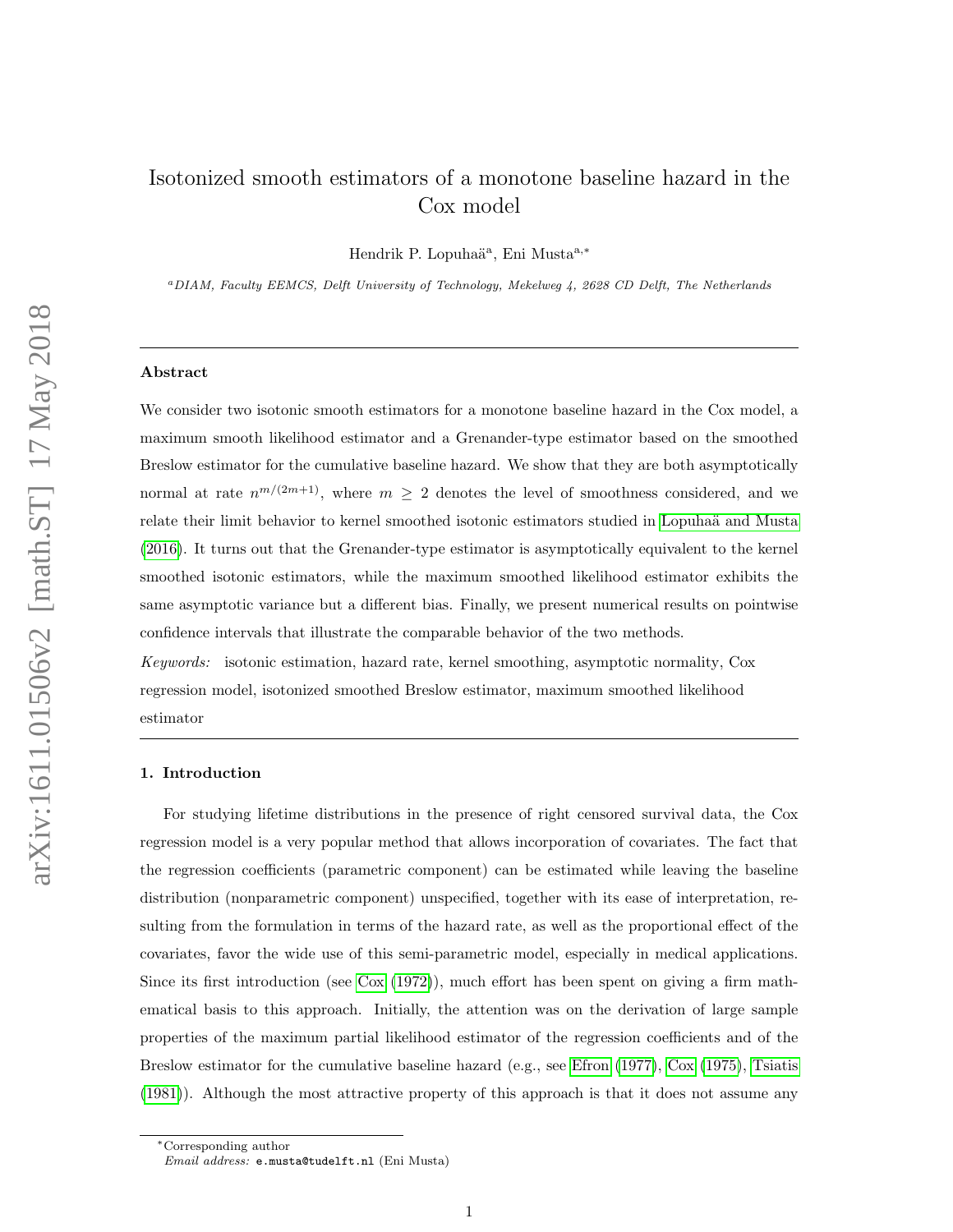fixed shape on the hazard curve, there are several cases where order restrictions, such as monotonicity, better match the practical expectations. An example can be found in [van Geloven et al.](#page-38-1) [\(2013\)](#page-38-1), and other references therein, concerning a large clinical trial for patients with acute coronary syndrome that exhibit a decreasing risk pattern. Traditional nonparametric estimators, such as the Kaplan-Meier, Nelson-Aalen, or Breslow estimator, do not incorporate a decreasing risk pattern, and a monotone nonparametric estimate of the hazard rate is called for. Estimation of the baseline hazard function under monotonicity constraints was first studied in [Chung and Chang](#page-36-3)  $(1994)$  and more recently by Lopuhaä and Nane  $(2013)$ , who investigate the maximum likelihood estimator and a Grenander-type estimator defined as the slope of the greatest convex minorant (or least concave majorant) of the Breslow estimator.

Traditional isotonic estimators, such as maximum likelihood estimators and Grenander-type estimators, are step functions that exhibit a non normal limit distribution at rate  $n^{1/3}$ . On the other hand, a long stream of research has shown that, if one is willing to assume more regularity on the function of interest, smooth estimators can be used to achieve a faster rate of convergence to a Gaussian distributional law and to estimate derivatives. Typically, these estimators are constructed by combining an isotonization step with a smoothing step. Estimators constructed by smoothing followed by an isotonization step have been considered in [Cheng and Lin](#page-36-4) [\(1981\)](#page-36-4), [Wright](#page-38-2) [\(1982\)](#page-38-2), [Friedman and Tibshirani](#page-36-5) [\(1984\)](#page-36-5), and [Ramsay](#page-38-3) [\(1998\)](#page-38-3), for the regression setting, in [van der Vaart and van der Laan](#page-38-4) [\(2003\)](#page-38-4) for estimating a monotone density, and in [Eggermont and](#page-36-6) [LaRiccia](#page-36-6) [\(2000\)](#page-36-6), who consider maximum smoothed likelihood estimators for monotone densities. Methods that interchange the smoothing step and the isotonization step, can be found in [Mukerjee](#page-37-2)  $(1988)$ , [Durot et al.](#page-36-7)  $(2013)$ , and Lopuhaä and Musta  $(2015)$ , who study kernel smoothed isotonic estimators. Comparisons between isotonized smooth estimators and smoothed isotonic estimators are made in [Mammen](#page-37-4) [\(1991\)](#page-37-4) for the regression setting, in [Groeneboom et al.](#page-37-5) [\(2010\)](#page-37-5) for the current status model, and in [Groeneboom and Jongbloed](#page-37-6) [\(2013\)](#page-37-6), who investigate a smoothed maximum likelihood estimator and a penalized least squares estimator for a monotone hazard.

In [Nane](#page-38-5) [\(2013\)](#page-38-5), several smooth monotone estimators for a monotone baseline hazard in the Cox model have been introduced, which were shown to be consistent. Two of these methods are kernel smoothed versions of the maximum likelihood estimator and the Grenander-type estimator from Lopuhaä and Nane  $(2013)$ . Both methods have been studied by Lopuhaä and Musta  $(2016)$ and were shown to be asymptotically normal at rate  $n^{m/(2m+1)}$ , where m denotes the level of smoothness of the baseline hazard.

In this paper we investigate two other estimators, for which the order of the smoothing step and the isotonization step is interchanged. The first estimator that we consider is the maximum smoothed likelihood estimator. This estimator is obtained by first smoothing the loglikelihood of the Cox model and then find the maximizer of the smoothed likelihood among all decreasing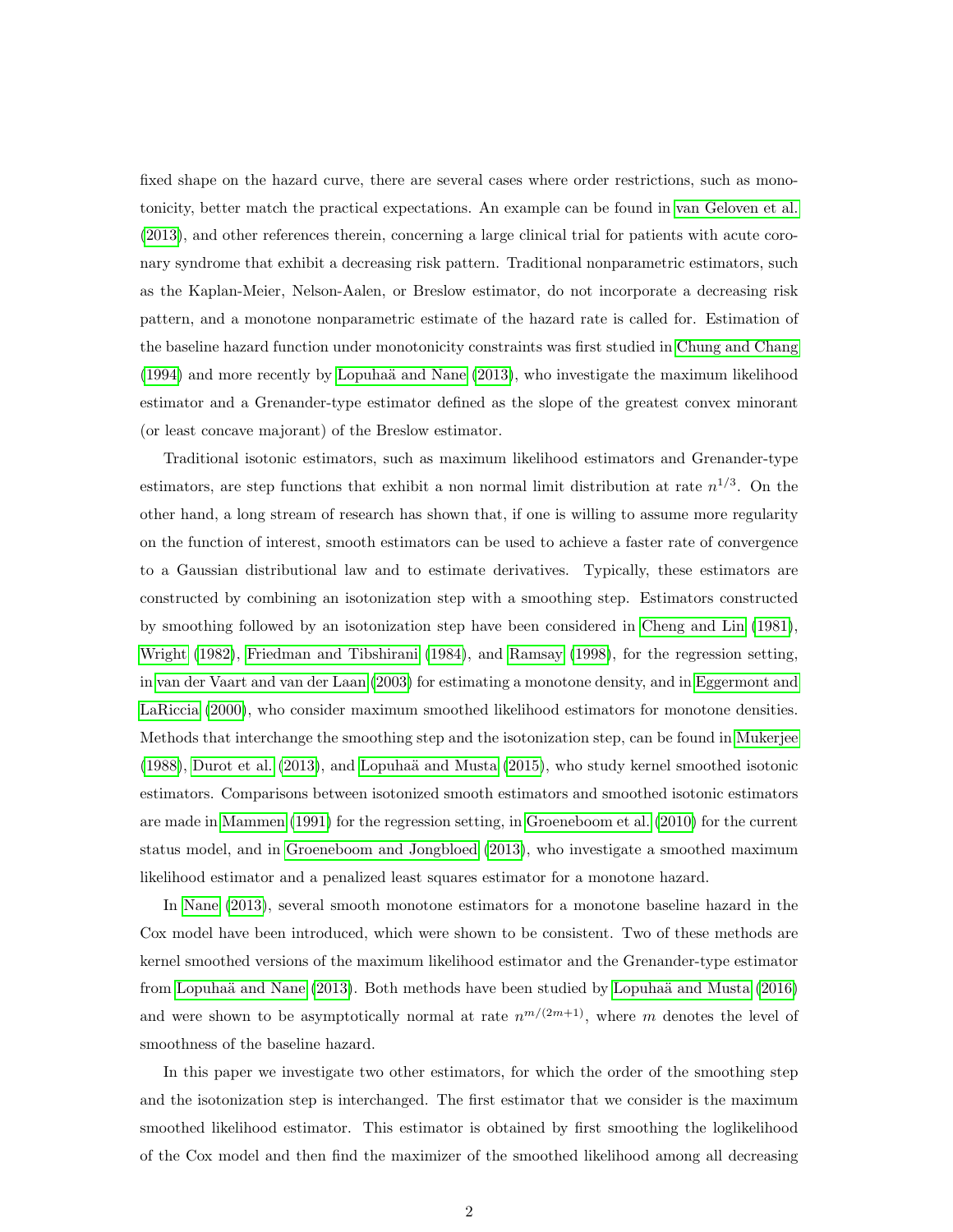baseline hazards. By first smoothing the loglikelihood, one avoids the discrete behavior of the traditional MLE. This approach is similar to the methods in [Eggermont and LaRiccia](#page-36-6) [\(2000\)](#page-36-6) for monotone densities and in [Groeneboom et al.](#page-37-5) [\(2010\)](#page-37-5) for the current status model. The second estimator is a Grenander-type estimator based on the smoothed Breslow estimator. Grenandertype estimators for a nondecreasing curve are obtained as the left-derivative of the greatest convex minorant of a naive nonparametric estimator for the integrated curve of interest, see [Grenander](#page-37-7) [\(1956\)](#page-37-7) and also [Durot](#page-36-8) [\(2007\)](#page-36-8) among others. For our setup, the smoothed Breslow estimator serves as an estimator for the cumulative baseline hazard. By smoothing the Breslow estimator, one avoids the discrete behavior of the left-derivative of its least concave majorant. This second approach is similar to the methods considered in [Cheng and Lin](#page-36-4) [\(1981\)](#page-36-4), [Wright](#page-38-2) [\(1982\)](#page-38-2), [Friedman](#page-36-5) [and Tibshirani](#page-36-5) [\(1984\)](#page-36-5), and [van der Vaart and van der Laan](#page-38-4) [\(2003\)](#page-38-4), and to one of the two methods studied in [Mammen](#page-37-4) [\(1991\)](#page-37-4). Asymptotic normality at rate  $n^{m/(2m+1)}$  is established for both estimators, for which we rely on techniques developed in [Groeneboom et al.](#page-37-5) [\(2010\)](#page-37-5). The key idea is that the isotonized smooth estimator can be represented as a least squares projection of a naive smooth estimator. The latter estimator is not monotone, but much simpler to analyze and it is shown to be asymptotically equivalent to the smooth isotonic estimator.

The isotonized smoothed Breslow estimator is shown to be asymptotically equivalent to the smoothed Grenander-type estimator studied in Lopuhaä and Musta [\(2016\)](#page-37-0). This means that the order of smoothing and isotonization is irrelevant, which is in line with the findings in [Mammen](#page-37-4) [\(1991\)](#page-37-4). The maximum smoothed likelihood estimator exhibits the same variance as the previous ones but has a different asymptotic bias, a phenomenon that was also encountered in [Groeneboom](#page-37-5) [et al.](#page-37-5) [\(2010\)](#page-37-5). A small simulation study shows that no method performs strictly better than the other.

The paper is organized as follows. In Section [2](#page-2-0) we specify the Cox regression model and provide some background information that will be used in the sequel. The maximum smoothed likelihood estimator is considered in Section [3](#page-5-0) and the isotonized smoothed Breslow estimator in Section [4.](#page-11-0) We only consider the case of a non-decreasing baseline hazard. The same results can be obtained similarly for a non-increasing hazard. The results of a small simulation study are reported in Section [5.](#page-15-0) All the proofs have been put in an appendix at the end of the paper.

# <span id="page-2-0"></span>2. The Cox regression model

Let  $X_1, \ldots, X_n$  be an i.i.d. sample representing the survival times of n individuals, which can be observed only on time intervals  $[0, C_i]$  for some i.i.d. censoring times  $C_1, \ldots, C_n$ . The observations consists of i.i.d. triplets  $(T_1, \Delta_1, Z_1), \ldots, (T_n, \Delta_n, Z_n)$ , where  $T_i = \min(X_i, C_i)$  denotes the follow up time,  $\Delta_i = \mathbb{1}_{\{X_i \leq C_i\}}$  is the censoring indicator, and  $Z_i \in \mathbb{R}^p$  is a time independent covariate vector. Given the covariate vector  $Z$ , the event time  $X$  and the censoring time  $C$  are assumed to be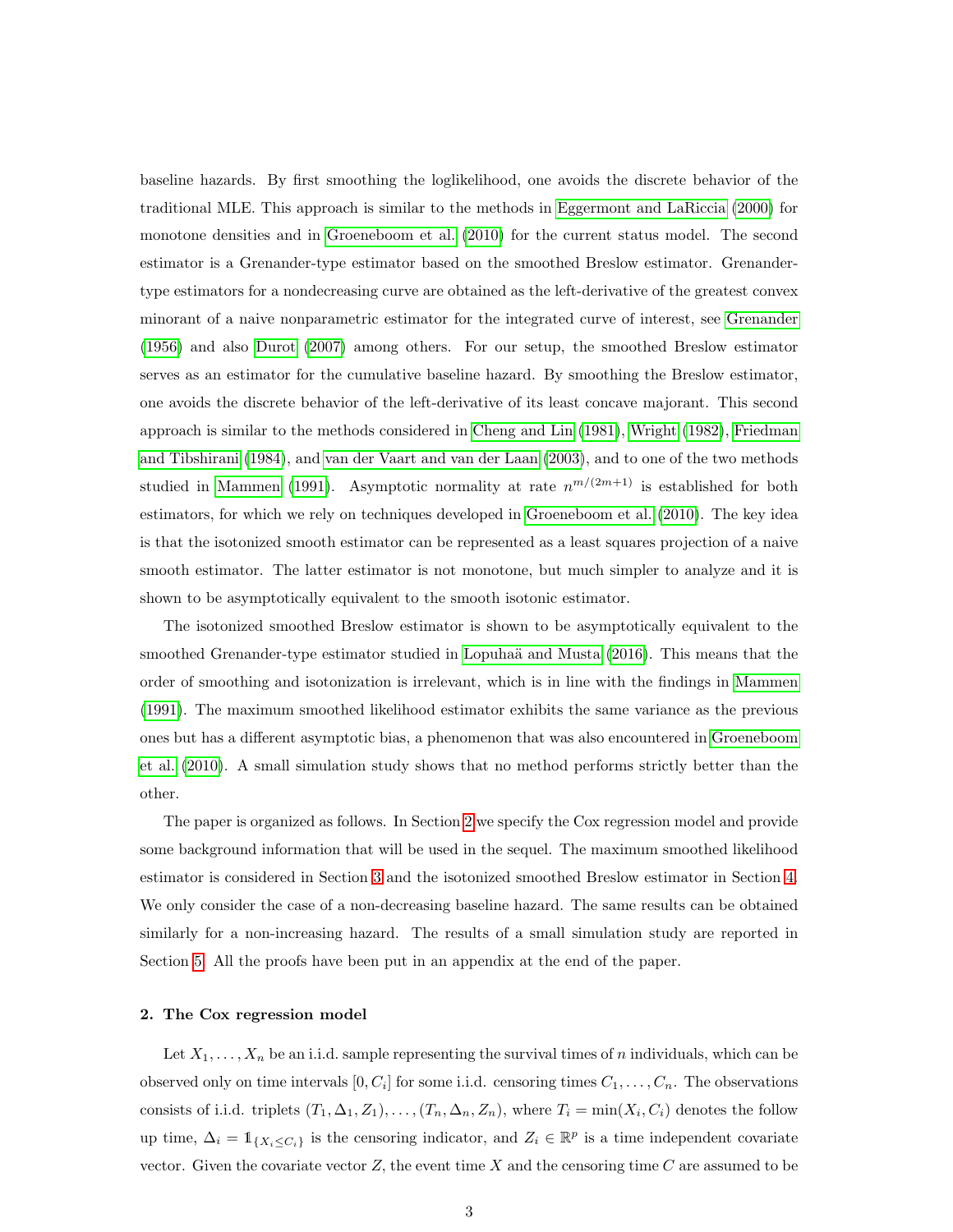independent. Furthermore, conditionally on  $Z = z$ , the event time is assumed to be a nonnegative random variable with an absolutely continuous distribution function  $F(x|z)$  and density  $f(x|z)$ . Similarly the censoring time is assumed to be a nonnegative r.v. with an absolutely continuous distribution function  $G(x|z)$  and density  $g(x|z)$ . The censoring mechanism is assumed to be noninformative, i.e.,  $F$  and  $G$  share no parameters. Within the Cox model, the conditional hazard rate  $\lambda(x|z)$  for a subject with covariate vector  $z \in \mathbb{R}^p$ , is related to the corresponding covariate by

<span id="page-3-1"></span>
$$
\lambda(x|z) = \lambda_0(x) e^{\beta'_0 z}, \quad x \in \mathbb{R}^+, \tag{1}
$$

<span id="page-3-0"></span>where  $\lambda_0$  represents the baseline hazard function, corresponding to a subject with  $z = 0$ , and  $\beta_0 \in$  $\mathbb{R}^p$  is the vector of the regression coefficients.

Let H and  $H^{uc}$  denote respectively the distribution function of the follow-up time and the sub-distribution function of the uncensored observations, i.e.,

$$
H^{uc}(x) = \mathbb{P}(T \le x, \Delta = 1) = \int \delta \mathbb{1}_{\{t \le x\}} \, d\mathbb{P}(t, \delta, z), \tag{2}
$$

where  $\mathbb P$  is the distribution of  $(T, \Delta, Z)$ . We also require the following assumptions, some of which are common in large sample studies of the Cox model:

(A1) Let  $\tau_F$ ,  $\tau_G$  and  $\tau_H$  be the end points of the support of F, G and H. Then

$$
\tau_H = \tau_G < \tau_F \leq \infty.
$$

(A2) There exists  $\epsilon > 0$  such that

$$
\sup_{|\beta-\beta_0|\leq\epsilon}\mathbb{E}\left[|Z|^2\mathrm{e}^{2\beta'Z}\right]<\infty.
$$

Let us briefly comment on these assumptions. While the first one tells us that, at the end of the study there is at least one subject alive, the second one is somewhat hard to justify from a practical point of view. Condition (A2) was used in [Tsiatis](#page-38-0) [\(1981\)](#page-38-0), to establish asymptotic normality of  $\hat{\beta}_n$ , and in Lopuhaä and Nane [\(2013\)](#page-37-1), to ensure a squared integrable envelope for certain classes of functions when using empirical process theory. We require (A2) essentially to apply results from [Tsiatis](#page-38-0) [\(1981\)](#page-38-0) and [Lopuha¨a and Nane](#page-37-1) [\(2013\)](#page-37-1), but this condition is also useful to bound averages that involve differences of the type  $\exp{\{\hat{\beta}'_n Z_i\}} - \exp{\{\beta'_0 Z_i\}}$ . One can think of (A2) as a condition on the boundedness of the second moment of the covariates, uniformly for  $\beta$ in a neighborhood of  $\beta_0$ . Although, at first sight, it seems complicated, condition (A2) is easy to verify in some important cases such as bounded covariates.

By now, it seems to be rather a standard choice to estimate  $\beta_0$  in [\(1\)](#page-3-0) by  $\hat{\beta}_n$ , the maximizer of the partial likelihood function

$$
L(\beta) = \prod_{i=1}^{m} \frac{e^{\beta' Z_i}}{\sum_{j=1}^{n} \mathbb{1}_{\{T_j \ge X_{(i)}\}} e^{\beta' Z_j}}
$$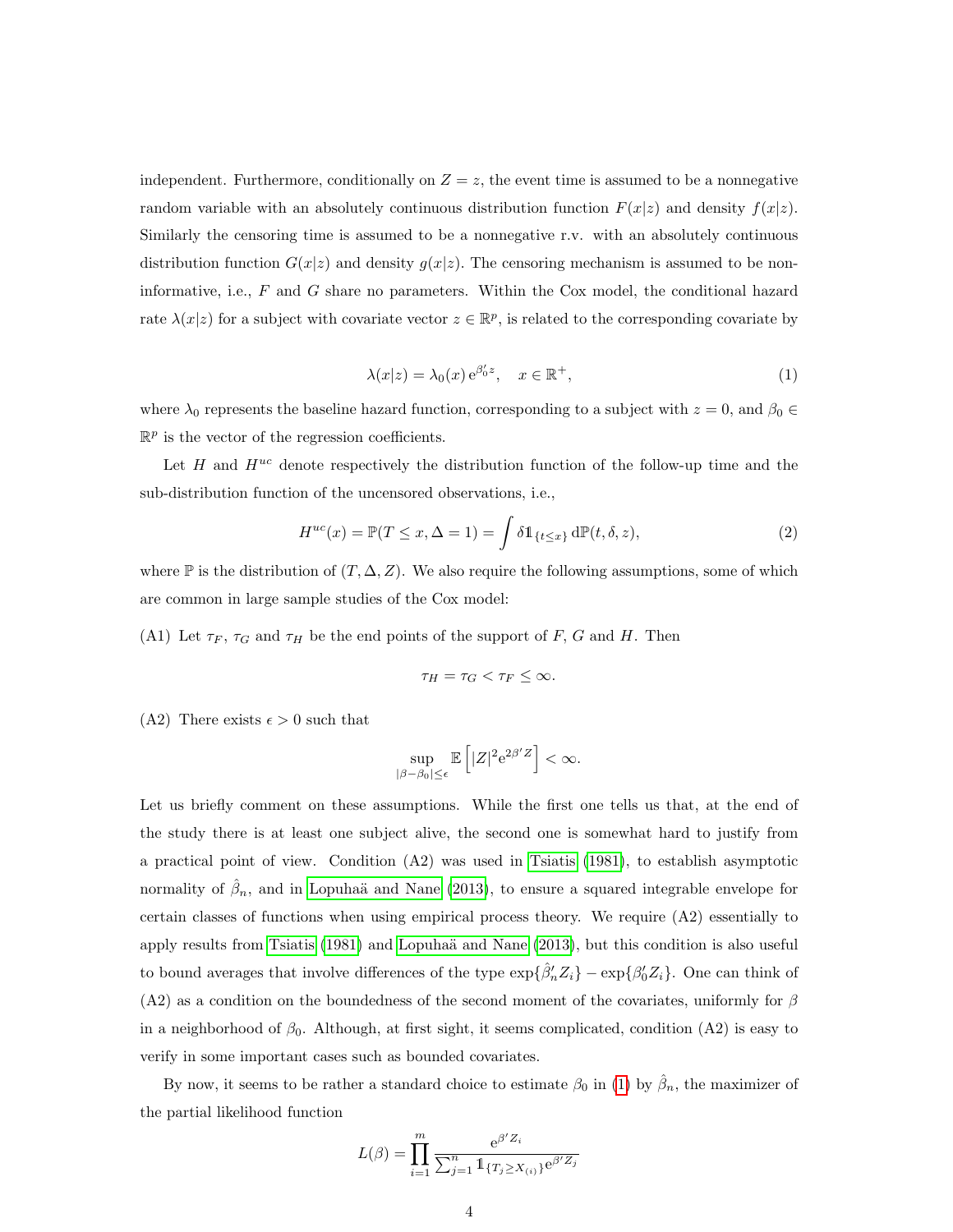as proposed in [Cox](#page-36-2) [\(1972\)](#page-36-0) and Cox [\(1975\)](#page-36-2), where  $0 < X_{(1)} < \cdots < X_{(m)} < \infty$  denote the ordered, observed event times. The asymptotic behavior of  $\hat{\beta}_n$  was first studied by [Tsiatis](#page-38-0) [\(1981\)](#page-38-0). We aim at estimating  $\lambda_0$ , subject to the constraint that it is increasing (the case of a decreasing hazard is analogous), on the basis of n observations  $(T_1, \Delta_1, Z_1), \ldots, (T_n, \Delta_n, Z_n)$ . We refer to the quantity

<span id="page-4-0"></span>
$$
\Lambda_0(t) = \int_0^t \lambda_0(u) \, \mathrm{d}u,
$$

as the cumulative baseline hazard and, by introducing

$$
\Phi(x;\beta) = \int \mathbb{1}_{\{t \ge x\}} e^{\beta' z} d\mathbb{P}(t,\delta,z),\tag{3}
$$

<span id="page-4-1"></span>we have

<span id="page-4-3"></span>
$$
\lambda_0(x) = \frac{h(x)}{\Phi(x; \beta_0)},\tag{4}
$$

where  $h(x) = dH^{uc}(x)/dx$  (e.g., see (9) in Lopuhaä and Nane [\(2013\)](#page-37-1)). For  $\beta \in \mathbb{R}^p$  and  $x \in \mathbb{R}$ , the function  $\Phi(x;\beta)$  can be estimated by

$$
\Phi_n(x;\beta) = \int \mathbb{1}_{\{t \ge x\}} e^{\beta' z} d\mathbb{P}_n(t,\delta,z),\tag{5}
$$

where  $\mathbb{P}_n$  is the empirical measure of the triplets  $(T_i, \Delta_i, Z_i)$  with  $i = 1, \ldots, n$ . Moreover, in Lemma 4 of [Lopuha¨a and Nane](#page-37-1) [\(2013\)](#page-37-1) it is shown that

$$
\sup_{x \in \mathbb{R}} |\Phi_n(x; \beta_0) - \Phi(x; \beta_0)| = O_p(n^{-1/2}).
$$
\n(6)

It will often be used throughout the paper that a stochastic bound of the same order also holds for the distance between the cumulative baseline hazard  $\Lambda_0$  and the Breslow estimator

<span id="page-4-4"></span>
$$
\Lambda_n(x) = \int \frac{\delta \mathbb{1}_{\{t \le x\}}}{\Phi_n(t; \hat{\beta}_n)} d\mathbb{P}_n(t, \delta, z), \tag{7}
$$

but only on intervals staying away from the right boundary, i.e.,

$$
\sup_{x \in [0,M]} |\Lambda_n(x) - \Lambda_0(x)| = O_p(n^{-1/2}), \qquad \text{for all } 0 < M < \tau_H,\tag{8}
$$

(see Theorem 5 in Lopuhaä and Nane  $(2013)$ ).

Smoothing is done by means of kernel functions. We will consider kernel functions  $k$  that are m-orthogonal, for some  $m \geq 1$ , which means that  $\int |k(u)||u|^m du < \infty$  and  $\int k(u)u^j du = 0$ , for  $j = 1, \ldots, m - 1$ , if  $m \geq 2$ . We assume that

<span id="page-4-2"></span>k has bounded support 
$$
[-1, 1]
$$
 and is such that  $\int_{-1}^{1} k(y) dy = 1;$   
\nk is twice differentiable with a bounded derivative. (9)

We denote by  $k_b$  its scaled version  $k_b(u) = b^{-1}k(u/b)$ . Here  $b = b_n$  is a bandwidth that depends on the sample size, in such a way that  $0 < b_n \to 0$  and  $nb_n \to \infty$ , as  $n \to \infty$ . From now on, we will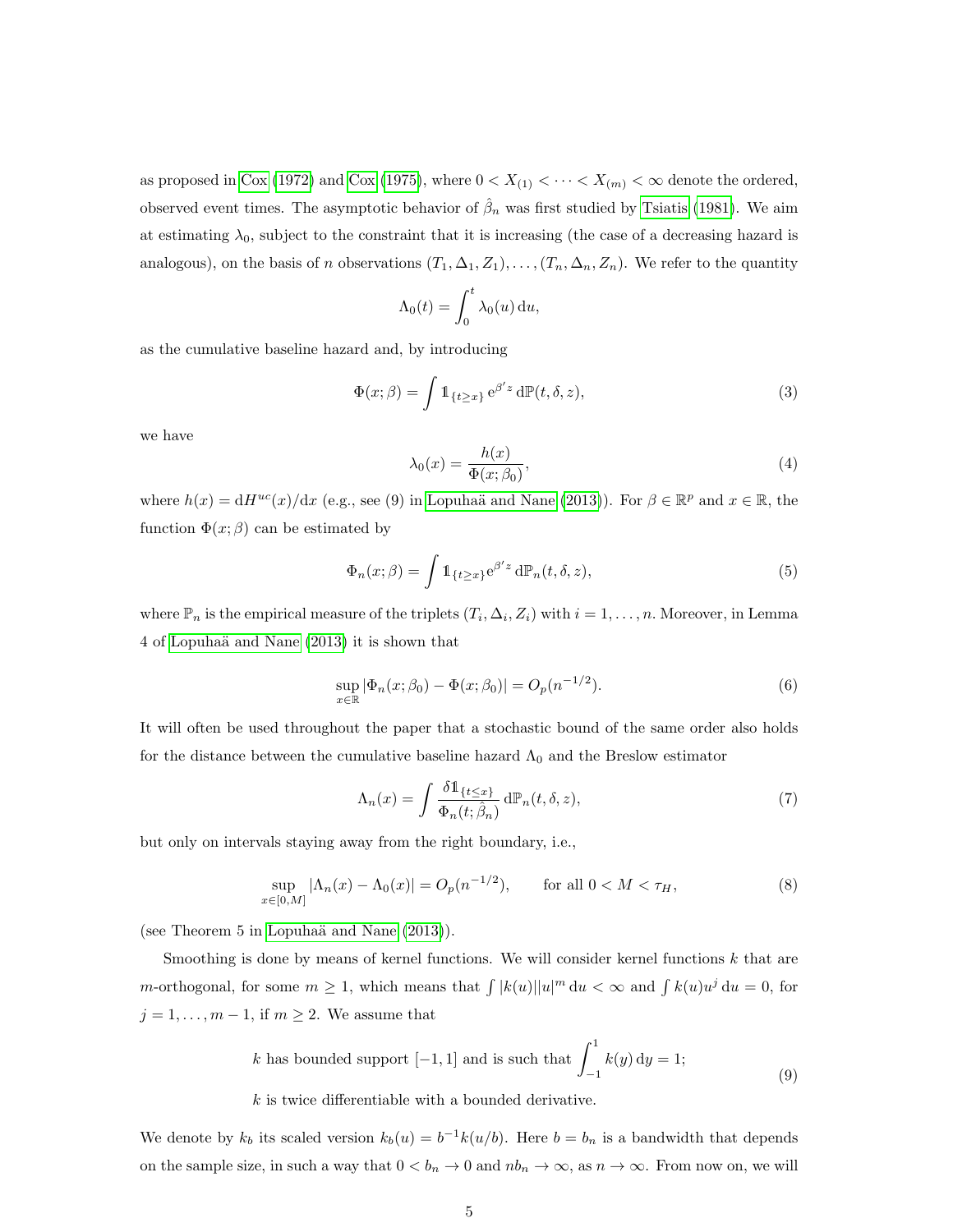simply write b instead of  $b_n$ . Note that if  $m > 2$ , the kernel function k necessarily attains negative values and as a result also the smooth estimators of the baseline hazard defined in Sections [3](#page-5-0) and [4](#page-11-0) may be negative. To avoid this, one could restrict oneself to  $m = 2$ . In that case, the most common choice is to let  $k$  be a symmetric probability density.

## <span id="page-5-0"></span>3. Maximum smooth likelihood estimator

Maximum smoothed likelihood estimation is studied in [Eggermont and LaRiccia](#page-36-6) [\(2000\)](#page-36-6), who obtain  $L_1$ -error bounds for the maximum smoothed likelihood estimator of a monotone density. This method was also considered in [Groeneboom et al.](#page-37-5) [\(2010\)](#page-37-5) for estimating the distribution function of interval censored observations. The approach is to smooth the loglikelihood and then maximize the smoothed loglikelihood over all monotone functions of interest. For a fixed  $\beta$ , the (pseudo) loglikelihood for the Cox model can be expressed as

<span id="page-5-5"></span>
$$
\int \left( \delta \log \lambda_0(t) - e^{\beta' z} \int_0^t \lambda_0(u) \, \mathrm{d}u \right) \, \mathrm{d}\mathbb{P}_n(t, \delta, z),\tag{10}
$$

(see  $(2)$  in Lopuhaä and Nane  $(2013)$ ). To construct the maximum smoothed likelihood estimator (MSLE) we replace  $\mathbb{P}_n$  in the previous expression with the smoothed empirical measure (in the time direction),

<span id="page-5-1"></span>
$$
\mathrm{d}\tilde{\mathbb{P}}_n(t,\delta,z) = \frac{1}{n}\sum_{i=1}^n \mathbb{1}_{(\Delta_i,Z_i)}(\delta,z) k_b(t-T_i) \,\mathrm{d}t,
$$

and then maximize the smoothed (pseudo) loglikelihood

$$
\ell_{\beta}^{s}(\lambda_{0}) = \int \left( \delta \log \lambda_{0}(t) - e^{\beta' z} \int_{0}^{t} \lambda_{0}(u) du \right) d\tilde{\mathbb{P}}_{n}(t, \delta, z).
$$
 (11)

The characterization of the MSLE is similar to that of the ordinary MLE (see Lemma 1 in Lopuhaä [and Nane](#page-37-1) [\(2013\)](#page-37-1)). It involves the following processes. Fix  $\beta \in \mathbb{R}^p$  and let

<span id="page-5-2"></span>
$$
w_n(t; \beta) = \frac{1}{n} \sum_{i=1}^n e^{\beta' Z_i} \int_t^{\infty} k_b(u - T_i) \, du,
$$
  

$$
v_n(t) = \frac{1}{n} \sum_{i=1}^n \Delta_i k_b(t - T_i).
$$
 (12)

The next lemma characterizes the maximizer of  $\ell_{\beta}^{s}$ . The proof can be found in [Appendix](#page-19-0) Appendix [A.1.](#page-19-0)

<span id="page-5-3"></span>**Lemma 3.1.** Let  $\ell_{\beta}^{s}$ ,  $w_n$  and  $v_n$  be defined by [\(11\)](#page-5-1) and [\(12\)](#page-5-2), respectively. The unique maximizer of  $\ell^s_\beta$  over all nondecreasing positive functions  $\lambda_0$  can be described as the slope of the greatest convex minorant (GCM) of the continuous cumulative sum diagram

<span id="page-5-4"></span>
$$
t \mapsto \left(\int_0^t w_n(x;\beta) \,dx, \int_0^t v_n(x) \,dx\right), \qquad t \in [0, \tau_\beta],\tag{13}
$$

where  $\tau_{\beta} = \sup\{t \ge 0 : w_n(t;\beta) > 0\}.$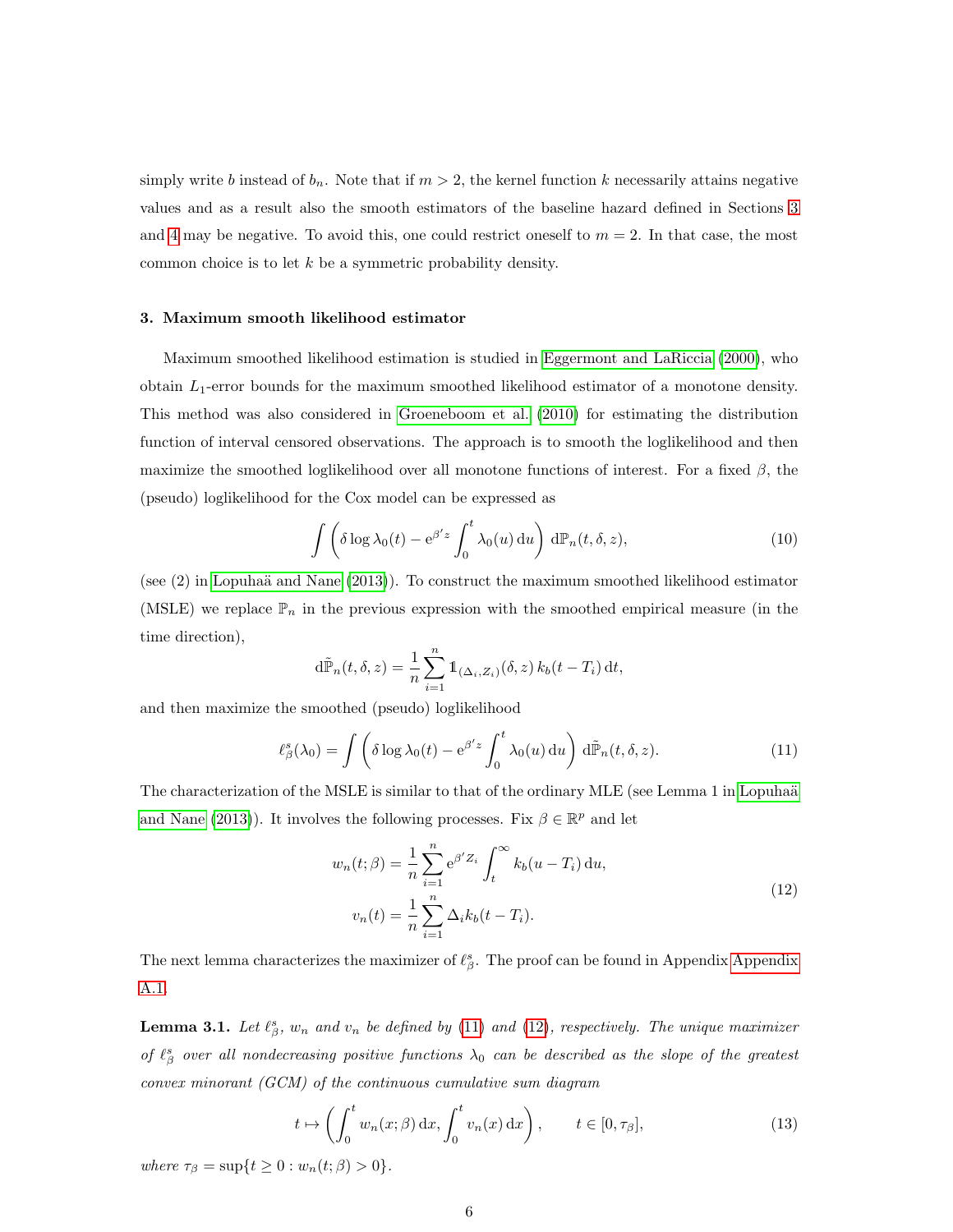For a fixed  $\beta$ , let  $\hat{\lambda}_n^s(x;\beta)$  be the unique maximizer of  $\ell_\beta^s(\lambda_0)$  over all nondecreasing positive functions  $\lambda_0$ . We define the MSLE by

<span id="page-6-1"></span>
$$
\hat{\lambda}_n^{MS}(x) = \hat{\lambda}_n^s(x; \hat{\beta}_n),\tag{14}
$$

where  $\hat{\beta}_n$  denotes the maximum partial likelihood estimator for  $\beta_0$ . It can be seen that under appropriate smoothness assumptions,

$$
\int_0^t w_n(x; \hat{\beta}_n) dx = \int \hat{W}_n(s) k_b(t-s) ds + O_p(n^{-1/2}) + O_p(b),
$$
  

$$
\int_0^t v_n(x) dx = \int V_n(s) k_b(t-s) ds + O_p(b),
$$

where the processes  $V_n$  and  $\hat{W}_n$ , as defined in Lemma 1 in Lopuhaä and Nane [\(2013\)](#page-37-1), determine the cumulative sum diagram corresponding to the ordinary MLE. This means that the cumulative sumdiagram that characterizes the MSLE, is asymptotically equivalent to a kernel smoothed version of the cumulative sumdiagram that characterizes the ordinary MLE.

As can be seen from the proof of Lemma [3.1,](#page-5-3) the MSLE minimizes

$$
\psi(\lambda) = \frac{1}{2} \int \left( \lambda(x) - \frac{v_n(x)}{w_n(x; \hat{\beta}_n)} \right)^2 w_n(x; \beta) dx,
$$
\n(15)

over all nondecreasing functions λ. This suggests

<span id="page-6-0"></span>
$$
\hat{\lambda}_n^{\text{naive}}(x) = \frac{v_n(x)}{w_n(x; \hat{\beta}_n)}
$$
\n(16)

as a naive estimator for  $\lambda_0$ . The naive estimator is the ratio of two smooth functions, being the derivatives of the vertical and horizontal processes in the continuous cumulative sum diagram in [\(13\)](#page-5-4). The naive estimator is smooth, but not necessarily monotone and its weighted least squares projection is the MSLE. Figure [1](#page-7-0) illustrates the MSLE and the naive estimator for a sample of size  $n = 500$  from a Weibull baseline distribution with shape parameter 1.5 and scale 1. For simplicity, the covariate and the censoring time are chosen to be uniformly  $(0, 1)$  distributed and we take  $\beta_0 = 0.5$ . We used the triweight kernel function  $k(u) = (35/32)(1 - u^2)^3 1_{\{|u| \leq 1\}}$ and bandwidth  $b = n^{-1/5}$ . Note that if we use bandwidth  $b_n = 0.5n^{-1/5}$ , the naive estimator is not monotone, but the distance to the MSLE (which is the isotonic version of  $\hat{\lambda}_n^{\text{naive}}$ ) is very small. On the other hand, for bandwidth  $b_n = n^{-1/5}$  isotonization is not needed and the two estimators coincide. Indeed, following the reasoning in [Groeneboom et al.](#page-37-5) [\(2010\)](#page-37-5), the derivation of the asymptotic distribution of  $\hat{\lambda}_n^{MS}$  is based on showing that with probability converging to one, the naive estimator will be monotone and equal to  $\hat{\lambda}_n^{MS}$  on large intervals. Consequently, it will be sufficient to find the asymptotic distribution of the naive estimator. The advantage of this approach is that in this way we basically have to deal with the naive estimator, which is a more tractable process.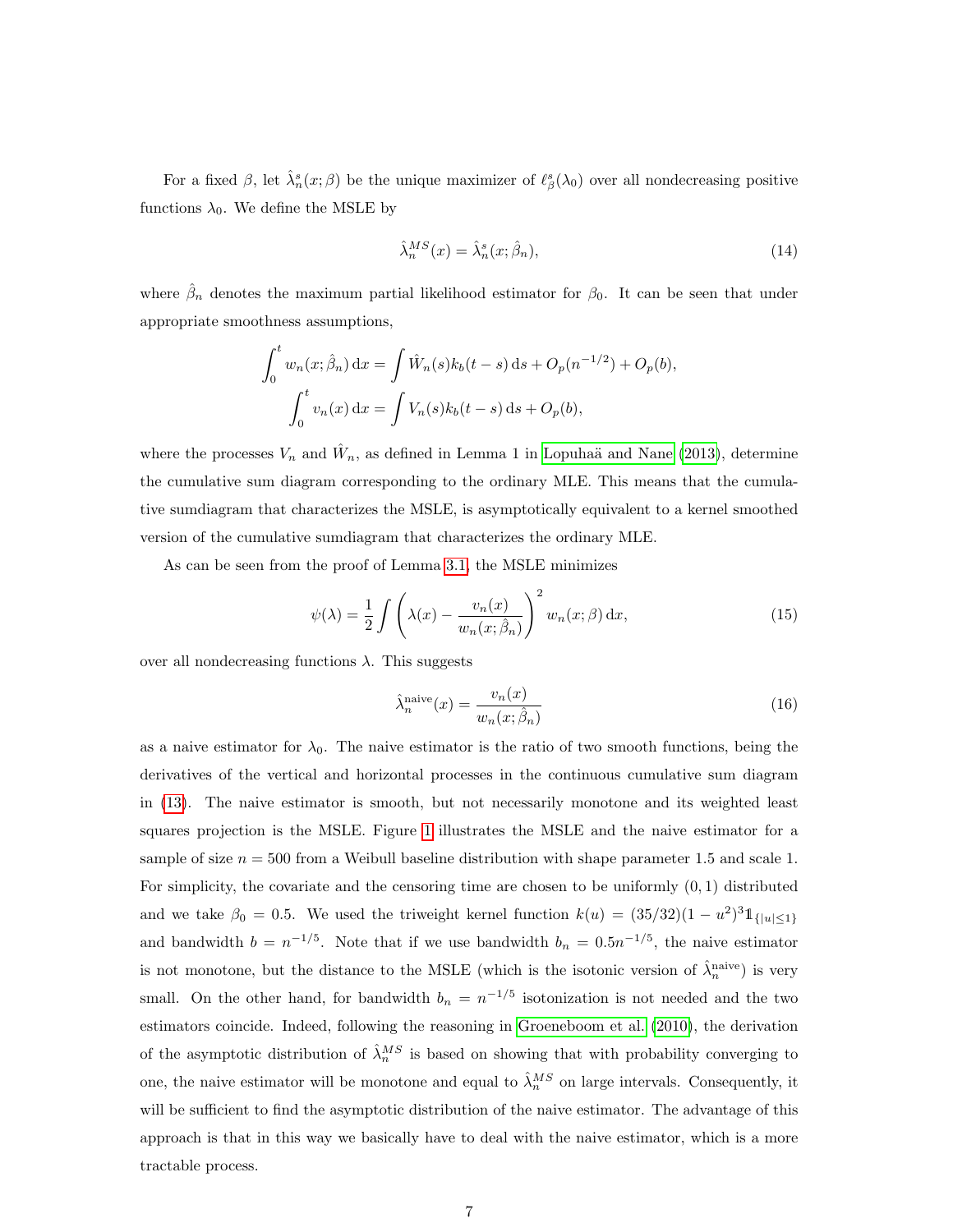<span id="page-7-0"></span>

Figure 1: Left panel: The MSLE (solid) and the naive estimator (dotted) of the hazard function (dashed) using bandwidth  $b_n = 0.5n^{-1/5}$ . Right panel: The same but using bandwidth  $b_n = n^{-1/5}$ .

This approach applies more generally. The situation for the MSLE is a special case of the more general situation, where the isotonic estimator is the derivative  $\frac{d\hat{Y}_n}{dx_n}$  of the greatest convex minorant  $\{(X_n(t), \hat{Y}_n(t)) : t \in [0, \hat{\tau}]\}$  of the graph  $\{(X_n(t), Y_n(t)) : t \in [0, \hat{\tau}]\}$ , for some  $0 < \hat{\tau} < \tau_H$ , where  $X_n$  and  $Y_n$  are differentiable processes in a cumulative sumdiagram, whereas the naive estimator is the ratio  $dY_n/dX_n$  of the derivatives of  $X_n$  and  $Y_n$ . The MSLE and the corresponding naive estimator from [\(16\)](#page-6-0) form a special case, with  $X_n = \tilde{W}_n$ ,  $Y_n = \tilde{V}_n$ , where

<span id="page-7-3"></span>
$$
\tilde{W}_n(t) = \int_0^t w_n(x; \hat{\beta}_n) dx, \qquad \tilde{V}_n(t) = \int_0^t v_n(x) dx,
$$
\n(17)

and  $\hat{\tau} = \sup\{t \geq 0 : w_n(t; \hat{\beta}_n) > 0\}$ . The following result considers the general setup and shows that, in that case, the isotonic estimator and the corresponding naive estimator coincide on large intervals with probability tending to one.

<span id="page-7-1"></span>**Lemma 3.2.** Let  $X_n$  and  $Y_n$  be differentiable processes and let  $\{(X_n(t), \hat{Y}_n(t)) : t \in [0, \hat{\tau}]\}$  be the greatest convex minorant of the graph  $\{(X_n(t), Y_n(t)) : t \in [0, \hat{\tau}]\}\$ , for some  $0 < \hat{\tau} < \tau_H$ . Let  $\lambda_n^{IS}(t) = d\widehat{Y}_n(t)/dX_n(t)$  and  $\widehat{\lambda}_n(t) = dY_n(t)/dX_n(t)$ , for  $t \in [0, \widehat{\tau}]$ . Suppose that

<span id="page-7-2"></span>(a)  $X_n(s) \leq X_n(t)$ , for  $0 \leq s \leq t \leq \hat{\tau}$ ;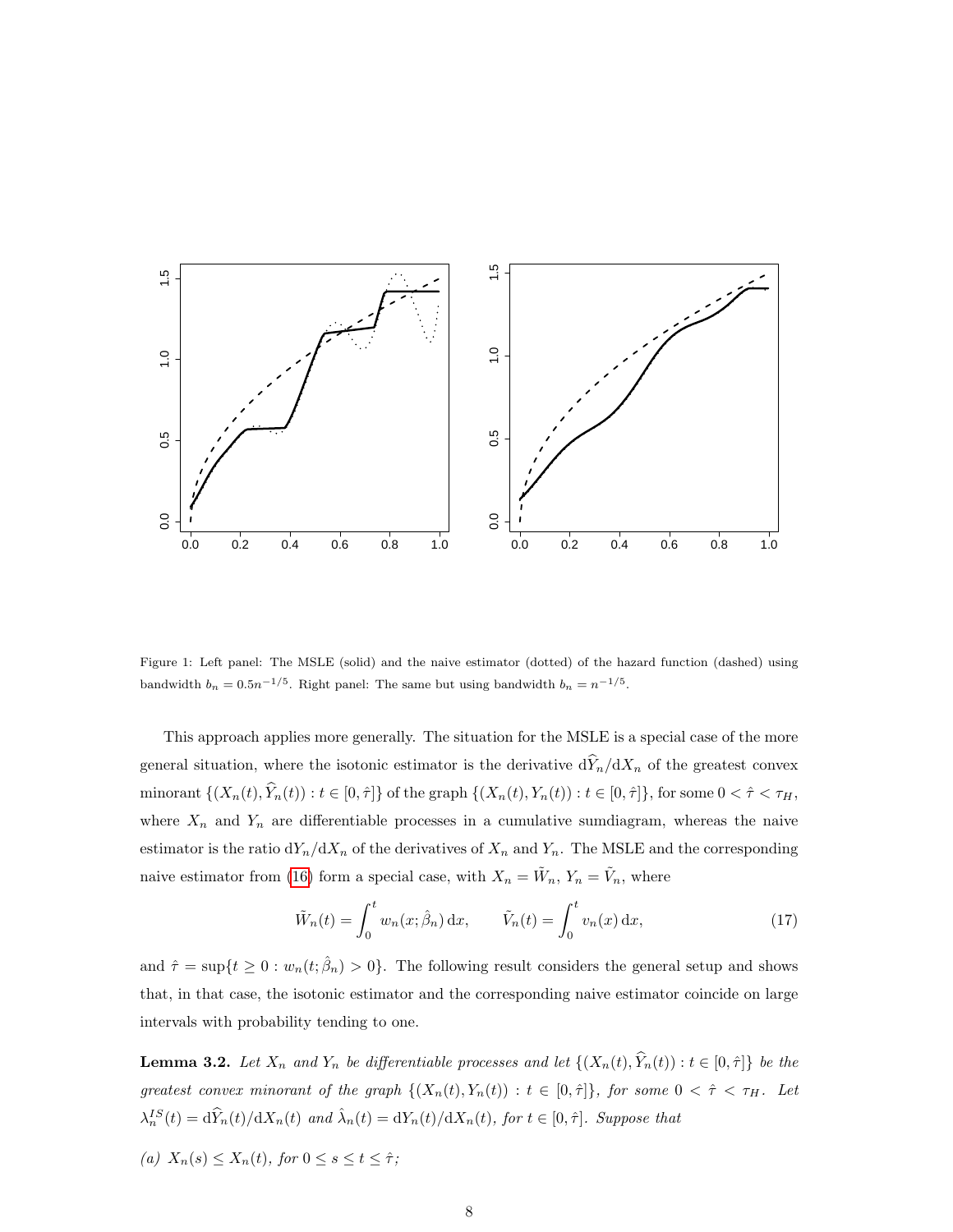- <span id="page-8-1"></span>(b) for every  $t \in (0, \hat{\tau})$  fixed,  $\hat{\lambda}_n(t) \to \lambda_0(t)$ , in probability;
- <span id="page-8-2"></span>(c) for all  $0 < \ell < M < \hat{\tau}$  fixed,  $\mathbb{P}(\hat{\lambda}_n$  is increasing on  $[\ell, M] \to 1$ ;
- <span id="page-8-3"></span>(d) there exists processes  $X_0$  and  $Y_0$ , such that

$$
\sup_{t\in[0,\hat{\tau}]}|X_n(t)-X_0(t)| \xrightarrow{P} 0, \qquad \sup_{t\in[0,\hat{\tau}]}|Y_n(t)-Y_0(t)| \xrightarrow{P} 0.
$$

Moreover, the process  $X_0$  is absolutely continuous with a strictly positive nonincreasing derivative  $x_0$ , and  $X_0$  and  $Y_0$  are related by  $Y_0(t) = \int_0^t \lambda_0(u) dX_0(u)$ .

Then, for all  $0 < \ell < M < \hat{\tau}$ ,  $\mathbb{P}(\hat{\lambda}_n(t) = \hat{\lambda}_n^{MS}(t)$ , for all  $t \in [\ell, M]$   $\to 1$ .

The proof of Lemma [3.2](#page-7-1) can be found in the Appendix [Appendix A.1.](#page-19-0) We will apply Lemma [3.2](#page-7-1) to the MSLE and the naive estimator from [\(16\)](#page-6-0). Recall that  $\hat{\lambda}_n^{MS}$  and  $\hat{\lambda}_n^{\text{naive}}$  are defined on  $[0, \hat{\tau}_n]$ , where  $\hat{\tau}_n = \sup\{t \geq 0 : w_n(t; \hat{\beta}_n) > 0\}$ , and note that  $\hat{\tau}_n \to \tau_H$  with probability one. Condition [\(a\)](#page-7-2) of Lemma [3.2](#page-7-1) is trivially fulfilled with  $X_n = \tilde{W}_n$  defined in [\(17\)](#page-7-3). A first key result is that for each  $0<\ell< M<\tau_H,$  it holds

<span id="page-8-0"></span>
$$
\sup_{t \in [\ell,M]} |v_n(t) - h(t)| = O(b^m) + O_p(b^{-1}n^{-1/2}),
$$
  
\n
$$
\sup_{t \in [\ell,M]} |w_n(t; \hat{\beta}_n) - \Phi(t; \beta_0)| = O(b^m) + O_p(b^{-1}n^{-1/2}),
$$
\n(18)

where  $v_n$ ,  $w_n$  and  $\Phi$  are defined in [\(12\)](#page-5-2) and [\(3\)](#page-4-0), see Lemma [Appendix A.1.](#page-22-0) A direct consequence of [\(18\)](#page-8-0) is the fact that the naive estimator converges to  $\lambda_0$  uniformly on compact intervals within the support, as long as  $b \to 0$  and  $1/b = o(n^{1/2})$ , see Lemma [Appendix A.2.](#page-23-0) In particular, this will ensure condition [\(b\)](#page-8-1) of Lemma [3.2.](#page-7-1) A second key result is that, under suitable smoothness conditions, for each  $0 < \ell < M < \tau_H$ , it holds

<span id="page-8-4"></span>
$$
\sup_{t \in [\ell, M]} |v'_n(t) - h'(t)| \xrightarrow{\mathbb{P}} 0,
$$
  
\n
$$
\sup_{t \in [\ell, M]} |w'_n(t; \hat{\beta}_n) - \Phi'(t; \beta_0)| \xrightarrow{\mathbb{P}} 0,
$$
\n(19)

where  $v_n$ ,  $w_n$  and  $\Phi$  are defined in [\(12\)](#page-5-2) and [\(3\)](#page-4-0), see Lemma [Appendix A.3.](#page-24-0) This will imply that the naive estimator is increasing on large intervals with probability tending to one, see Lemma [Ap](#page-25-0)[pendix A.4,](#page-25-0) which yields condition [\(c\)](#page-8-2) of Lemma [3.2.](#page-7-1) Finally, condition [\(d\)](#page-8-3) of Lemma [3.2](#page-7-1) is shown to hold with  $X_0 = H^{uc}$  from [\(2\)](#page-3-1) and  $Y_0 = W_0$ , defined by

<span id="page-8-5"></span>
$$
W_0(t) = \int_0^t \Phi(x; \beta_0) \, \mathrm{d}x. \tag{20}
$$

In view of [\(18\)](#page-8-0) and [\(4\)](#page-4-1), this is to be expected, and it is made precise in Lemma [Appendix A.5.](#page-26-0) Hence, Lemma [3.2](#page-7-1) applies to the MSLE and the naive estimator from [\(16\)](#page-6-0). Therefore we have the following corollary.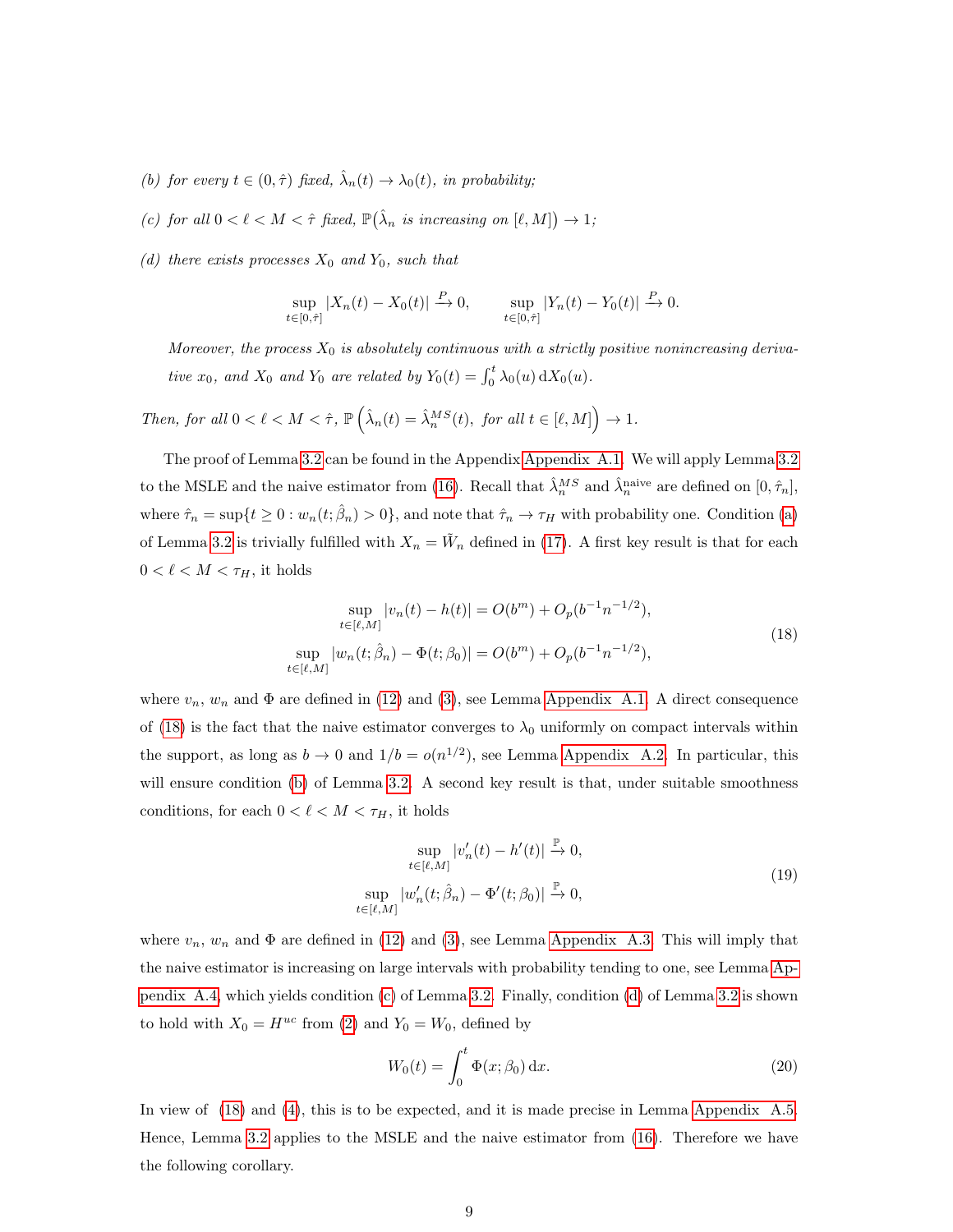<span id="page-9-0"></span>Corollary 3.3. Suppose that  $(A1)-(A2)$  hold. Let  $H^{uc}(t)$  and  $\Phi(t;\beta_0)$  be defined in [\(2\)](#page-3-1) and [\(3\)](#page-4-0), and let  $h(t) = dH^{uc}(t)/dt$ , satisfying [\(4\)](#page-4-1). Suppose that h and  $t \mapsto \Phi(t; \beta_0)$  are continuously differentiable, and that  $\lambda'_0$  is uniformly bounded from below by a strictly positive constant. Let k satisfy [\(9\)](#page-4-2) and let  $\hat{\lambda}_n^{\text{naive}}$  be defined in [\(16\)](#page-6-0). If  $b \to 0$  and  $1/b = O(n^{\alpha})$ , for some  $\alpha \in (0, 1/4)$ , then for each  $0 < \ell < M < \tau_H$ ,

$$
\mathbb{P}\left(\hat{\lambda}_n^{\text{naive}}(x) = \hat{\lambda}_n^{MS}(x), \text{ for all } x \in [\ell, M]\right) \to 1.
$$

Consequently, for all  $x \in (0, \tau_H)$ , the asymptotic distributions of  $\hat{\lambda}_n^{\text{naive}}(x)$  and  $\hat{\lambda}_n^{MS}(x)$  are the same.

Under similar smoothness conditions as needed to obtain [\(18\)](#page-8-0), see Lemma [Appendix A.1,](#page-22-0) one can show that

$$
\sup_{t \in [\ell, M]} |v'_n(t) - h'(t)| = O(b^{m-1}) + O_p(b^{-2}n^{-1/2}),
$$
  
\n
$$
\sup_{t \in [\ell, M]} |w'_n(t; \hat{\beta}_n) - \Phi'(t; \beta_0)| = O(b^{m-1}) + O_p(b^{-1}n^{-1/2}).
$$
\n(21)

In that case, it can also be proved that

$$
\sup_{x \in [\ell,M]} \left| \frac{d}{dx} \hat{\lambda}_n^{\text{naive}}(x) - \lambda_0'(x) \right| = O(b^{m-1}) + O_p(b^{-2}n^{-1/2}) = o_P(1),
$$

as long as  $b \to 0$  and  $1/b^2 = o(n^{1/2})$ . One would expect that if instead of a standard kernel we use a boundary corrected version, then [\(19\)](#page-8-4) would hold on the whole support  $[0, \tau_H]$  and consequently we would obtain that the naive estimator is monotone on  $[0, \tau_H]$  with probability tending to one. However, the use of boundary kernels makes the computations much more complicated. Nevertheless, monotonicity on intervals  $[\ell, M]$  is enough for our purposes, because we aim at finding the pointwise asymptotic distribution at the interior of the support.

From Corollary [3.3,](#page-9-0) together with the fact that the naive estimator converges to  $\lambda_0$  uniformly on compact intervals within the support, see Lemma [Appendix A.2,](#page-23-0) another consequence of Lemma [3.2](#page-7-1) is the following corollary concerning uniform convergence of the MSLE.

**Corollary 3.4.** Suppose that (A1)-(A2) hold. Let  $H^{uc}(t)$  and  $\Phi(t;\beta_0)$  be defined in [\(2\)](#page-3-1) and [\(3\)](#page-4-0), and let  $h(t) = dH^{uc}(t)/dt$ , satisfying [\(4\)](#page-4-1). Suppose that h and  $t \mapsto \Phi(t; \beta_0)$  are  $m \ge 1$  times continuously differentiable, and that  $\lambda'_0$  is uniformly bounded from below by a strictly positive constant. Let  $k$  be m-orthogonal satisfying  $(9)$ . Then, the maximum smooth likelihood estimator is uniformly consistent on compact intervals  $[\ell, M] \subset (0, \tau_H)$ :

$$
\sup_{x \in [\ell,M]} \left| \hat{\lambda}_n^{MS}(x) - \lambda_0(x) \right| = O(b^m) + O_p(b^{-1}n^{-1/2}).
$$

 $\Box$ 

Proof. The result follows immediately from Corollary [3.3](#page-9-0) and Lemma [Appendix A.2.](#page-23-0)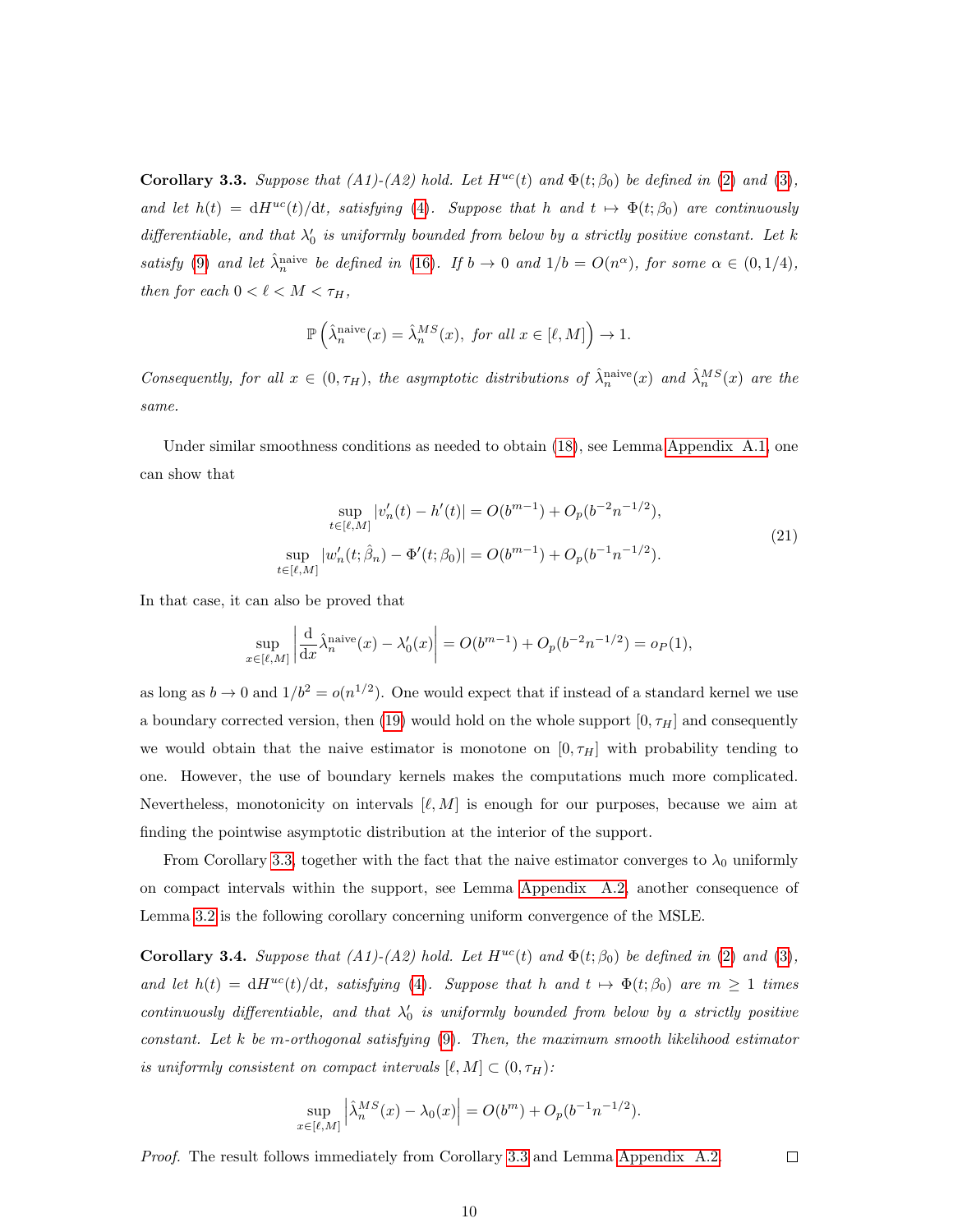To obtain the asymptotic distribution of  $\hat{\lambda}_n^{MS}(x)$ , we first obtain the asymptotic distribution of  $\hat{\lambda}_n^{\text{naive}}(x)$ . To this end we establish the joined asymptotic distribution of the vector  $(w_n(x; \hat{\beta}_n), v_n(x)),$ see Lemma [Appendix A.6.](#page-27-0) Then an application of the delta-method yields the limit distribution of  $\hat{\lambda}_n^{\text{naive}}$  as well as that of  $\hat{\lambda}_n^{MS}$ , due to Corollary [3.3.](#page-9-0)

<span id="page-10-0"></span>**Theorem 3.5.** Suppose that (A1)-(A2) hold and fix  $x \in (0, \tau_H)$ . Let  $H^{uc}(t)$  and  $\Phi(t; \beta_0)$  be defined in [\(2\)](#page-3-1) and [\(3\)](#page-4-0), and let  $h(t) = dH^{uc}(t)/dt$ , satisfying [\(4\)](#page-4-1). Suppose that h and  $t \mapsto \Phi(t; \beta_0)$ are  $m \geq 2$  times continuously differentiable and let k be m-orthogonal satisfying [\(9\)](#page-4-2). Let  $\hat{\lambda}_n^{MS}(x)$ be defined in [\(14\)](#page-6-1) and assume that  $n^{1/(2m+1)}b \to c > 0$ . Then, for each  $x \in (0, \tau_H)$ , the following holds

$$
n^{m/(2m+1)}\left(\hat{\lambda}_n^{MS}(x) - \lambda_0(x)\right) \xrightarrow{d} N(\mu, \sigma^2),
$$

<span id="page-10-1"></span>where

$$
\mu = \frac{(-c)^m}{m!} \frac{h^{(m)}(x) - \lambda_0(x)\Phi^{(m)}(x;\beta_0)}{\Phi(x;\beta_0)} \int_{-1}^1 k(y)y^m \, dy;
$$
\n
$$
\sigma^2 = \frac{\lambda_0(x)}{c\Phi(x;\beta_0)} \int_{-1}^1 k^2(y) \, dy.
$$
\n(22)

This also holds if we replace  $\hat{\lambda}_n^{MS}(x)$  with  $\hat{\lambda}_n^{\text{naive}}(x)$ , as defined in [\(16\)](#page-6-0).

The proof of Theorem [3.5](#page-10-0) can be found in Appendix [Appendix A.1.](#page-19-0) Theorem [3.5](#page-10-0) is comparable to Theorem 3.5 in Lopuhaä and Musta  $(2016)$ , where the limiting normal distribution of the smoothed maximum likelihood estimator  $\hat{\lambda}_n^{SM}(x)$  and the smoothed Grenander-type estimator  $\tilde{\lambda}_n^{SG}(x)$  is established, i.e.,

<span id="page-10-3"></span>
$$
n^{m/(2m+1)}\left(\hat{\lambda}_n^{SM}(x) - \lambda_0(x)\right) \stackrel{d}{\to} N(\tilde{\mu}, \sigma^2),
$$
  

$$
n^{m/(2m+1)}\left(\tilde{\lambda}_n^{SG}(x) - \hat{\lambda}_n^{SM}(x)\right) \stackrel{\mathbb{P}}{\to} 0,
$$
 (23)

<span id="page-10-2"></span>where

$$
\tilde{\mu} = \frac{(-c)^m}{m!} \lambda_0^{(m)}(x) \int_{-1}^1 k(y) y^m \, \mathrm{d}y. \tag{24}
$$

The limiting variance is the same, but the asymptotic mean is shifted. A natural question is whether  $\hat{\lambda}_n^{MS}(x)$  is asymptotically equivalent to these estimators, if we correct for the difference in the asymptotic mean. The next theorem shows that this is indeed the case. The proof can be found in Appendix [Appendix A.1.](#page-19-0) In order to use results from Lopuhaä and Musta  $(2016)$ , we have to strengthen condition (A2) slightly.

# <span id="page-10-4"></span>**Theorem 3.6.** Suppose that  $(A1)$  holds and

(A2') there exists  $\epsilon > 0$  such that

$$
\sup_{|\beta-\beta_0|\leq\epsilon}\mathbb{E}\left[|Z|^2\left(\mathrm{e}^{2\beta' Z}+\mathrm{e}^{4\beta' Z}\right)\right]<\infty.
$$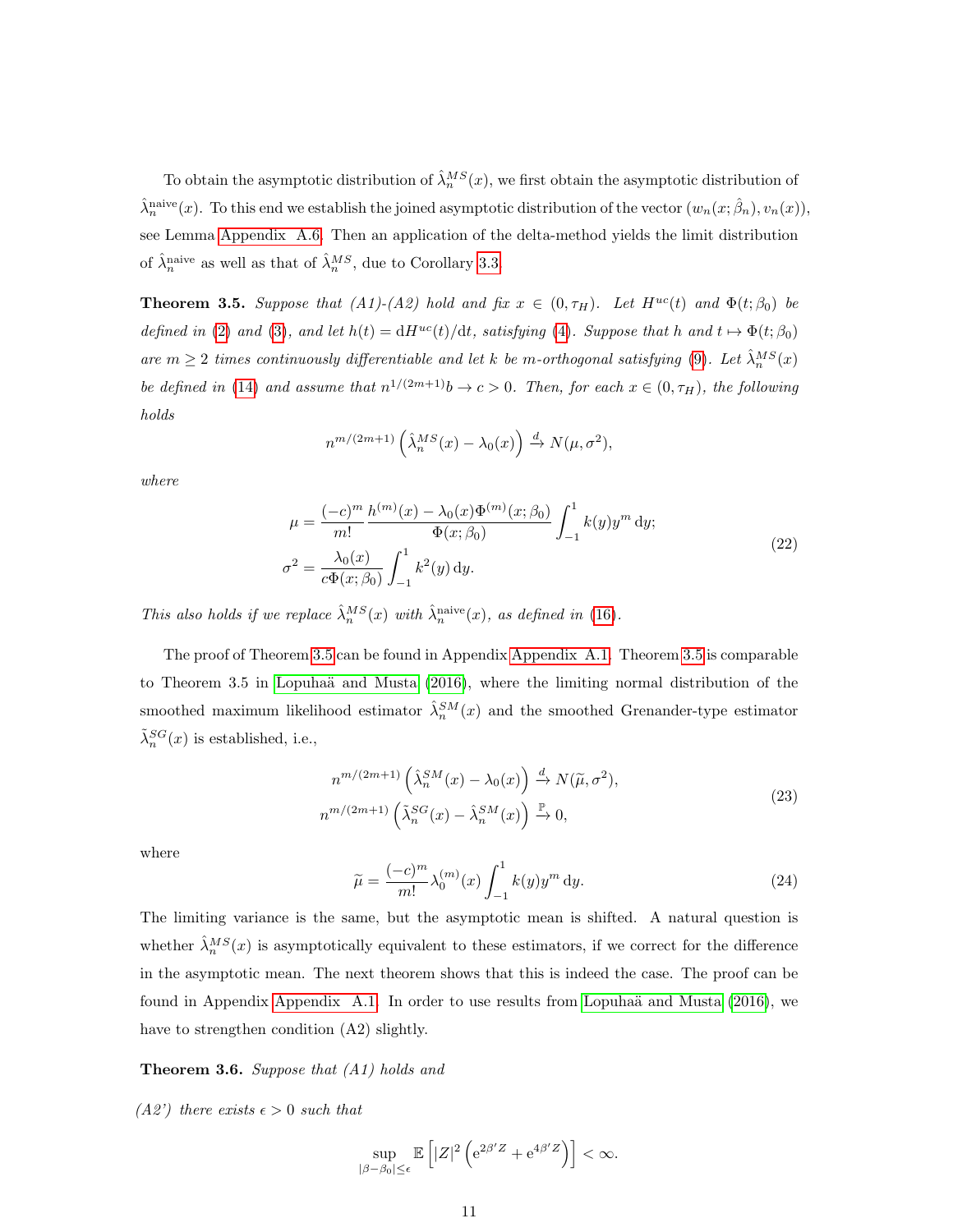Fix  $x \in (0, \tau_H)$ . Suppose that  $\lambda_0$  and  $t \mapsto \Phi(t; \beta_0)$  are  $m \geq 2$  times continuously differentiable, with  $\lambda'_0$  uniformly bounded from below by a strictly positive constant, and let k be m-orthogonal satisfying [\(9\)](#page-4-2). Let  $\hat{\lambda}_n^{MS}(x)$  be the maximum smoothed likelihood estimator and let  $\hat{\lambda}^{SM}(x)$  be the smoothed maximum likelihood estimator, defined in Lopuhaä and Musta [\(2016\)](#page-37-0). Let  $\mu$  and  $\tilde{\mu}$  be defined in [\(22\)](#page-10-1) and [\(24\)](#page-10-2), respectively. Then, for each  $x \in (0, \tau_H)$ , the following holds

$$
n^{m/(2m+1)}\left(\hat{\lambda}_n^{MS}(x) - \hat{\lambda}_n^{SM}(x)\right) - (\mu - \widetilde{\mu}) \to 0
$$

in probability, and similarly if we replace  $\hat{\lambda}_n^{SM}(x)$  by the smoothed Grenander-type estimator  $\tilde{\lambda}_n^{SG}(x)$ , defined in Lopuhaä and Musta  $(2016)$ .

# <span id="page-11-0"></span>4. Isotonized smoothed Breslow estimator

<span id="page-11-1"></span>The second method that we consider is an isotonized version of the smoothed Breslow estimator, defined by

$$
\Lambda_n^s(x) = \int k_b(x - u)\Lambda_n(u) \, \mathrm{d}u. \tag{25}
$$

In order to avoid problems at the right end of the support, we fix  $0 < \tau^* < \tau_H$  and consider estimation only on  $[0, \tau^*]$ . A similar approach was considered in [Groeneboom and Jongbloed](#page-37-6) [\(2013\)](#page-37-6), when estimating a monotone hazard of uncensored observations. The main reason in our setup is that in order to exploit the representation in [\(4\)](#page-4-1), we must have  $x < \tau_H$ , because  $\Phi(x;\beta_0) = 0$  otherwise. The isotonized smoothed Breslow estimator (ISBE) of a nondecreasing baseline hazard is a Grenander-type estimator, as being defined as the left derivative of the greatest convex minorant of  $\Lambda_n^s$  on  $[0, \tau^*]$ . We denote this estimator by  $\tilde{\lambda}_n^{GS}$ .

Note that this type of estimator was defined also in [Nane](#page-38-5) [\(2013\)](#page-38-5) without the restriction on [0,  $\tau^*$ ]. Strong pointwise consistency was proved and uniform consistency on intervals  $[\epsilon, \tau_H - \epsilon]$  $[0, \tau_H]$  follows immediately from the monotonicity and the continuity of  $\lambda_0$ . These results also illustrate that there are consistency problems at the end point of the support. Since in practice we do not even know  $\tau_H$ , the choice of  $\tau^*$  might be an issue. Since one wants  $\tau^*$  to be close to  $\tau_H$ , one reasonable choice would be to take as  $\tau^*$  the 95%-empirical quantile of the follow-up times, because this converges to the theoretical 95%-quantile, which is strictly smaller than  $\tau_H$ . Note that we cannot choose  $T_{(n)}$ , because it converges to  $\tau_H$ , i.e., for large n, it will be greater than any fixed  $\tau^* < \tau_H$ .

Figure [2](#page-12-0) shows the smoothed Breslow estimator and the ISBE for the same sample as in Figure [1.](#page-7-0) To avoid problems at the boundary we use the boundary corrected version of the kernel function and consider the data up to the 95%-empirical quantile of the follow-up times. The bandwidth is  $b_n = n^{-1/5}$ . Similar to the proof of Lemma [3.1,](#page-5-3) it follows from Lemma 1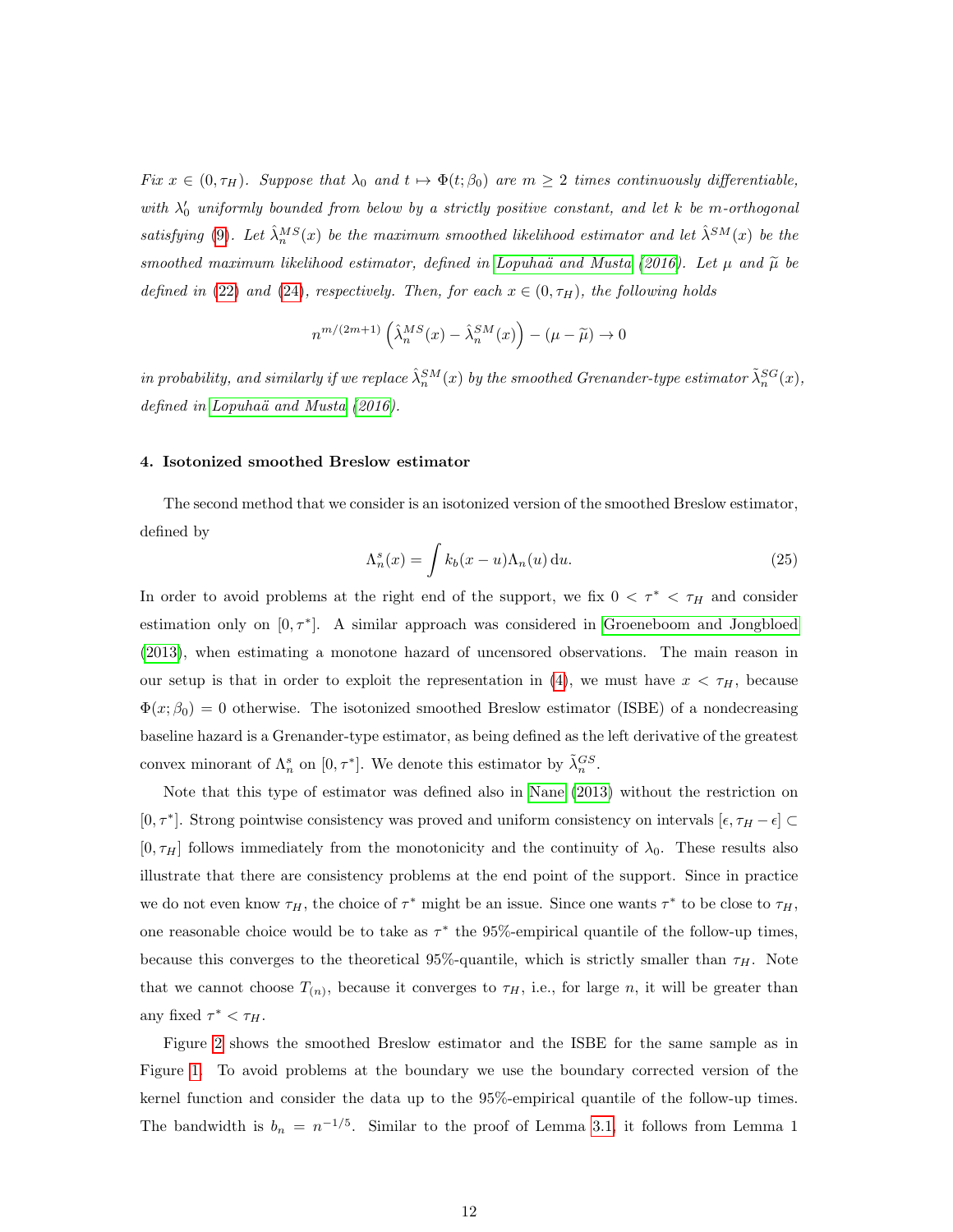<span id="page-12-0"></span>

Figure 2: Left panel: The smoothed version (solid) of the Breslow estimator (solid-step function) for the cumulative baseline hazard (dotted) and the greatest convex minorant (dashed). Right panel: The Grenander-type smoothed estimator (solid) of the baseline hazard (dotted).

in [Groeneboom and Jongbloed](#page-37-8) [\(2010\)](#page-37-8), that  $\tilde{\lambda}_n^{GS}$  is continuous and is the unique maximizer of

<span id="page-12-1"></span>
$$
\psi(\lambda) = \frac{1}{2} \int_0^{\tau^*} \left(\lambda(x) - \lambda_n^s(x)\right)^2 dx
$$

over all nondecreasing functions  $\lambda$ , where

<span id="page-12-2"></span>
$$
\lambda_n^s(x) = \frac{\mathrm{d}}{\mathrm{d}x} \Lambda_n^s(x) = \int k_b'(x - u) \Lambda_n(u) \, \mathrm{d}u. \tag{26}
$$

This suggests

$$
\tilde{\lambda}_n^{\text{naive}}(x) = \lambda_n^s(x) \tag{27}
$$

as another naive estimator for  $\lambda_0(x)$ . This naive estimator is the derivative of the smoothed Breslow. Again, it is smooth but not necessarily monotone and its least squares projection is the ISBE. Note that by means of integration by parts, we can also write

$$
\lambda_n^s(x) = \int k_b(x - u) \, d\Lambda_n(u).
$$

Hence, the naive estimator from [\(26\)](#page-12-1) is equal to the ordinary Rosenblatt-Parzen kernel estimator for the baseline hazard. Asymptotic normality for this estimator under random censoring has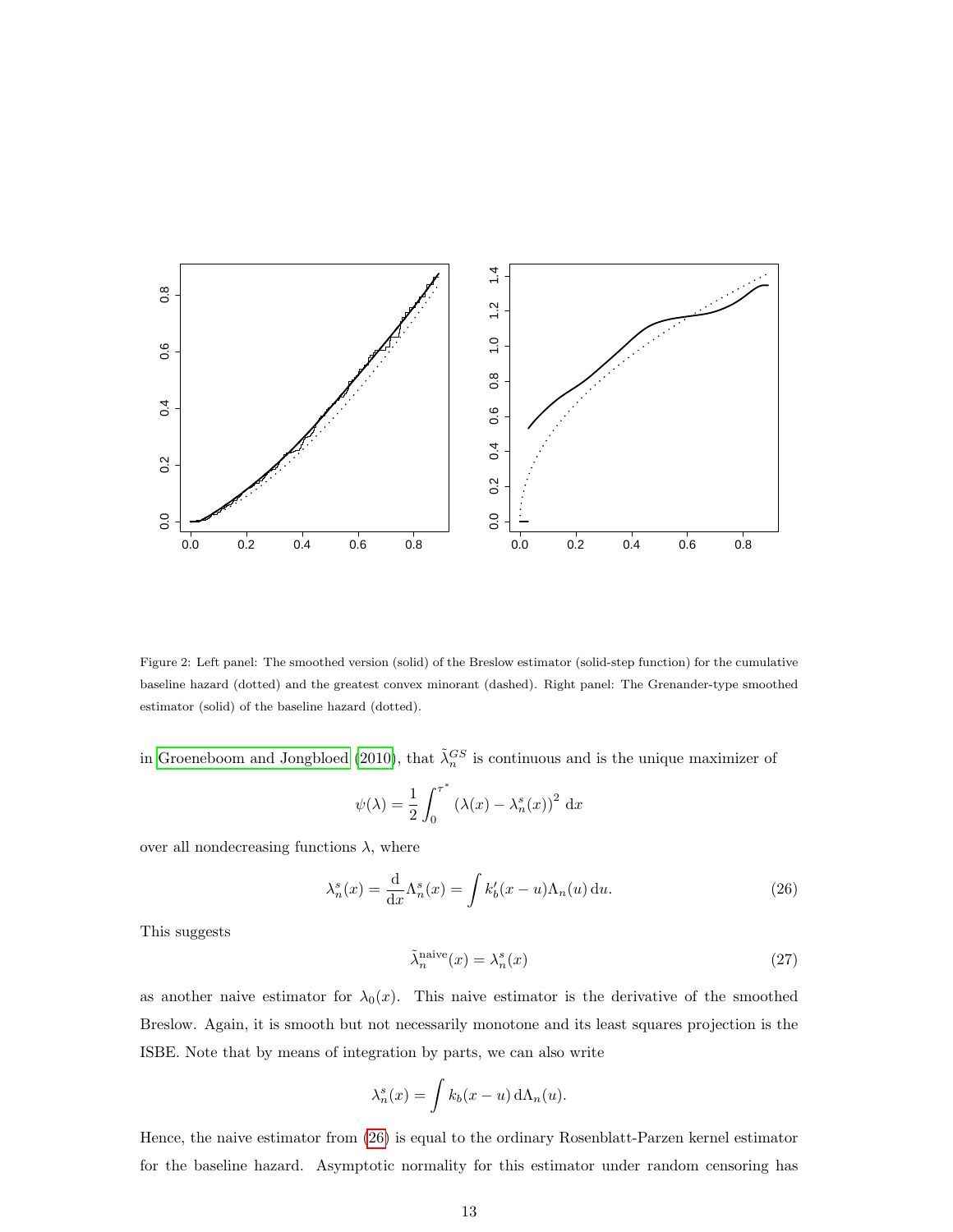been proven by [Ramlau-Hansen](#page-38-6) [\(1983\)](#page-38-6) and [Tanner and Wong](#page-38-7) [\(1983\)](#page-38-7). A similar result in a general counting processes setup, that includes the Cox model, is stated in [Wells](#page-38-8) [\(1994\)](#page-38-8), but only the idea of the proof is provided. We will establish asymptotic normality for the naive estimator from [\(26\)](#page-12-1) in our current setup of the Cox model, see the proof of Theorem [4.3.](#page-13-0)

Then, similar to the approach used in Section [3,](#page-5-0) the derivation of the asymptotic distribution of  $\tilde{\lambda}_n^{GS}$  is based on showing that it is equal to the naive estimator in [\(27\)](#page-12-2) on large intervals with probability converging to one. The ISBE is a special case of Lemma [3.2,](#page-7-1) with  $X_n(t) = t$ ,  $Y_n(t) = \Lambda_n^s(t)$ , and  $\hat{\tau} = \tau^*$ . As before, condition [\(a\)](#page-7-2) of Lemma [3.2](#page-7-1) is trivial and condition [\(b\)](#page-8-1) is fairly straightforward, see [\(A.30\)](#page-32-0) for details. Condition [\(c\)](#page-8-2) of Lemma [3.2](#page-7-1) is established in Lemma [Appendix A.7](#page-32-1) and condition [\(d\)](#page-8-3) is also straightforward, see [\(A.31\)](#page-33-0) for details. Hence, Lemma [3.2](#page-7-1) applies to the ISBE and the naive estimator from [\(27\)](#page-12-2), which leads to the following corollary.

<span id="page-13-1"></span>**Corollary 4.1.** Suppose that  $(A1)-(A2)$  hold. Let  $\lambda_0$  be continuously differentiable, with  $\lambda'_0$ uniformly bounded from below by a strictly positive constant, and let k satisfy [\(9\)](#page-4-2). If  $b \to 0$ and  $1/b = O(n^{\alpha})$ , for some  $\alpha \in (0, 1/4)$ , then for each  $0 < l < M < \tau^*$ , it holds

$$
\mathbb{P}\left(\tilde{\lambda}_{n}^{\text{naive}}(x) = \tilde{\lambda}_{n}^{GS}(x) \text{ for all } x \in [\ell, M]\right) \to 1.
$$

Consequently, for all  $x \in (0, \tau^*)$ , the asymptotic distributions of  $\tilde{\lambda}_n^{\text{naive}}(x)$  and  $\tilde{\lambda}_n^{GS}(x)$  are the same.

The proof of Corollary [4.1](#page-13-1) can be found in Appendix [Appendix A.2.](#page-32-2)

Remark 4.2. Note that in case the kernel function is strictly positive on  $(-1, 1)$  and the baseline hazard is strictly increasing, one can easily check that

$$
x \mapsto \int_{-1}^{x/b} k(y) \lambda_0(x - by) \, dy
$$

is a continuously differentiable, strictly increasing function on  $[0, M]$  and as a result we obtain that

$$
\frac{\mathrm{d}}{\mathrm{d}x} \tilde{\lambda}_n^{\text{naive}}(x) = \frac{\mathrm{d}}{\mathrm{d}x} \left( \int_{-1}^{x/b} k(y) \lambda_0(x - by) \, \mathrm{d}y \right) + \frac{1}{b^2} \int k' \left( \frac{x - u}{b} \right) \, \mathrm{d} \left( \Lambda_n - \Lambda_0 \right)(u)
$$
\n
$$
\ge C + o_P(1).
$$
\n(28)

This implies that  $\tilde{\lambda}_n^{\text{naive}}$  is increasing on  $[0, M]$ .

Finally, consistency and the asymptotic distribution of  $\tilde{\lambda}_n^{GS}(x)$  is provided by the next theorem. Its proof can be found in Appendix [Appendix A.2.](#page-32-2)

<span id="page-13-0"></span>**Theorem 4.3.** Suppose that (A1)-(A2) hold and fix  $x \in (0, \tau_H)$  and  $\tau^* \in (x, \tau_H)$ . Assume that  $\lambda_0$  is  $m \geq 2$  times continuously differentiable, with  $\lambda'_0$  uniformly bounded from below by a strictly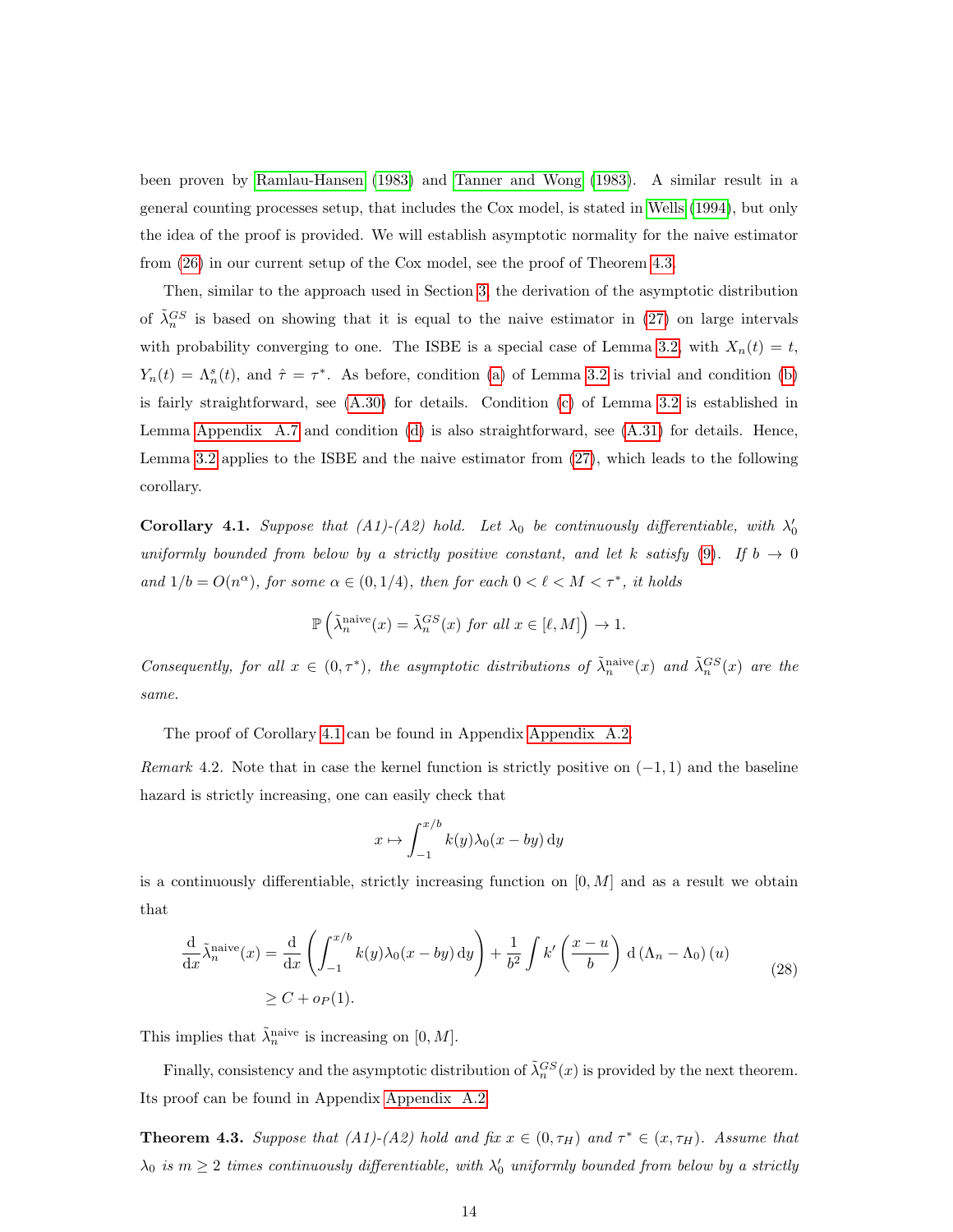positive constant. Assume that  $t \mapsto \Phi(t; \beta_0)$  is continuous in a neighborhood of x and let k be m-orthogonal satisfying [\(9\)](#page-4-2). Let  $\tilde{\lambda}_n^{GS}$  be the left derivative of the greatest convex minorant on  $[0, \tau^*]$  of  $\Lambda_n^s$  defined in [\(25\)](#page-11-1) and suppose that  $n^{1/(2m+1)}b \to c > 0$ . Then, for all  $0 < \ell < M < \tau^*$ ,

$$
\sup_{x \in [\ell, M]} \left| \tilde{\lambda}_n^{GS}(x) - \lambda_0(x) \right| = O(b^m) + O_p(b^{-1}n^{-1/2}),
$$

in probability, and it holds that

$$
n^{m/(2m+1)}\left(\tilde{\lambda}_n^{GS}(x) - \lambda_0(x)\right) \xrightarrow{d} N(\mu, \sigma^2),
$$

where

$$
\mu = \frac{(-c)^m}{m!} \lambda_0^{(m)}(x) \int_{-1}^1 k(y) y^m \, \mathrm{d}y \quad \text{and} \quad \sigma^2 = \frac{\lambda_0(x)}{c \Phi(x; \beta_0)} \int_{-1}^1 k(y)^2 \, \mathrm{d}y.
$$

According to Corollary [4.1,](#page-13-1) the naive estimator from [\(27\)](#page-12-2) has the same limiting distribution described in Theorem [4.3.](#page-13-0) In this case we recover a result similar to Theorem 3.2 in [Wells](#page-38-8) [\(1994\)](#page-38-8). As can be seen from [\(23\)](#page-10-3) and [\(24\)](#page-10-2), the limiting distribution of the ISBE in Theorem [4.3](#page-13-0) is completely the same the one for the smoothed MLE and smoothed Grenander-type estimator, as provided by Theorem 3.5 in Lopuhaä and Musta [\(2016\)](#page-37-0). The following theorem shows that  $\tilde{\lambda}_n^{GS}(x)$  is in fact asymptotically equivalent to both these estimators. In particular, this means that the order of smoothing and isotonization for the Grenander-type estimator yields exactly the same limit behavior. This is in line with the findings in [Mammen](#page-37-4) [\(1991\)](#page-37-4) and [van der Vaart](#page-38-4) [and van der Laan](#page-38-4)  $(2003)$ . In order to use results from Lopuhaä and Musta  $(2016)$ , we have to strengthen condition (A2) slightly.

#### <span id="page-14-0"></span>Theorem 4.4. Suppose that (A1) holds and

 $(A2')$  there exists  $\epsilon > 0$  such that

$$
\sup_{|\beta-\beta_0|\leq\epsilon}\mathbb{E}\left[|Z|^2\left(\mathrm{e}^{2\beta'Z}+\mathrm{e}^{4\beta'Z}\right)\right]<\infty.
$$

Fix  $x \in (0, \tau_h)$  and  $\tau^* \in (x, \tau_H)$ . Assume that  $\lambda_0$  is  $m \geq 2$  times continuously differentiable, with  $\lambda'_0$  uniformly bounded from below by a strictly positive constant. Assume that  $t \mapsto \Phi(t; \beta_0)$ is differentiable with a bounded derivative in a neighborhood of x and let  $k$  be m-orthogonal satis-fying [\(9\)](#page-4-2). Let  $\tilde{\lambda}_n^{GS}$  be the left derivative of the greatest convex minorant on  $[0,\tau^*]$  of  $\Lambda_n^s$  defined in [\(25\)](#page-11-1) and suppose that  $n^{1/(2m+1)}b \to c > 0$ . Let  $\tilde{\lambda}_n^{SG}$  be the smoothed Grenander-type estimator defined in Lopuhaä and Musta  $(2016)$ . Then

$$
n^{m/(2m+1)}\left(\widehat{\lambda}_{n}^{GS}(x)-\widetilde{\lambda}_{n}^{SG}(x)\right)\rightarrow 0,
$$

in probability, and similarly if we replace  $\tilde{\lambda}_n^{SG}(x)$  by the smoothed maximum likelihood estimator  $\hat{\lambda}_n^{SM}(x)$ , defined in Lopuhaä and Musta [\(2016\)](#page-37-0). This also holds if we replace  $\tilde{\lambda}_n^{GS}(x)$  with  $\tilde{\lambda}_n^{\rm naive}(x)$ , defined in  $(27)$ .

The proof of Theorem [4.4](#page-14-0) can be found in Appendix [Appendix A.2.](#page-32-2)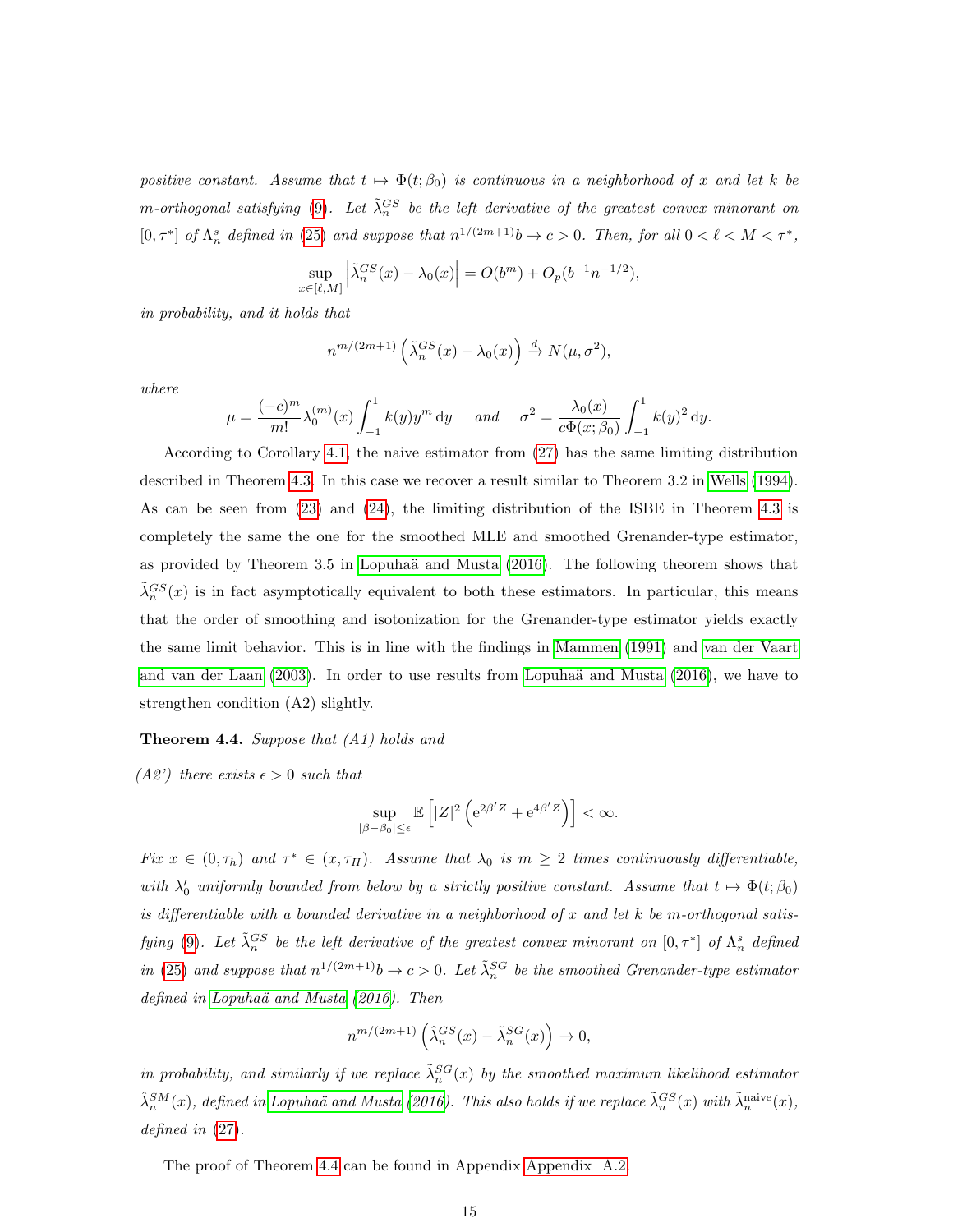#### <span id="page-15-0"></span>5. Numerical results for pointwise confidence intervals

In this section we illustrate the finite sample performance of the two estimators considered in Sections [3](#page-5-0) and [4](#page-11-0) by constructing pointwise confidence intervals for the baseline hazard rate. From Theorems [3.5](#page-10-0) and [4.3,](#page-13-0) it can be seen that the asymptotic  $100(1 - \alpha)$ %-confidence intervals at the point  $x_0 \in (0, \tau_H)$  are of the form  $\hat{\lambda}_n^{IS}(x_0) - n^{-2/5}(\hat{\mu}_n(x_0) \pm \hat{\sigma}_n(x_0)q_{1-\alpha/2})$ , where  $q_{1-\alpha/2}$  is the  $(1 - \alpha/2)$  quantile of the standard normal distribution,  $\hat{\lambda}_n^{IS}(x_0)$  is the isotonized smooth estimator at hand (either MSLE or ISBE), and  $\hat{\mu}_n(x_0)$ ,  $\hat{\sigma}_n(x_0)$  are corresponding plug-in estimators of the asymptotic mean and standard deviation, respectively. However, from the expression of the asymptotic mean in Theorems [3.5](#page-10-0) and [4.3](#page-13-0) for  $m = 2$ , it is obvious that obtaining the plug-in estimators requires estimation of second derivatives of  $\lambda_0$ ,  $\Phi$  and h. Since accurate estimation of derivatives is a hard problem, we choose to avoid it by using undersmoothing. This procedure is shown to be preferred to bias estimation, because it is computationally more convenient and leads to better results (see also [Hall](#page-37-9) [\(1992\)](#page-37-9), [Groeneboom and Jongbloed](#page-37-10) [\(2015\)](#page-37-10), [Cheng et al.](#page-36-9) [\(2006\)](#page-36-9)). Undersmoothing consists of using a bandwidth of a smaller order than the optimal one (in our case  $n^{-1/5}$ ). As a result, the bias of  $n^{2/5}(\hat{\lambda}_n^{IS}(x_0) - \lambda_0(x_0))$ , which is of the order  $n^{2/5}b^2$ (see [\(A.33\)](#page-34-0)), will converge to zero. On the other hand, the asymptotic variance is  $n^{-1/5}b^{-1}\sigma^2$ (see [\(A.34\)](#page-34-1) with  $m = 2$ ). For example, with  $b = n^{-1/4}$ , asymptotically  $n^{2/5}(\hat{\lambda}_n^{IS}(x_0) - \lambda_0(x_0))$ behaves like a normal distribution with mean  $n^{-1/10}$  and variance  $n^{1/20}\sigma^2$ . Hence, the confidence interval becomes

<span id="page-15-1"></span>
$$
\widehat{\lambda}_n^{IS}(x_0) \pm n^{-3/8} \widehat{\sigma}_n(x_0) q_{1-\alpha/2},\tag{29}
$$

where

$$
\widehat{\sigma}_n(x_0) = \frac{\widehat{\lambda}_n^{IS}(x_0)}{c\Phi_n(x_0; \widehat{\beta}_n)} \int_{-1}^1 k(y)^2 dy.
$$

In our simulations, the event times are generated from a Weibull baseline distribution with shape parameter 1.5 and scale parameter 1. The real valued covariate and the censoring time are chosen to be uniformly distributed on the interval  $(0, 1)$  and we take  $\beta_0 = 0.5$ . Confidence intervals are calculated at the point  $x_0 = 0.5$  using 1000 sets of data. We take bandwidth  $b = cn^{-1/4}$ , with c = 1, and kernel function  $k(u) = (35/32)(1 - u^2)^3 1_{\{|u| \le 1\}}$ .

Table [1](#page-16-0) shows the performance of the estimators. The four columns corresponding to MSLE and ISBE list the average length (AL) and the coverage probabilities (CP) of the confidence intervals given in [\(29\)](#page-15-1) for various sample sizes. Clearly, the coverage probabilities are far from the nominal level of 95%. However, smoothing does lead to significantly better results in comparison with the non-smoothed estimators (e.g., the traditional Grenander-type estimator considered in Lopuhaä [and Nane](#page-37-1) [\(2013\)](#page-37-1) has coverage probabilities 0.468, 0.479, 0.593, 0.642 and 0.783). The performance depends strongly on the choice of the constant c in the bandwidth  $b = cn^{-1/4}$ , because the asymptotic length is inversely proportional to  $c$  (see [\(29\)](#page-15-1)). This means that, by choosing a smaller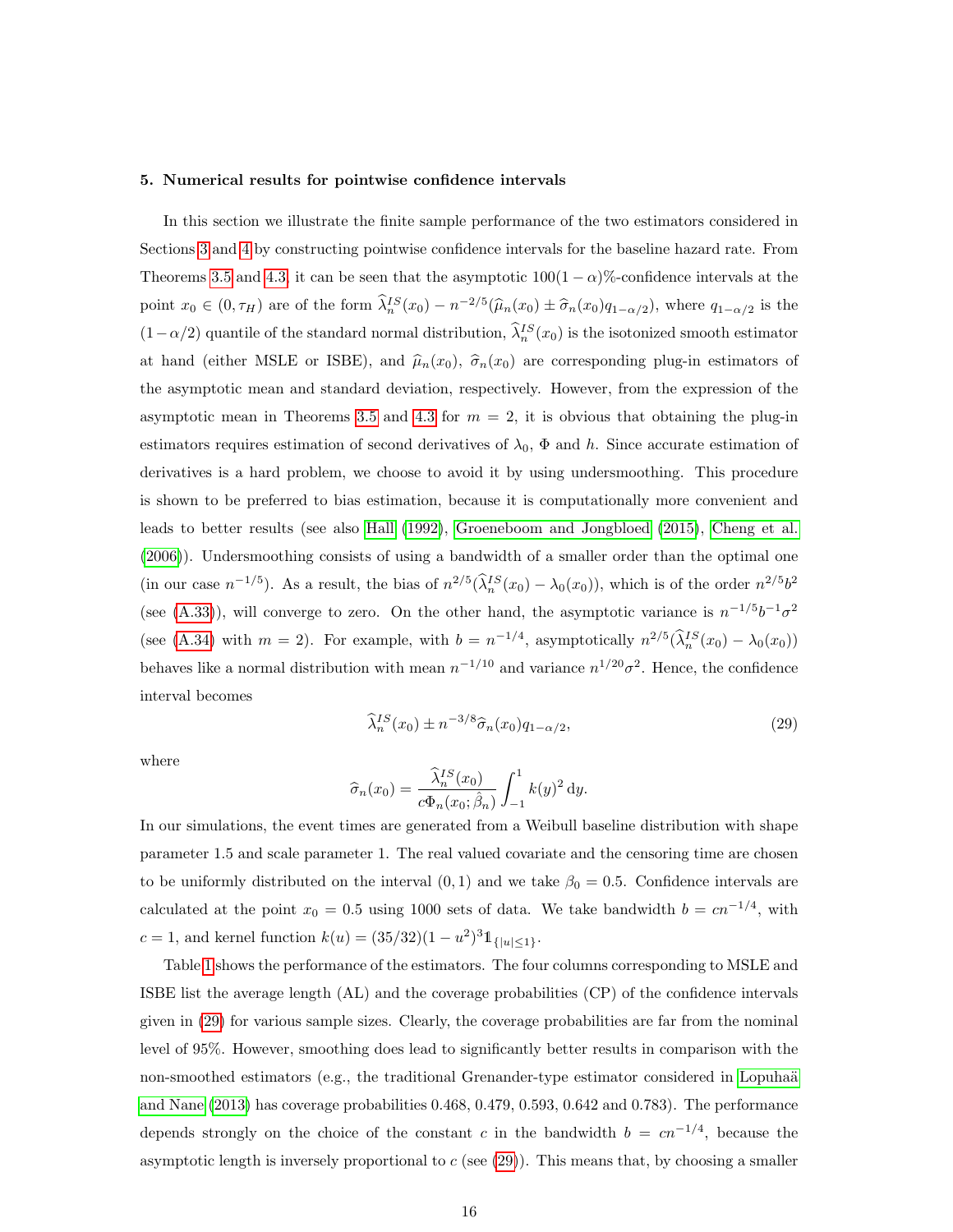<span id="page-16-0"></span>

|                  |       | MSLE        |                 | <b>ISBE</b> |  | $MSLE^*$ |       | $\ast$<br><b>ISBE</b> |       |
|------------------|-------|-------------|-----------------|-------------|--|----------|-------|-----------------------|-------|
| $\boldsymbol{n}$ | AL.   | CP          | AI <sub>1</sub> | CP          |  | AL.      | CP    | AL.                   | CP    |
| 100              | 1.035 | 0.779       | 1.007           | 0.740       |  | 1.050    | 0.970 | 0.981                 | 0.911 |
| 500              | 0.562 | 0.840       | 0.554 0.841     |             |  | 0.556    | 0.979 | 0.547                 | 0.940 |
| 1000             | 0.424 | 0.846 0.428 |                 | 0.843       |  | 0.429    | 0.976 | 0.424                 | 0.953 |
| 5000             | 0.234 | 0.892       | 0.234           | 0.888       |  | 0.234    | 0.975 | 0.248                 | 0.960 |

Table 1: The average length (AL) and the coverage probabilities (CP) for 95% pointwise confidence intervals of the baseline hazard rate at the point  $x_0 = 0.5$  based on the asymptotic distribution. MSLE and ISBE use  $\hat{\beta}_n$ , while MSLE<sup>\*</sup> and ISBE<sup>\*</sup> use  $\beta_0$ .

c, one will get wider confidence intervals and higher coverage probabilities. Unfortunately, it is not clear what would be the optimal choice of such a constant. This is a common problem in the literature (e.g., see [Cheng et al.](#page-36-9) [\(2006\)](#page-36-9) and González-Manteiga et al. [\(1996\)](#page-37-11)). As indicated in Müller and Wang [\(1990a\)](#page-37-12), cross-validation methods that consider a trade-off between bias and variance suffer from the fact that the variance of the estimator increases as one approaches the endpoint of the support. This is even enforced in our setting, because the bias is also decreasing when approaching the endpoint of the support. We tried a locally adaptive choice of the bandwidth, as proposed in Müller and Wang [\(1990b\)](#page-38-9), by minimizing an estimator of the Mean Squared Error, but in our setting this method did not lead to better results. A simple choice is to take  $c$  equal to the range of the date (see [Groeneboom and Jongbloed](#page-37-10) [\(2015\)](#page-37-10)), which in our case corresponds to  $c=1.$ 

More importantly, estimation of the parameter  $\beta_0$  has a greater effect on the accuracy of the results. The last four columns of Table [1](#page-16-0) show that if we use the true value of  $\beta_0$  in the computation of the estimators , the coverage probabilities improve significantly and the ISBE seems to perform better. Things are illustrated in Figure [3,](#page-17-0) which shows the kernel densities of the values of the ISBE and the corresponding lengths of the confidence intervals, computed using the true parameter  $\beta_0$  and the partial ML estimator  $\hat{\beta}_n$ , for 1000 samples of size  $n = 500$ . We conclude that the use of  $\hat{\beta}_n$  leads to underestimation or overestimation of both  $\lambda_0(x_0)$  as well as the corresponding length of the confidence interval. In fact, underestimation of both goes hand in hand, since the variance of the ISBE is proportional to  $\lambda_0(x_0)$ , and similarly for overestimation. As can be seen in Table [1,](#page-16-0) estimation of  $\beta_0$  does not seem to effect the length of the confidence interval. However, the coverage probabilities change significantly. When  $\lambda_0(x_0)$  is underestimated, the midpoint of the confidence interval lies below  $\lambda_0(x_0)$  and the simultaneous underestimation of the length even stronger prevents the confidence interval to cover  $\lambda_0(x_0)$ . When  $\lambda_0(x_0)$  is overestimated, the midpoint of the confidence interval lies above  $\lambda_0(x_0)$ , but the simultaneous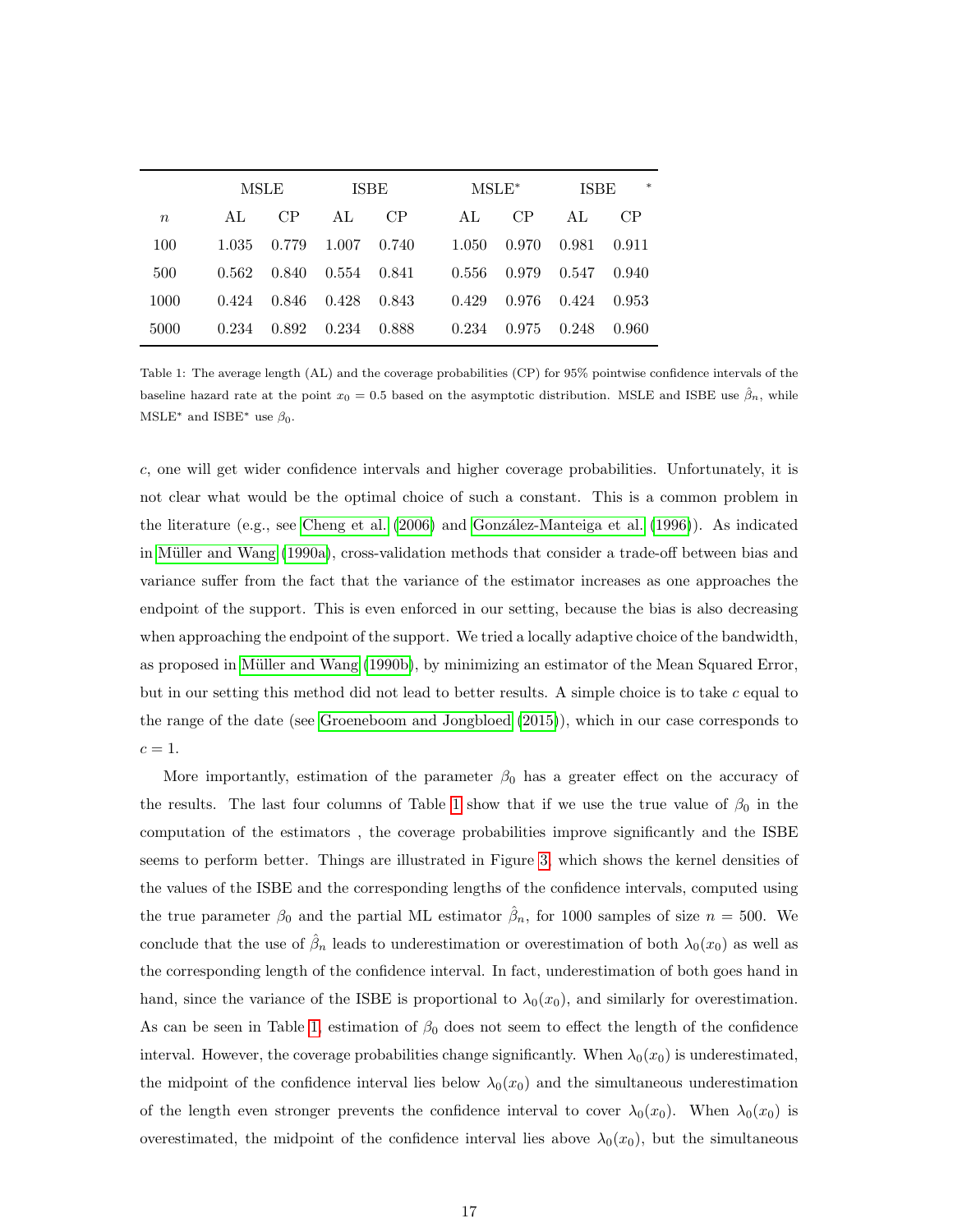<span id="page-17-0"></span>

Figure 3: Left panel: Values of the ISBE computed using the true parameter  $\beta_0$  (solid line) and the Cox's partial MLE  $\hat{\beta}_n$  (dashed line). Right panel: Values of the length of the confidence interval computed using the true parameter  $\beta_0$  (solid line) and the Cox's partial MLE  $\hat{\beta}_n$  (dashed line).

overestimation of the length does not compensate this, so that the confidence interval to often fails to cover  $\lambda_0(x_0)$ .

Although the partial ML estimator  $\hat{\beta}_n$  is a standard estimator for the regression coefficients, the efficiency results are only asymptotic. As pointed out in [Cox and Oakes](#page-36-10) [\(1984\)](#page-36-10) and [Ren](#page-38-10) [and Zhou](#page-38-10) [\(2011\)](#page-38-10), for finite samples the use of the partial likelihood leads to a loss of accuracy. Recently, [Ren and Zhou](#page-38-10) [\(2011\)](#page-38-10) introduced the MLE for  $\beta_0$  obtained by joint maximization of the loglikelihood in [\(10\)](#page-5-5) over both  $\beta$  and  $\lambda_0$ . It was shown that for small and moderate sample sizes, the joint MLE for  $\beta_0$  performs better than  $\hat{\beta}_n$ . However, in our case, using this estimator instead of  $\hat{\beta}_n$ , does not bring any essential difference in the coverage probabilities. Finally, we notice that the performance of the MSLE and ISBE are comparable.

The behavior of the two methods for a fixed sample size  $n = 500$  at different points of the support is illustrated in Figure [4.](#page-18-0) The results are again comparable and the common feature is that the length increases as we move to the left boundary. This is due to the fact that the length is proportional to the asymptotic standard deviation, which in this case turns out to be increasing,  $\sigma^2(x) = 1.5\sqrt{x}/(c\Phi(x;\beta_0))$ . Note that  $\Phi(x;\beta_0)$  defined in [\(3\)](#page-4-0) is decreasing.

An alternative to confidence intervals based on the asymptotic distribution relies on the bootstrap. Studies on bootstrap confidence intervals in the Cox model are investigated in [Burr](#page-36-11) [\(1994\)](#page-36-11) and [Xu et al.](#page-39-0) [\(2014\)](#page-39-0). We follow one of their proposals for a smooth bootstrap. We fix the covariates and we generate the event time  $X_i^*$  from a smooth estimate for the cdf of X conditional on  $Z_i$ :

$$
\hat{F}_n(x|Z_i) = 1 - \exp\left\{-\Lambda_n^s(x)e^{\hat{\beta}_n'Z_i}\right\},\,
$$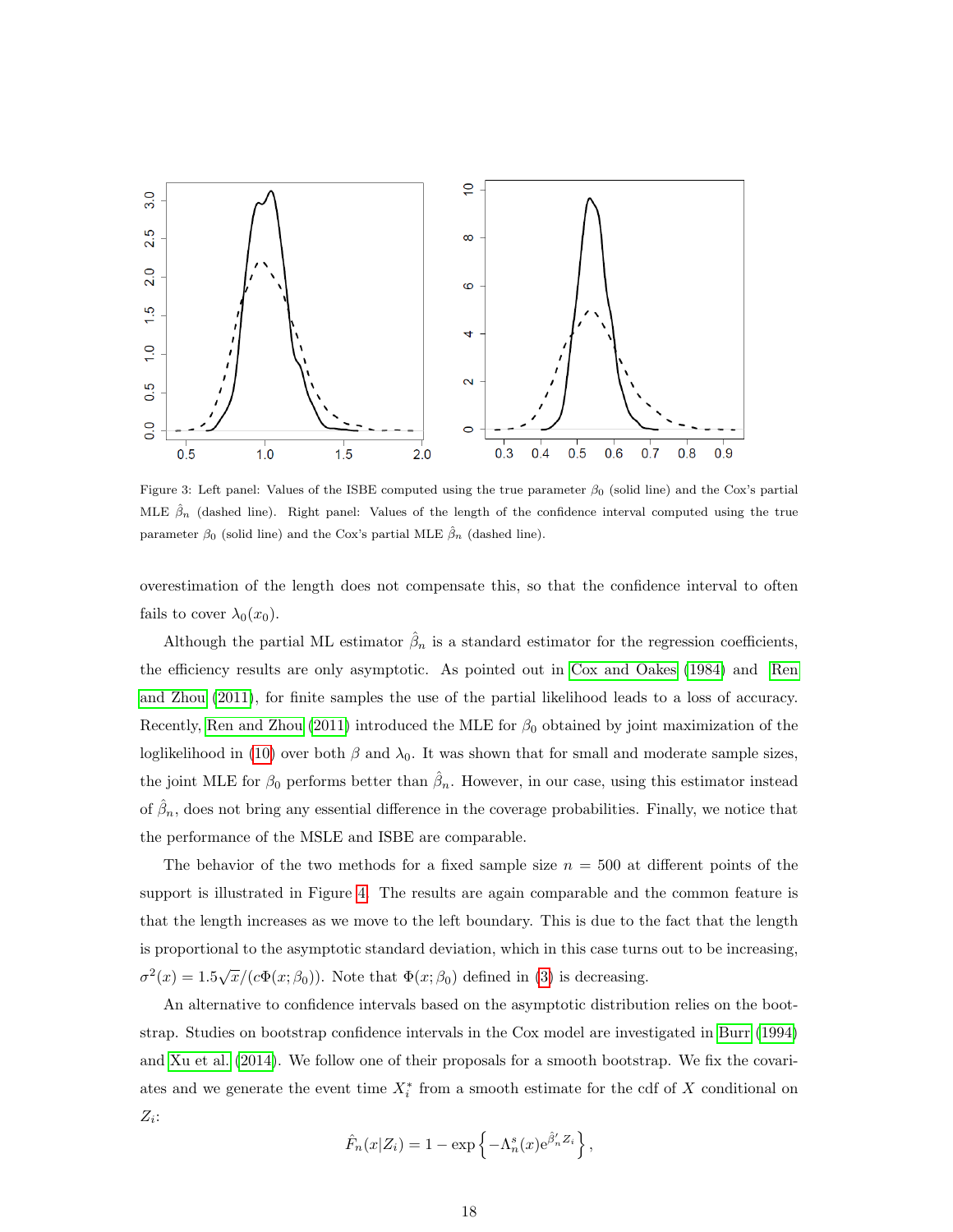<span id="page-18-0"></span>

Figure 4: 95% confidence intervals based on the asymptotic distribution for the baseline hazard rate using undersmoothing.

where  $\Lambda_n^s$  is the smoothed Breslow estimator defined in [\(25\)](#page-11-1). The censoring times  $C_i^*$  are generated from the Kaplan-Meier estimate  $\hat{G}_n$ . Then we take  $T_i^* = \min(X_i^*, C_i^*)$  and  $\Delta_i^* = \mathbb{1}_{\{X_i^* \leq C_i^*\}}$ . For constructing the confidence intervals, we used 1000 bootstrap samples  $(T_i^*, \Delta_i^*, Z_i)$ , and for each boostrap sample we computed  $\tilde{\lambda}_n^{MS,*}(x_0)$  and  $\tilde{\lambda}_n^{GS,*}(x_0)$ . Here the kernel function is the same as before and the bandwidth is taken to be  $b = n^{-1/5}$ . Then, the  $100(1 - \alpha)\%$  confidence interval is given by

$$
\[q^*_{\alpha/2}(x_0), q^*_{1-\alpha/2}(x_0)\],
$$

where  $q_{\alpha}^*(x_0)$  is the  $\alpha$ -percentile of the 1000 values of the estimates  $\tilde{\lambda}_n^{MS,*}(x_0)$  or  $\tilde{\lambda}_n^{GS,*}(x_0)$ .

We investigate the behavior of the two estimators in the following two different settings

|              | Model 1           | Model 2           |
|--------------|-------------------|-------------------|
| X            | Weibull $(1.5,1)$ | Weibull $(3,1)$   |
| $\mathcal C$ | Uniform $(0,1)$   | Uniform $(0,2)$   |
| Z            | Uniform $(0,1)$   | Bernoulli $(0.5)$ |
| $\beta_0$    | 0.5               | 0.1               |
| $x_0$        | $0.5\,$           | $0.5\,$           |

Note that Model 1 is the same as in the previous simulation. The main differences between the two models are the following: the baseline hazard rate is slightly increasing in model 1 and strongly increasing in model 2, the covariates have a smaller effect on the hazard rate in model 2, and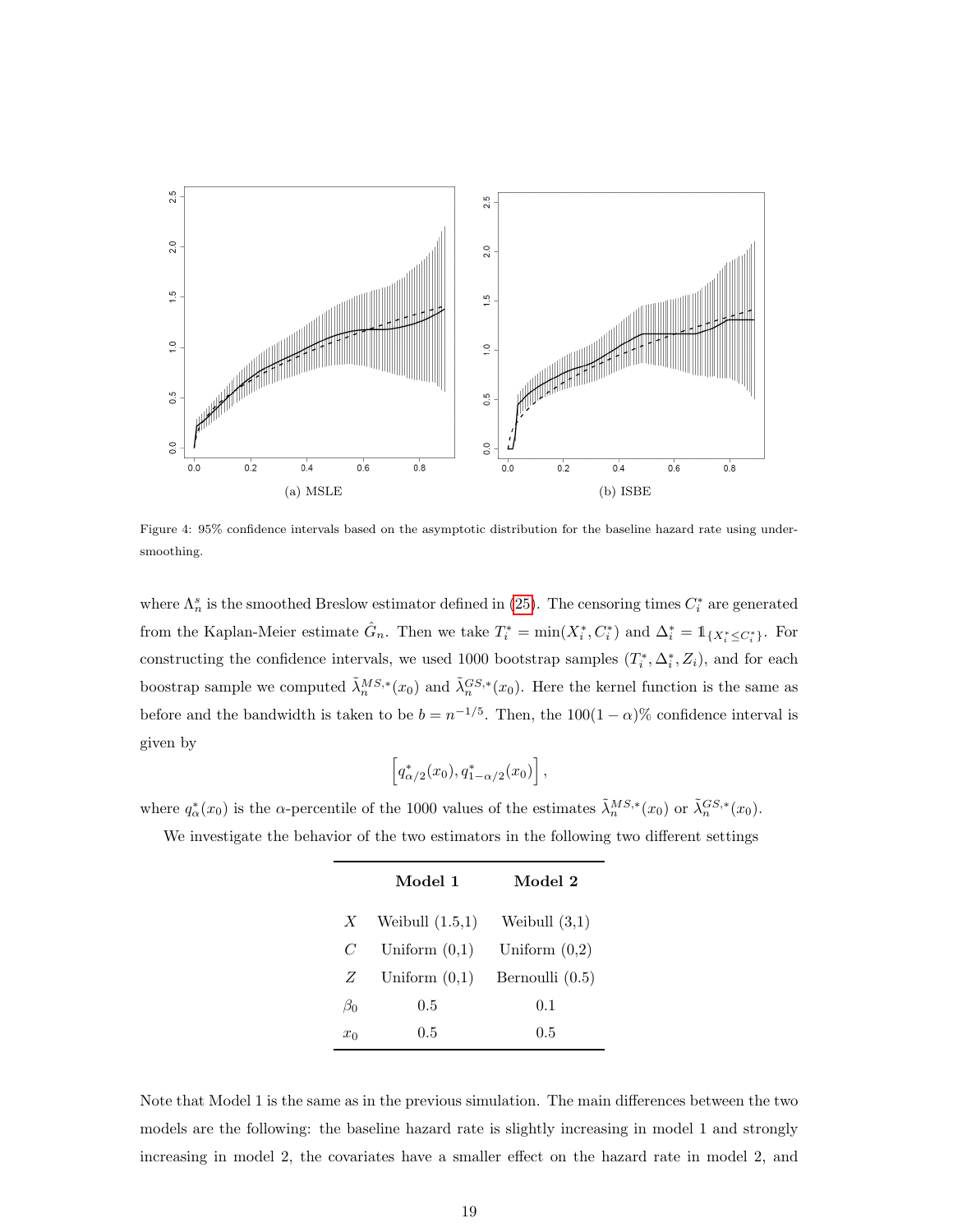model 1 corresponds to 35% uncensored observations, while in the model 2 we have about 50% uncensored observations. It is also worthy noticing that, for model 1, we calculate the confidence intervals at the middle point of the support  $x_0 = 0.5$  in order to avoid boundary problems, while, in model 2 we again consider  $x_0 = 0.5$ , because the estimation becomes more problematic on the interval  $[1, 2]$ . This is probably due to the fact that we only have a few observations in this time interval, on which the hazard rate is strongly increasing.

The average length and the empirical coverage for 1000 iterations and different sample sizes are reported in Table [2.](#page-19-1) We observe that bootstrap confidence intervals behave better that confidence

<span id="page-19-1"></span>

|        | Model 1 |       |       |             |  | Model 2 |       |       |             |  |  |
|--------|---------|-------|-------|-------------|--|---------|-------|-------|-------------|--|--|
|        |         | MSLE  |       | <b>ISBE</b> |  | MSLE    |       |       | <b>ISBE</b> |  |  |
| $\, n$ | AL      | CP    | AL    | CP          |  | AL      | CP    | AL    | CP          |  |  |
| 100    | 1.553   | 0.943 | 1.625 | 0.914       |  | 0.766   | 0.970 | 0.858 | 0.975       |  |  |
| 500    | 0.701   | 0.947 | 0.726 | 0.941       |  | 0.362   | 0.959 | 0.395 | 0.951       |  |  |
| 1000   | 0.512   | 0.949 | 0.527 | 0.963       |  | 0.271   | 0.959 | 0.286 | 0.962       |  |  |

Table 2: The average length (AL) and the coverage probabilities (CP) for the 95% bootstrap confidence intervals of the baseline hazard rate at the point  $x_0 = 0.5$  for Model 1 and 2.

intervals constructed on the basis of the asymptotic distribution, i.e., the coverage probabilities are closer to the nominal level of 95%. Results also indicate that the MSLE behaves slightly better than the ISBE since, in general, it leads to shorter confidence intervals and better coverage probabilities.

### Appendix A. Proofs

<span id="page-19-0"></span>Appendix A.1. Proofs for Section [3](#page-5-0) Proof of Lemma [3.1.](#page-5-3) We start by writing

$$
\ell_{\beta}^{s}(\lambda_{0}) = \frac{1}{n} \sum_{i=1}^{n} \left\{ \Delta_{i} \int_{0}^{\infty} \log \lambda_{0}(t) k_{b}(t - T_{i}) dt - e^{\beta' Z_{i}} \int_{0}^{\infty} \left( \int_{0}^{t} \lambda_{0}(u) du \right) k_{b}(t - T_{i}) dt \right\}
$$

$$
= \int_{0}^{\infty} \log \lambda_{0}(t) \left( \frac{1}{n} \sum_{i=1}^{n} \Delta_{i} k_{b}(t - T_{i}) \right) dt - \int_{0}^{\infty} \lambda_{0}(u) \left( \frac{1}{n} \sum_{i=1}^{n} e^{\beta' Z_{i}} \int_{u}^{\infty} k_{b}(t - T_{i}) dt \right) du,
$$

which is equal to

$$
\int_0^\infty \left\{ v_n(t) \log \lambda_0(t) - w_n(t;\beta) \lambda_0(t) \right\} dt = \int_0^\infty \left\{ \frac{v_n(t)}{w_n(t;\beta)} \log \lambda_0(t) - \lambda_0(t) \right\} w_n(t;\beta) dt,
$$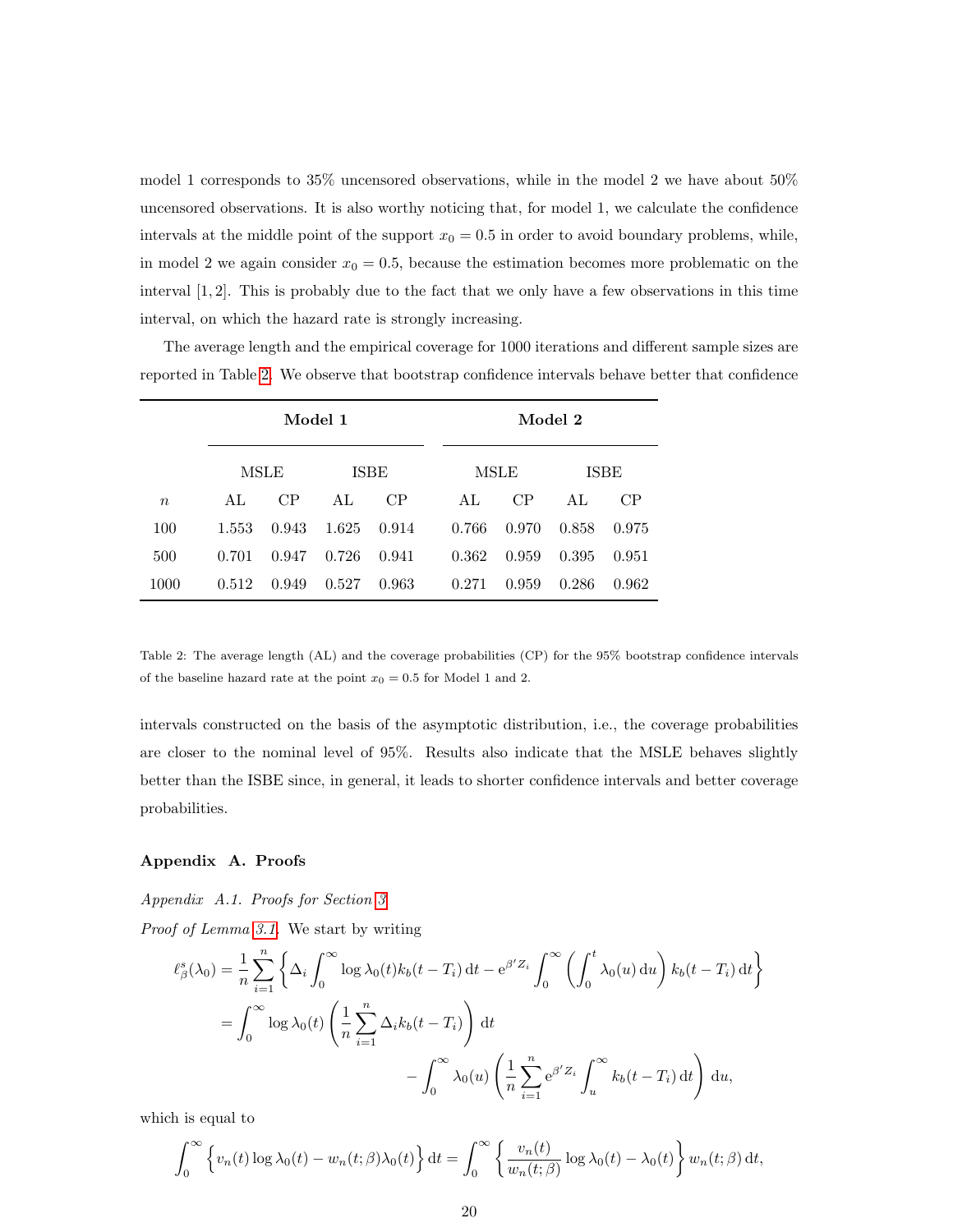<span id="page-20-0"></span>with  $v_n$  and  $w_n$  defined in [\(12\)](#page-5-2). Maximizing the right hand side over nondecreasing  $\lambda_0$  is equivalent to minimizing

$$
\int \Delta_{\Phi} \left( \frac{v_n(t)}{w_n(t;\beta)}, \lambda(t) \right) w_n(t;\beta) dt \tag{A.1}
$$

over nondecreasing  $\lambda$ , where  $\Delta_{\Phi}(u, v) = \Phi(u) - \Phi(v) - (u - v)\phi(v)$ , with  $\Phi(u) = u \log u$ . Theo-rem 1 in [Groeneboom and Jongbloed](#page-37-8) [\(2010\)](#page-37-8) provides a characterization of the minimizer  $\hat{\lambda}_n^s(x;\beta)$ of [\(A.1\)](#page-20-0), and hence of the maximizer of  $\ell_{\beta}^{s}$ . It is the unique solution of a generalized continuous isotonic regression problem, i.e., it is continuous and it is the minimizer of

$$
\psi(\lambda) = \frac{1}{2} \int \left( \lambda(x) - \frac{v_n(x)}{w_n(x;\beta)} \right)^2 w_n(x;\beta) dx,
$$

over all nondecreasing functions  $\lambda$  and can be described as the slope of the GCM of the graph defined by [\(13\)](#page-5-4).  $\Box$ 

*Proof of Lemma [3.2.](#page-7-1)* It is enough to prove that for an arbitrarily fixed  $\epsilon > 0$  and for sufficiently large n

$$
\mathbb{P}\left(\lambda_n^{\text{naive}}(t) = \lambda_n^{IS}(t), \text{ for all } t \in [\ell, M]\right) \ge 1 - \epsilon.
$$

Recall that  $\lambda_n^{IS}(t)$  is defined as the slope of the greatest convex minorant  $\{(X_n(t), \hat{Y}_n(t)), t \in [0, \hat{\tau}]\}$ of the graph  $\{(X_n(t), Y_n(t))\}, t \in [0, \hat{\tau}]\}.$  We consider  $Y_n$  on the interval  $[\ell, M]$  and define the linearly extended version of  $Y_n$  on  $[0, \hat{\tau}]$  by

$$
Y_n^*(t) = \begin{cases} Y_n(\ell) + (X_n(t) - X_n(\ell))\lambda_n^{\text{naive}}(\ell), & \text{for } t \in [0, \ell), \\ Y_n(t), & \text{for } t \in [\ell, M], \\ Y_n(M) + (X_n(t) - X_n(M))\lambda_n^{\text{naive}}(M), & \text{for } t \in (M, \hat{\tau}]. \end{cases}
$$

It suffices to prove that, for sufficiently large  $n$ ,

<span id="page-20-1"></span>
$$
\mathbb{P}\left(\left\{\left(X_n(t), Y_n^*(t)\right) : t \in [0, \hat{\tau}]\right\} \text{ is convex }\right) \ge 1 - \epsilon/2,
$$
\n(A.2)

<span id="page-20-2"></span>and

$$
\mathbb{P}\left(Y_n^*(t) \le Y_n(t), \text{ for all } t \in [0, \hat{\tau}]\right) \ge 1 - \epsilon/2. \tag{A.3}
$$

Indeed, if [\(A.2\)](#page-20-1) and [\(A.3\)](#page-20-2) hold, then with probability greater than or equal to  $1 - \epsilon$ , the curve  $\{(X_n(t), Y_n^*(t)) : t \in [0, \hat{\tau}]\}\$ is a convex curve lying below the graph  $\{(X_n(t), Y_n(t)) : t \in [0, \hat{\tau}]\},\$ with  $Y_n^*(t) = Y_n(t)$  for all  $t \in [\ell, M]$ . Hence,  $Y_n(t) = Y_n^*(t) \le \hat{Y}_n(t) \le Y_n(t)$ , for all  $t \in [\ell, M]$ . It follows that, for sufficiently large  $n$ ,

$$
\mathbb{P}\left(\lambda_n^{\text{naive}}(t) = \frac{\mathrm{d}Y_n(t)}{\mathrm{d}X_n(t)} = \frac{\mathrm{d}\widehat{Y}_n(t)}{\mathrm{d}X_n(t)} = \lambda_n^{IS}(t), \text{ for all } t \in [\ell, M]\right) \ge 1 - \epsilon.
$$

To prove [\(A.2\)](#page-20-1), define the event

$$
A_n = \left\{ \lambda_n^{\text{naive}} \text{ is increasing on } [\ell - \eta_1, M + \eta_2] \right\},\,
$$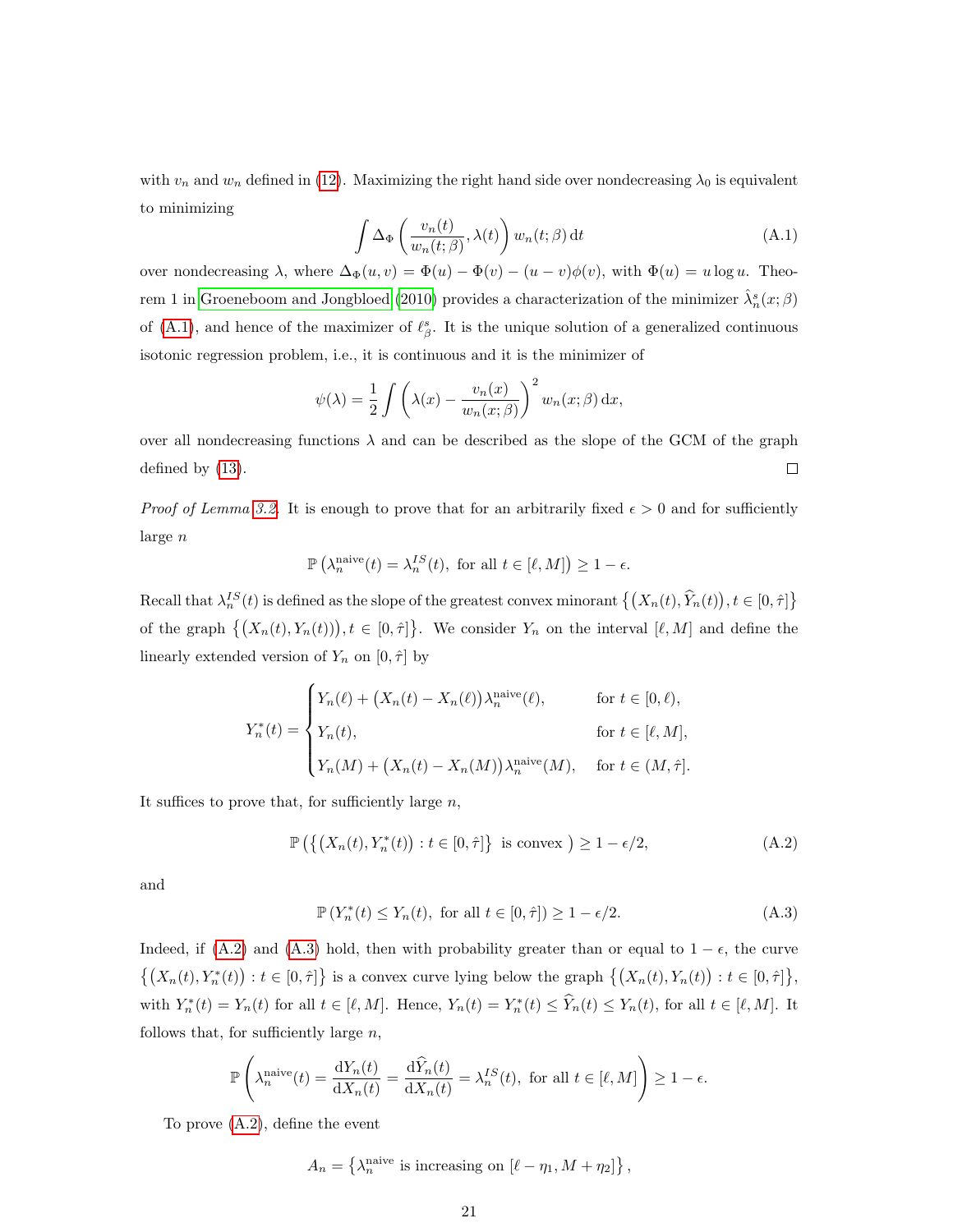for  $\eta_1 \in (0, \ell)$  and  $\eta_2 \in (0, \hat{\tau} - M)$ . Note that on the intervals  $[0, \ell)$  and  $(M, \hat{\tau}]$ , the curve  $\{(X_n(t), Y_n^*(t)) : t \in [0, \hat{\tau}]\}\$ is the tangent line of the graph  $\{(X_n(t), Y_n(t)) : t \in [0, \hat{\tau}]\}\$ at the points  $(X_n(\ell), Y_n(\ell))$  and  $(X_n(M), Y_n(M))$ . As a result, on the event  $A_n$  the curve is convex, so that together with condition  $(c)$ , for sufficiently large  $n$ 

$$
\mathbb{P}\left(\left\{\left(X_n(t), Y_n^*(t)\right) : t \in [0, \hat{\tau}]\right\} \text{ is convex }\right) \ge \mathbb{P}(A_n) \ge 1 - \epsilon/2.
$$

To prove [\(A.3\)](#page-20-2), we split the interval  $[0, \hat{\tau}]$  in five different intervals  $I_1 = [0, \ell - \eta_1), I_2 = [\ell - \eta_1, \ell),$  $I_3 = [\ell, M], \, I_4 = (M, M + \eta_2],$  and  $I_5 = (M + \eta_2, \hat{\tau}],$  and show that

$$
\mathbb{P}\left(Y_n^*(t) \le Y_n(t), \text{ for all } t \in I_i\right) \ge 1 - \epsilon/10, \quad i = 1, \dots, 5. \tag{A.4}
$$

For  $t \in I_3$ ,  $Y_n^*(t) = Y_n(t)$  and thus [\(A.4\)](#page-21-0) is trivial. For  $t \in I_2$ , by the mean value theorem,

<span id="page-21-0"></span>
$$
Y_n(t) - Y_n(\ell) = (X_n(t) - X_n(\ell)) \lambda_n^{\text{naive}}(\xi_t),
$$

for some  $\xi_t \in [t, \ell]$ . Thus, since  $X_n(t) \le X_n(\ell)$  according to condition [\(a\)](#page-7-2),

$$
\mathbb{P}\left(Y_n^*(t) \le Y_n(t), \text{ for all } t \in I_2\right)
$$
  
= 
$$
\mathbb{P}\left(\left(X_n(t) - X_n(\ell)\right)\left(\lambda_n^{\text{naive}}(\xi_t) - \lambda_n^{\text{naive}}(\ell)\right) \ge 0, \text{ for all } t \in I_2\right)
$$
  
= 
$$
\mathbb{P}\left(\left(\lambda_n^{\text{naive}}(\xi_t) - \lambda_n^{\text{naive}}(\ell)\right) \le 0, \text{ for all } t \in I_2\right)
$$
  

$$
\ge \mathbb{P}(A_n) \ge 1 - \epsilon/10,
$$
 (A.5)

for *n* sufficiently large, according to condition [\(c\)](#page-8-2). The argument for  $t \in I_4$  is exactly the same. Furthermore, making use of condition [\(d\)](#page-8-3), for each  $t \in I_1$ , we obtain

$$
Y_0(t) - Y_0(\ell) - \lambda_0(\ell) (X_0(t) - X_0(\ell)) = \int_t^\ell (\lambda_0(\ell) - \lambda_0(u)) dX_0(u)
$$
  

$$
\geq \int_{\ell - \eta_1}^\ell (\lambda_0(\ell) - \lambda_0(u)) dX_0(u).
$$

This implies that

$$
Y_n(t) - Y_n^*(t) = Y_n(t) - Y_n(\ell) - (X_n(t) - X_n(\ell))\lambda_n^{\text{naive}}(\ell)
$$
  
\n
$$
\geq Y_n(t) - Y_0(t) + Y_0(\ell) - Y_n(\ell) + \lambda_0(\ell)(X_0(t) - X_n(t))
$$
  
\n
$$
+ \lambda_0(\ell)(X_n(\ell) - X_0(\ell)) + (\lambda_n^{\text{naive}}(\ell) - \lambda_0(\ell))(X_n(\ell) - X_n(t))
$$
  
\n
$$
+ \int_{\ell-\eta_1}^{\ell} (\lambda_0(\ell) - \lambda_0(u))dX_0(u)
$$
  
\n
$$
\geq -2 \sup_{t \in [0,\ell]} |Y_n(t) - Y_0(t)| - 2\lambda_0(\ell) \sup_{t \in [0,\ell]} |X_n(t) - X_0(t)|
$$
  
\n
$$
-2|\lambda_n^{\text{naive}}(\ell) - \lambda_0(\ell)| \sup_{t \in [0,\ell]} |X_n(t)| + \int_{\ell-\eta_1}^{\ell} (\lambda_0(\ell) - \lambda_0(u))dX_0(u).
$$

According to conditions (b) and (c), the first three terms on the right hand side tend to zero in probability. This means that the probability on the left hand side of  $(A.4)$  for  $i = 1$ , is bounded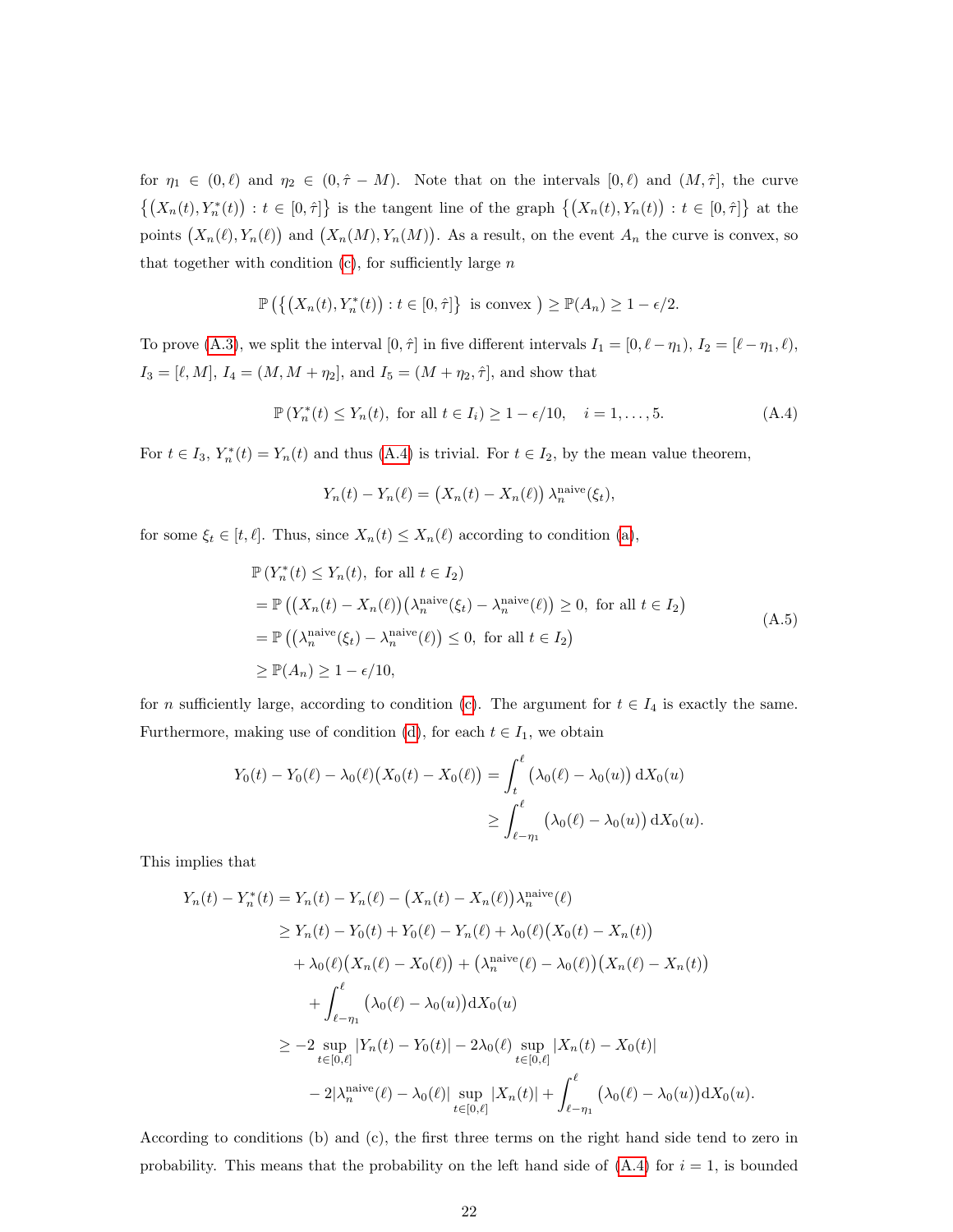from below by

$$
\mathbb{P}\left(Z_n \leq \int_{\ell-\eta_1}^{\ell} \left(\lambda_0(\ell) - \lambda_0(u)\right) dX_0(u)\right),\,
$$

where  $Z_n = o_p(1)$ . This probability is greater than  $1 - \epsilon/10$  for n sufficiently large, since

$$
\int_{\ell-\eta_1}^{\ell} \left(\lambda_0(\ell)-\lambda_0(u)\right) dX_0(u) \geq x_0(\ell) \int_{\ell-\eta_1}^{\ell} \left(\lambda_0(\ell)-\lambda_0(u)\right) du > 0,
$$

using that  $\lambda_0$  is strictly increasing. For  $I_5$  we can argue exactly in the same way.

<span id="page-22-0"></span>**Lemma Appendix A.1.** Suppose that (A1)-(A2) hold. Let  $H^{uc}(t)$  and  $\Phi(t;\beta_0)$  be defined in [\(2\)](#page-3-1) and [\(3\)](#page-4-0), and let  $h(t) = dH^{uc}(t)/dt$ . Suppose that h and  $t \mapsto \Phi(t; \beta_0)$  are  $m \ge 1$  times continuously differentiable and let k be m-orthogonal satisfying [\(9\)](#page-4-2). Then, for each  $0 < \ell < M < \tau_H$ , it holds

$$
\sup_{t \in [\ell,M]} |v_n(t) - h(t)| = O(b^m) + O_p(b^{-1}n^{-1/2}),
$$
  
\n
$$
\sup_{t \in [\ell,M]} |w_n(t; \hat{\beta}_n) - \Phi(t; \beta_0)| = O(b^m) + O_p(b^{-1}n^{-1/2}),
$$
\n(A.6)

where  $v_n$ ,  $w_n$  and  $\Phi$  are defined in [\(12\)](#page-5-2) and [\(3\)](#page-4-0).

Proof. To obtain the first result in [\(A.6\)](#page-22-1), we write

$$
v_n(t) - h(t) = v_n(t) - h_s(t) + h_s(t) - h(t),
$$

<span id="page-22-4"></span>where

$$
h_s(t) = \int k_b(t - u) h(u) \, \mathrm{d}u. \tag{A.7}
$$

By a change of variable and a Taylor expansion, using that  $k$  is m-orthogonal, we deduce that

$$
h_s(t) - h(t) = \int k_b(t - u)h(u) du - h(t) = \int_{-1}^{1} k(y) \{h(t - by) - h(t)\} dy
$$
  
= 
$$
\int_{-1}^{1} k(y) \left\{-h'(t)by + \dots + \frac{h^{(m-1)}(t)}{(m-1)!}(-by)^{m-1} + \frac{h^{(m)}(\xi_{ty})}{m!}(-by)^m\right\} dy
$$
 (A.8)  
= 
$$
\frac{(-b)^m}{m!} \int_{-1}^{1} h^{(m)}(\xi_{ty})k(y)y^m dy,
$$

for some  $|\xi_{ty} - t| < |by|$ . It follows that

$$
\sup_{t \in [\ell,M]} |h_s(t) - h(t)| \le \frac{b^m}{m!} \sup_{t \in [0,\tau_H]} \left| h^{(m)}(t) \right| \int_{-1}^1 |k(y)| |y|^m dy = O(b^m). \tag{A.9}
$$

Let  $H_n^{uc}$  be the empirical sub-distribution function of the uncensored observations, defined by

<span id="page-22-5"></span><span id="page-22-2"></span>
$$
H_n^{uc}(x) = \int \delta \mathbb{1}_{\{t \le x\}} \, d\mathbb{P}_n(t, \delta, z).
$$

Then integration by parts yields

$$
v_n(t) - h_s(t) = \int k_b(t - u) d(H_n^{uc} - H^{uc})(u)
$$
  
= 
$$
- \int \frac{\partial}{\partial u} k_b(t - u) (H_n^{uc} - H^{uc})(u) du
$$
  
= 
$$
\frac{1}{b} \int_{-1}^1 k'(y) (H_n^{uc} - H^{uc})(t - by) dy.
$$
 (A.10)

<span id="page-22-3"></span><span id="page-22-1"></span>
$$
\qquad \qquad \Box
$$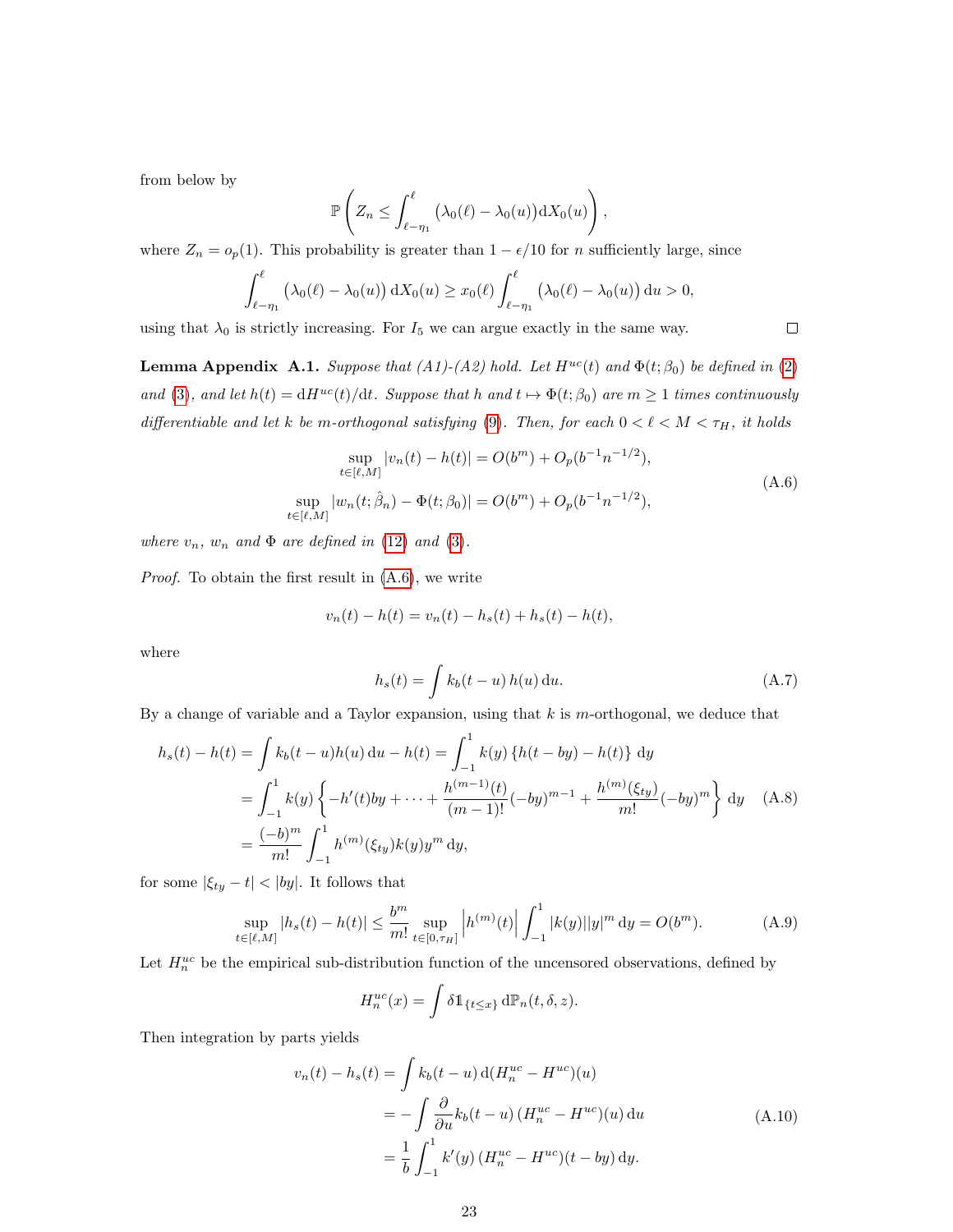Note that  $H_n^{uc}(x) - H^{uc}(x) = \int \delta \mathbb{1}_{\{u \leq x\}} d(\mathbb{P}_n - \mathbb{P})(u, \delta, z)$ . Because the class of functions  $\mathcal{F} =$  ${f(\cdot; x) : x \in [0, \tau_H]}$ , with  $f(u; x) = 1_{\{u \le x\}}$ , is a VC-class (e.g., see Example 2.6.1 in [van der](#page-38-11) [Vaart and Wellner](#page-38-11) [\(1996\)](#page-38-11)), also the class of functions  $\{\mathcal{G} = \delta f : f \in \mathcal{F}\}\$ is a VC-class, according to Lemma 2.6.18 in [van der Vaart and Wellner](#page-38-11) [\(1996\)](#page-38-11). It follows that the class G is Donsker, i.e., the process  $\sqrt{n}(H_n^{uc} - H^{uc})$  converges weakly, see Theorems 2.6.8 and 2.5.2 in [van der Vaart and](#page-38-11) [Wellner](#page-38-11) [\(1996\)](#page-38-11). It follows by the continuous mapping theorem that

<span id="page-23-2"></span>
$$
\sqrt{n} \sup_{x \in [0, \tau_H]} |H_n^{uc}(x) - H^{uc}(x)| = O_p(1). \tag{A.11}
$$

Hence, we get

<span id="page-23-1"></span>
$$
\sup_{t \in [\ell, M]} |v_n(t) - h_s(t)| \le \frac{1}{b} \sup_{x \in [\ell, M]} |H_n^{uc}(x) - H^{uc}(x)| \int_{-1}^1 |k'(y)| \, dy = O_p(b^{-1}n^{-1/2}). \tag{A.12}
$$

Together with [\(A.9\)](#page-22-2), this proves the first result in [\(A.6\)](#page-22-1).

To prove the second result in  $(A.6)$ , note that from  $(12)$  and  $(5)$  we have

$$
w_n(t; \beta) = \frac{1}{n} \sum_{i=1}^n e^{\beta' Z_i} \int_t^{\infty} k_b(u - T_i) \, \mathrm{d}u = \int_{-1}^1 k(y) \Phi_n(t - by; \beta) \, \mathrm{d}y. \tag{A.13}
$$

Consequently, we can write

$$
w_n(t; \hat{\beta}_n) - \Phi(t; \beta_0)
$$
  
=  $\int_{-1}^1 k(y) \left\{ \Phi_n(t - by; \hat{\beta}_n) - \Phi(t; \beta_0) \right\} dy$   
=  $\int_{-1}^1 k(y) \left\{ \Phi_n(t - by; \hat{\beta}_n) - \Phi(t - by; \beta_0) \right\} dy + \int_{-1}^1 k(y) \left\{ \Phi(t - by; \beta_0) - \Phi(t; \beta_0) \right\} dy.$ 

Similar to  $(A.8)$  and  $(A.9)$ , for the second term on the right hand side, we obtain

$$
\sup_{t \in [\ell, M]} \left| \int_{-1}^{1} k(y) \left\{ \Phi(t - by; \beta_0) - \Phi(t; \beta_0) \right\} dy \right| = O(b^m).
$$

Hence, by means of the triangular inequality,

$$
\sup_{t \in [\ell,M]} \left| w_n(t; \hat{\beta}_n) - \Phi(t; \beta_0) \right| \leq \sup_{x \in \mathbb{R}} \left| \Phi_n(t; \hat{\beta}_n) - \Phi(t; \beta_0) \right| + O(b^m) = O_p(n^{-1/2}) + O(b^m),
$$

according to Lemma 4 in Lopuhaä and Nane [\(2013\)](#page-37-1).

<span id="page-23-0"></span>**Lemma Appendix** A.2. Let  $\hat{\lambda}_n^{\text{naive}}$  be defined in [\(16\)](#page-6-0). Then, under the assumptions of Lemma [Appendix A.1,](#page-22-0) for each  $0 < \ell < M < \tau_H$ ,

$$
\sup_{x \in [\ell,M]} |\hat{\lambda}_n^{\text{naive}}(x) - \lambda_0(x)| = O(b^m) + O_p(b^{-1}n^{-1/2}).
$$

*Proof.* By [\(4\)](#page-4-1) and the definition of  $\hat{\lambda}_n^{\text{naive}}$ , we have

$$
\sup_{x \in [\ell,M]} |\hat{\lambda}_n^{\text{naive}}(x) - \lambda_0(x)| = \sup_{x \in [\ell,M]} \left| \frac{v_n(x)}{w_n(x;\hat{\beta}_n)} - \frac{h(x)}{\Phi(x;\beta_0)} \right|
$$
  

$$
\leq \frac{\sup_{x \in [\ell,M]} |v_n(x)\Phi(x;\beta_0) - h(x)w_n(x;\hat{\beta}_n)|}{|w_n(M;\hat{\beta}_n)|\Phi(M;\beta_0)}
$$

.

 $\Box$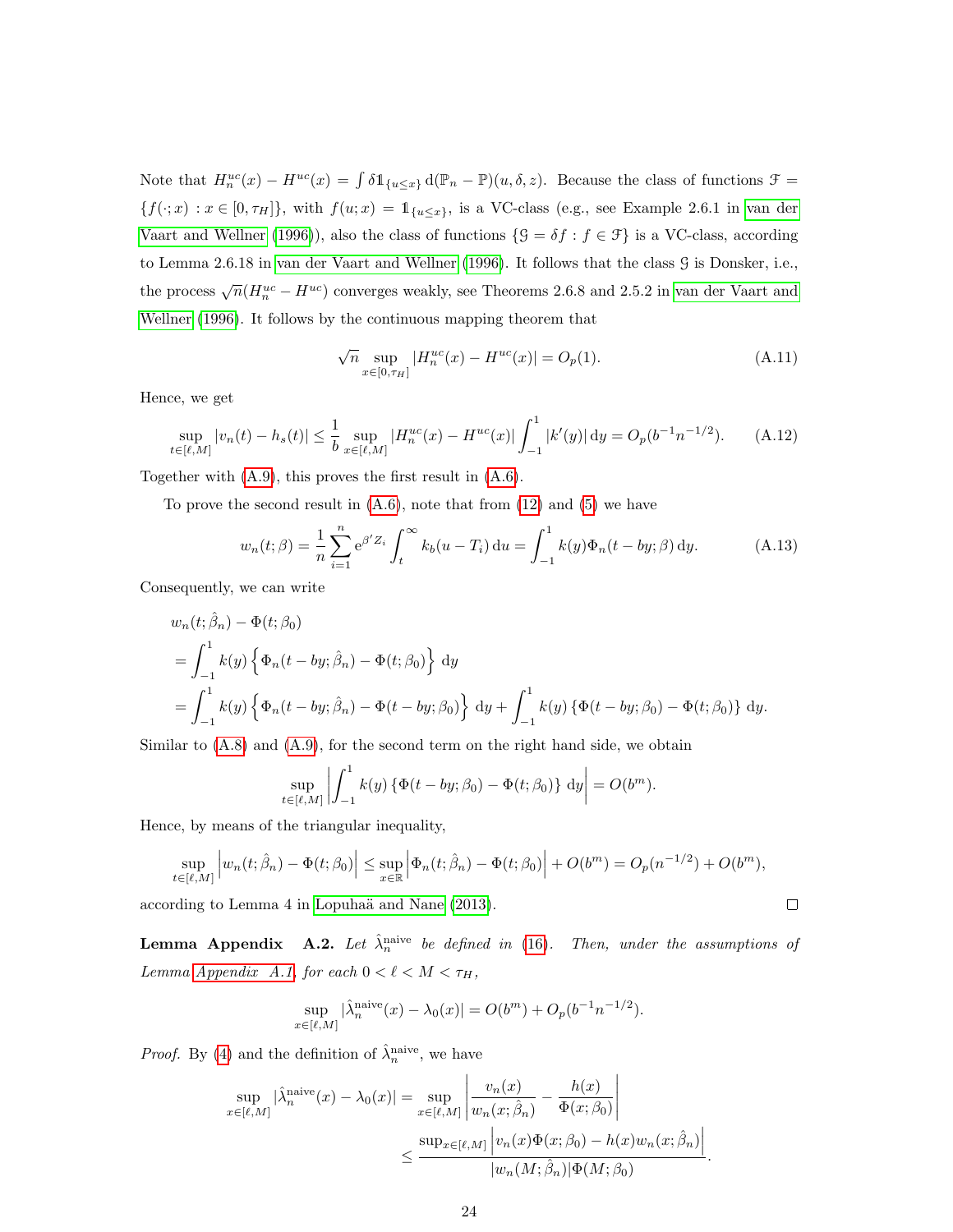The triangular inequality and Lemma [Appendix A.1](#page-22-0) yield

$$
\sup_{x \in [\ell,M]} \left| v_n(x) \Phi(x; \beta_0) - h(x) w_n(x; \hat{\beta}_n) \right| = O(b^m) + O_p(b^{-1}n^{-1/2}).
$$

and  $w_n(M; \hat{\beta}_n)^{-1} = O_p(1)$ . The statement follows immediately.

<span id="page-24-0"></span>**Lemma Appendix A.3.** Suppose that (A1)-(A2) hold. Let  $H^{uc}(t)$  and  $\Phi(t;\beta_0)$  be defined in [\(2\)](#page-3-1) and [\(3\)](#page-4-0), and let  $h(t) = dH^{uc}(t)/dt$ . Suppose that h and  $t \mapsto \Phi(t; \beta_0)$  are  $m \ge 1$  times continuously differentiable and let k be m-orthogonal satisfying [\(9\)](#page-4-2). If  $b \to 0$  and  $1/b = O(n^{\alpha})$ , for some  $\alpha \in (0, 1/4),$  then for each  $0 < \ell < M < \tau_H,$  it holds

$$
\sup_{t \in [\ell,M]} |v_n'(t) - h'(t)| \xrightarrow{\mathbb{P}} 0, \qquad \sup_{t \in [\ell,M]} |w_n'(t; \hat{\beta}_n) - \Phi'(t; \beta_0)| \xrightarrow{\mathbb{P}} 0,
$$
\n(A.14)

where  $v_n$ ,  $w_n$  and  $\Phi$  are defined in [\(12\)](#page-5-2) and [\(3\)](#page-4-0).

Proof. Let us consider the first statement of [\(A.14\)](#page-24-1). We write

<span id="page-24-1"></span>
$$
v'_{n}(t) - h'(t) = v'_{n}(t) - h'_{s}(t) + h'_{s}(t) - h'(t),
$$

where  $h_s$  is defined in [\(A.7\)](#page-22-4). For the second term we have

$$
\sup_{t \in [\ell,M]} |h'_s(t) - h'(t)| \le \sup_{t \in [\ell,M]} \int_{-1}^1 |k(y)| |h'(t - by) - h'(t)| dy \to 0,
$$

by the uniform continuity of  $h'$ . Moreover, similar to  $(A.10)$  and  $(A.12)$ ,

$$
\sup_{t\in [\ell,M]}|v_n'(t)-h_s'(t)|\leq \frac{1}{b^2}\sup_{x\in [\ell,M]}|H_n^{uc}(x)-H^{uc}(x)|\int_{-1}^1|k''(y)|\,\mathrm{d} y=O_p(n^{2\alpha-1/2}),
$$

which tends to zero in probability, as  $\alpha < 1/4$ . To obtain the second statement of [\(A.14\)](#page-24-1), first note that from [\(12\)](#page-5-2),

<span id="page-24-3"></span>
$$
w'_n(t; \hat{\beta}_n) = \int k'_b(t - u)\Phi_n(u; \hat{\beta}_n) \, \mathrm{d}u,\tag{A.15}
$$

and write

<span id="page-24-2"></span>
$$
w'_n(t; \hat{\beta}_n) - \Phi'(t; \beta_0) = w'_n(t; \hat{\beta}_n) - w'_s(t; \beta_0) + w'_s(t; \beta_0) - \Phi'(t; \beta_0), \tag{A.16}
$$

where

<span id="page-24-4"></span>
$$
w_s(t; \beta_0) = \int k_b(t-u)\Phi(u; \beta_0) \, \mathrm{d}u.
$$

For the second difference on the right hand side of [\(A.16\)](#page-24-2) we have

$$
\sup_{t \in [\ell,M]} |w'_s(t;\beta_0) - \Phi'(t;\beta_0)| = \sup_{t \in [\ell,M]} \left| \int_{-1}^1 k(y)\Phi'(t - by;\beta_0) \,dy - \Phi'(t;\beta_0) \right|
$$
\n
$$
\leq \sup_{t \in [\ell,M]} \int_{-1}^1 |k(y)| \,|\Phi'(t - by;\beta_0) - \Phi'(t;\beta_0)| \,dy \to 0,
$$
\n(A.17)

by uniform continuity of  $\Phi'$ . Furthermore, with  $(A.15)$ , we obtain

$$
\sup_{t \in [\ell,M]} \left| w'_n(t; \hat{\beta}_n) - w'_s(t; \beta_0) \right| \leq \frac{1}{b} \sup_{x \in \mathbb{R}} |\Phi_n(x; \hat{\beta}_n) - \Phi(x; \beta_0)| \int_{-1}^1 |k'(y)| \, dy \to 0,
$$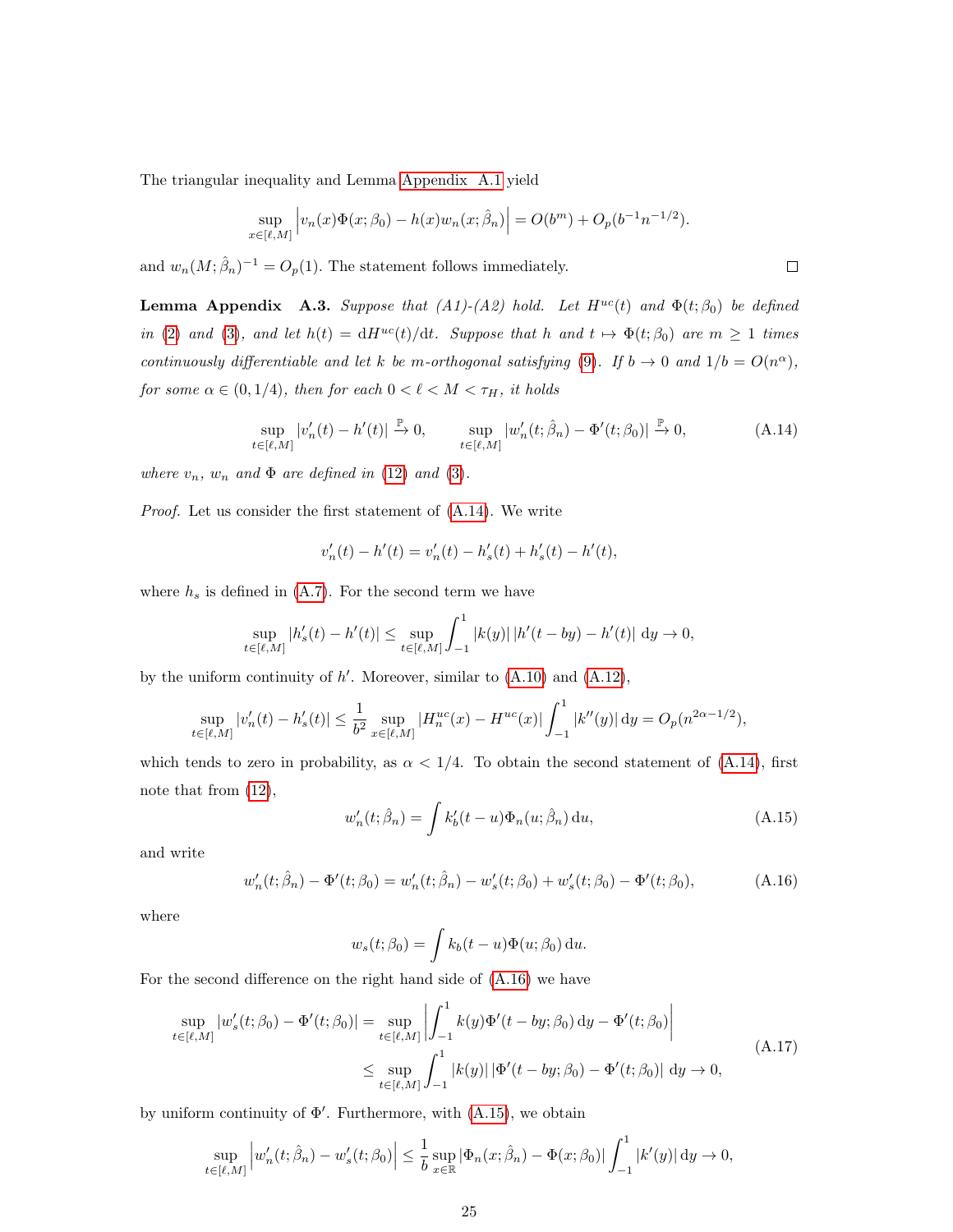because

<span id="page-25-2"></span>
$$
\sup_{x \in \mathbb{R}} |\Phi_n(x; \hat{\beta}_n) - \Phi(x; \beta_0)| \le \sup_{x \in \mathbb{R}} |\Phi_n(x; \hat{\beta}_n) - \Phi_n(x; \beta_0)| + \sup_{x \in \mathbb{R}} |\Phi_n(x; \beta_0) - \Phi(x; \beta_0)|
$$
  

$$
\le \sup_{x \in \mathbb{R}} \left| \frac{\partial \Phi_n(x; \beta^*_n)}{\partial \beta} \right| (\hat{\beta}_n - \beta_0) + O_p(n^{-1/2}) = O_p(n^{-1/2}),
$$
\n(A.18)

due to Lemmas 3 and 4 in Lopuhaä and Nane  $(2013)$ . Together with  $(A.17)$  this proves the last  $\Box$ result.

<span id="page-25-0"></span>**Lemma Appendix A.4.** Suppose that (A1)-(A2) hold. Let  $H^{uc}(t)$  and  $\Phi(t;\beta_0)$  be defined in [\(2\)](#page-3-1) and [\(3\)](#page-4-0), and let  $h(t) = dH^{uc}(t)/dt$ , satisfying [\(4\)](#page-4-1). Suppose that h and  $t \mapsto \Phi(t; \beta_0)$ are continuously differentiable, and that  $\lambda'_0$  is uniformly bounded from below by a strictly positive constant. Let k satisfy [\(9\)](#page-4-2) and let  $\hat{\lambda}_n^{\text{naive}}$  be defined in [\(16\)](#page-6-0). If  $b \to 0$  and  $1/b = O(n^{\alpha})$ , for some  $\alpha \in (0, 1/4)$ , then for each  $0 < \ell < M < \tau_H$ , it holds

$$
\mathbb{P}(\hat{\lambda}_{n}^{\text{naive}} \text{ is increasing on } [\ell, M]) \to 1.
$$

*Proof.* Note that  $w_n(x, \hat{\beta}_n) = 0$  if and only if  $T_i \leq x - b$ , for all  $i = 1, ..., n$ , which happens with probability  $H(x - b)^n \leq H(M)^n \to 0$ . This means that with probability tending to one,  $w_n(x, \hat{\beta}_n) > 0$  for all  $x \in [\ell, M]$ . Thus with probability tending to one,  $\hat{\lambda}_n^{\text{naive}}$  is well defined on  $[\ell, M]$  and

$$
\frac{\mathrm{d}}{\mathrm{d}x}\hat{\lambda}_n^{\text{naive}}(x) = \frac{v_n'(x)w_n(x;\hat{\beta}_n) - v_n(x)w_n'(x;\hat{\beta}_n)}{w_n(x;\hat{\beta}_n)^2}.
$$
\n(A.19)

In order to prove that  $\hat{\lambda}_n^{\text{naive}}$  is increasing on  $[\ell, M]$  with probability tending to one, it suffices to show that

<span id="page-25-1"></span>
$$
\mathbb{P}\left(\inf_{x\in[\ell,M]}\left\{v'_n(x)w_n(x;\hat{\beta}_n)-v_n(x)w'_n(x;\hat{\beta}_n)\right\}\leq 0\right)\to 0.\tag{A.20}
$$

We can write

$$
v'_{n}(x)w_{n}(x;\hat{\beta}_{n}) - v_{n}(x)w'_{n}(x;\hat{\beta}_{n})
$$
  
=  $w_{n}(x;\hat{\beta}_{n}) (v'_{n}(x) - h'(x)) + v_{n}(x) (\Phi'(x;\beta_{0}) - w'_{n}(x;\hat{\beta}_{n}))$   
+  $h'(x) (w_{n}(x;\hat{\beta}_{n}) - \Phi(x;\beta_{0})) + \Phi'(x;\beta_{0}) (h(x) - v_{n}(x))$   
+  $h'(x)\Phi(x;\beta_{0}) - \Phi'(x;\beta_{0})h(x),$ 

where the right hand side can be bounded from below by

$$
-\sup_{x \in [\ell,M]} |v'_n(x) - h'(x)| \sup_{x \in [\ell,M]} |w_n(x; \hat{\beta}_n)|
$$
  
\n
$$
-\sup_{x \in [\ell,M]} |\Phi'(x; \beta_0) - w'_n(x; \hat{\beta}_n)| \sup_{x \in [\ell,M]} |v_n(x)|
$$
  
\n
$$
-\sup_{x \in [\ell,M]} |w_n(x; \hat{\beta}_n) - \Phi(x; \beta_0)| \sup_{x \in [\ell,M]} |h'(x)|
$$
  
\n
$$
-\sup_{x \in [\ell,M]} |h(x) - v_n(x)| \sup_{x \in [\ell,M]} |\Phi'(x; \beta_0)| + h'(x) \Phi(x; \beta_0) - \Phi'(x; \beta_0)h(x).
$$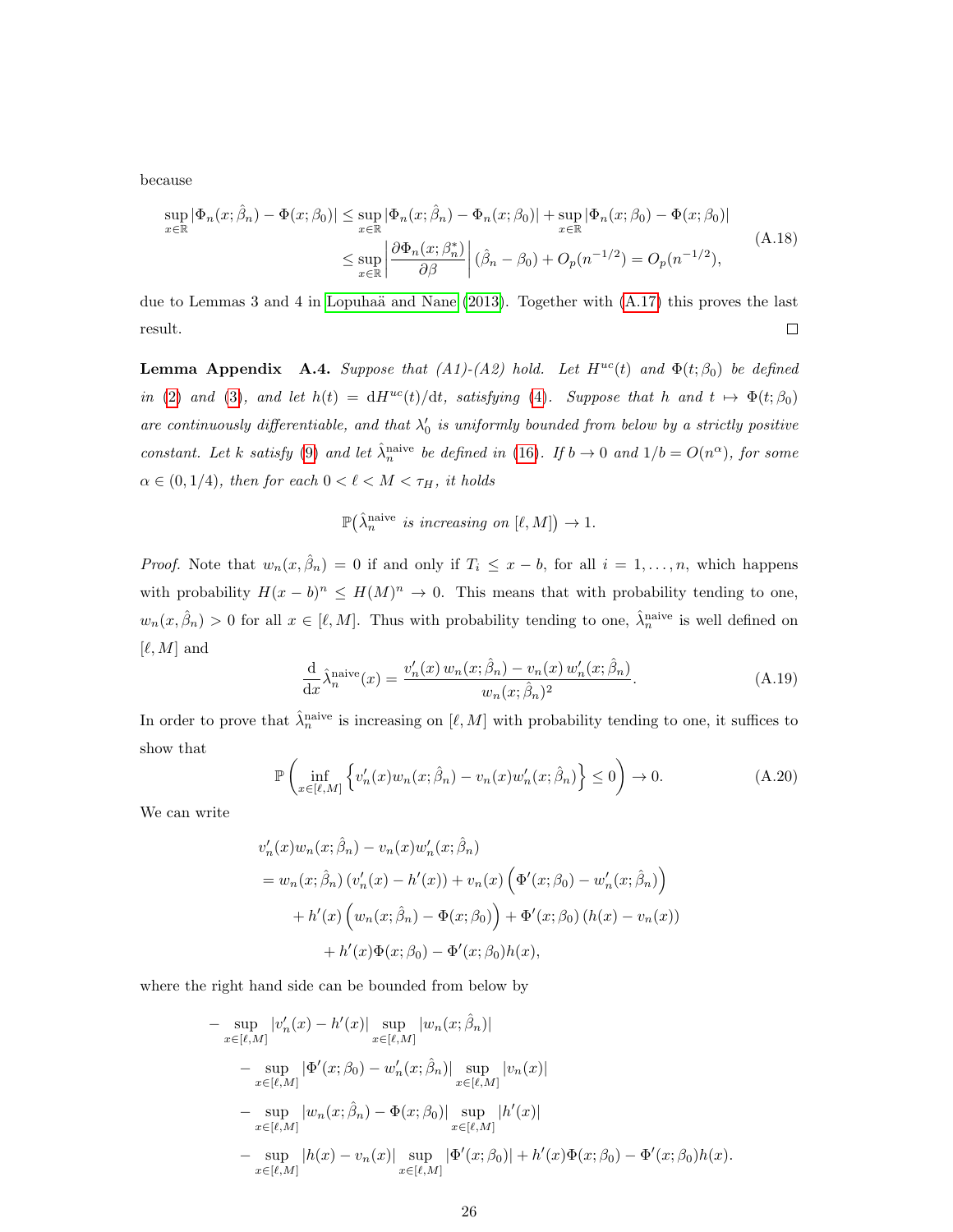From the proof of Lemma [Appendix A.5](#page-26-0) we have that  $\sup_{x \in [\ell,M]} |v_n(x)|$  and  $\sup_{x \in [\ell,M]} w_n(x; \hat{\beta}_n)$ are  $O_p(1)$ , so that from Lemmas [Appendix A.3](#page-24-0) and [Appendix A.1](#page-22-0) (with  $m = 1$ ), it follows that the first four terms on the right hand side tend to zero in probability. Therefore, the probability in [\(A.20\)](#page-25-1) is bounded by

$$
\mathbb{P}\left(X_n \geq \inf_{x \in [\ell,M]} \left(h'(x)\Phi(x;\beta_0) - \Phi'(x;\beta_0)h(x)\right)\right),\,
$$

where  $X_n = o_p(1)$ . This probability tends to zero, because with [\(4\)](#page-4-1), we have

$$
\inf_{x \in [\ell, M]} (h'(x)\Phi(x; \beta_0) - \Phi'(x; \beta_0)h(x)) = \inf_{x \in [\ell, M]} \lambda'_0(x)\Phi(x; \beta_0)^2
$$
  
\n
$$
\geq \Phi(M; \beta_0)^2 \inf_{x \in [0, \tau_H]} \lambda'_0(x) > 0.
$$

<span id="page-26-0"></span>**Lemma Appendix** A.5. Let  $\tilde{W}_n$ ,  $\tilde{V}_n$ , and  $W_0$  be defined by [\(17\)](#page-7-3) and [\(20\)](#page-8-5), and let  $H^{uc}$  be defined in [\(2\)](#page-3-1). If  $b \to 0$  and  $1/b = O(n^{-1/2})$ , then, under the assumptions of Lemma [Appendix](#page-22-0) [A.1](#page-22-0) with  $m = 1$ , it holds

<span id="page-26-2"></span><span id="page-26-1"></span>
$$
\sup_{t \in [0,\tau_H]} \left| \tilde{V}_n(t) - H^{uc}(t) \right| \xrightarrow{\mathbb{P}} 0, \qquad \sup_{t \in [0,\tau_H]} \left| \tilde{W}_n(t) - W_0(t) \right| \xrightarrow{\mathbb{P}} 0. \tag{A.21}
$$

*Proof.* To prove the first result in [\(A.21\)](#page-26-1), we take  $0 < \epsilon < \tau_H$  arbitrarily and write

$$
\sup_{t \in [0,\tau_H]} |\tilde{V}_n(t) - H^{uc}(t)| \le \int_0^{\tau_H} |v_n(u) - h(u)| \, \mathrm{d}u \n= \int_0^{\epsilon} |v_n(u) - h(u)| \, \mathrm{d}u + \int_{\epsilon}^{\tau_H - \epsilon} |v_n(u) - h(u)| \, \mathrm{d}u + \int_{\tau_H - \epsilon}^{\tau_H} |v_n(u) - h(u)| \, \mathrm{d}u \n\le 2\epsilon \sup_{u \in [0,\tau_H]} |v_n(u)| + 2\epsilon \sup_{u \in [0,\tau_H]} |h(u)| + (\tau_H - 2\epsilon) \sup_{u \in [\epsilon, \tau_H - \epsilon]} |v_n(u) - h(u)|.
$$
\n(A.22)

Since h is bounded and the last term tends to zero in probability, according to Lemma [Appendix](#page-22-0) [A.1](#page-22-0) with  $m = 1$ , it suffices to prove that  $\sup_{u \in [0, \tau_H]} |v_n(u)| = O_p(1)$ . By definition and the triangular inequality we have

$$
|v_n(t)| = \left| \int k_b(t - u) dH_n^{uc}(u) \right|
$$
  
\n
$$
\leq b^{-1} |H_n^{uc}((t + b) \wedge \tau_H) - H_n^{uc}((t - b) \vee 0)| \sup_{y \in [-1,1]} |k(y)|
$$
  
\n
$$
\leq b^{-1} \left\{ |H_n^{uc}((t + b) \wedge \tau_H) - H^{uc}((t + b) \wedge \tau_H) - H_n^{uc}((t - b) \vee 0) + H^{uc}((t - b) \vee 0)| \right\}
$$
  
\n
$$
+ H^{uc}((t + b) \wedge \tau_H) - H^{uc}((t - b) \vee 0) \right\} \sup_{y \in [-1,1]} |k(y)|
$$
  
\n
$$
\leq 2 \left\{ b^{-1} \sup_{y \in [0, \tau_H]} |H_n^{uc}(y) - H^{uc}(y)| + 2 \sup_{u \in [0, \tau_H]} |h(u)| \right\} \sup_{y \in [-1,1]} |k(y)|.
$$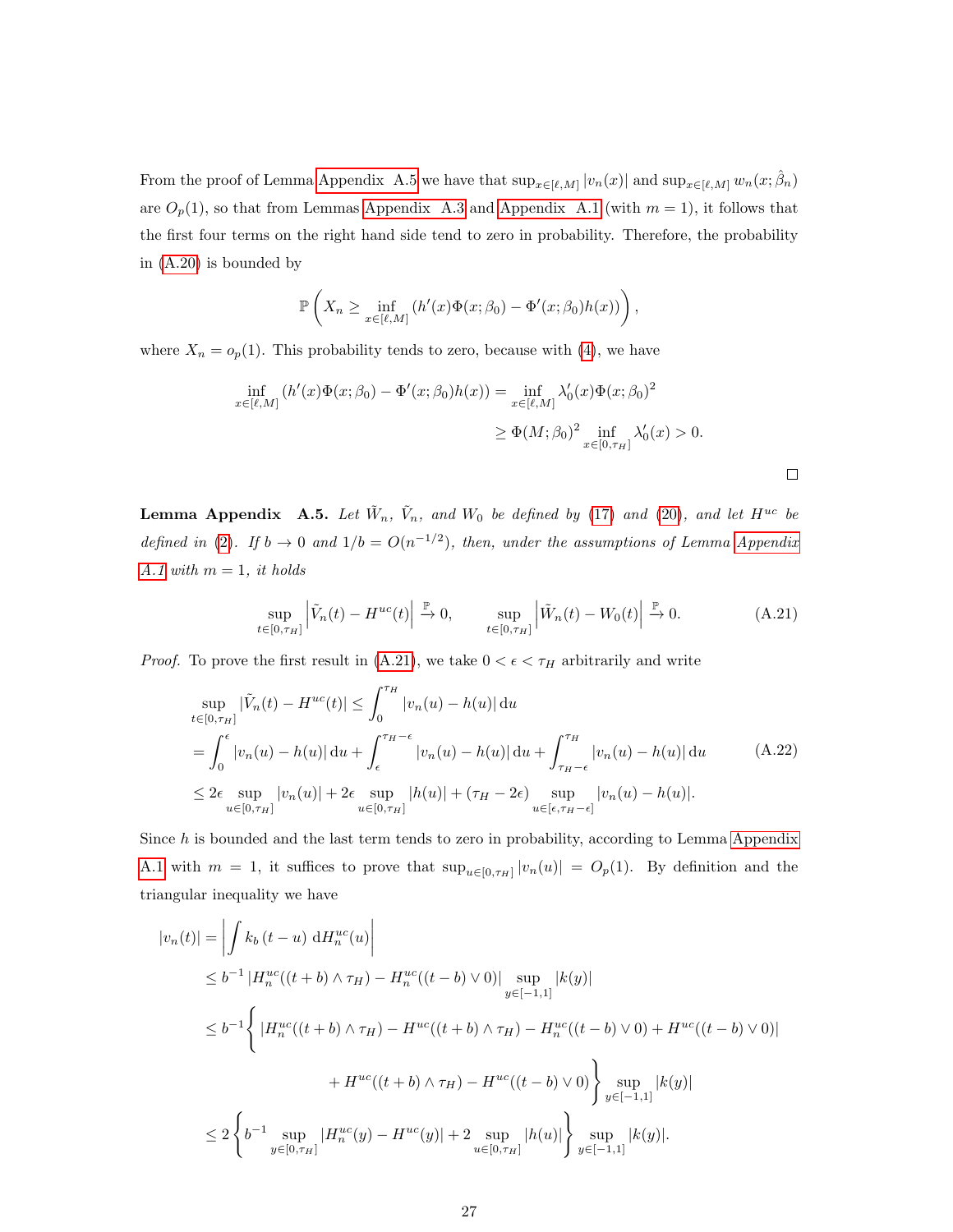Using [\(A.11\)](#page-23-2), it follows that the right hand side of the previous inequality is bounded in probability. For the second result in  $(A.21)$ , similar to  $(A.22)$  we have

$$
\sup_{t \in [0,\tau_H]} \left| \tilde{W}_n(t) - W_0(t) \right| \le \int_0^{\tau_H} \left| w_n(u; \hat{\beta}_n) - \Phi(u; \beta_0) \right| du
$$
  

$$
\le 2\epsilon \sup_{u \in [0,\tau_H]} |w_n(u; \hat{\beta}_n)| + 2\epsilon \sup_{u \in [0,\tau_H]} |\Phi(u; \beta_0)|
$$
  

$$
+ (\tau_H - 2\epsilon) \sup_{u \in [\epsilon, \tau_H - \epsilon]} \left| w_n(u; \hat{\beta}_n) - \Phi(u; \beta_0) \right|.
$$

By using Lemma [Appendix A.1](#page-22-0) with  $m = 1$  and the fact that  $\Phi(u; \beta_0)$  is bounded, it remains to handle the first term on right hand side. Since

<span id="page-27-1"></span>
$$
\left| \int_{t}^{\infty} k_{b}(s-u) \, \mathrm{d}s \right| = \left| \int_{(t-u)/b}^{\infty} k(y) \, \mathrm{d}y \right| \leq 2 \sup_{y \in [-1,1]} |k(y)|, \tag{A.23}
$$

and  $k_b(t - u) = 0$ , for  $u < t - b$ , we have

$$
|w_n(t; \hat{\beta}_n)| = \left| \int e^{\hat{\beta}'_n z} \int_t^{\infty} k_b(s - u) \, ds \, d\mathbb{P}_n(u, \delta, z) \right|
$$
  

$$
\leq 2 \sup_{y \in [-1, 1]} |k(y)| \int_{t - b}^{\infty} e^{\hat{\beta}'_n z} d\mathbb{P}_n(u, \delta, z) = 2\Phi_n(t - b; \hat{\beta}_n) \sup_{y \in [-1, 1]} |k(y)|,
$$

whereas Lemma 3 in Lopuhaä and Nane [\(2013\)](#page-37-1) gives that  $\sup_{x\in\mathbb{R}} \Phi_n(x;\hat{\beta}_n) = O_p(1)$ . This estab- $\Box$ lishes the second result in [\(A.21\)](#page-26-1).

Proof of Corollary [3.3.](#page-9-0) According to Lemma [Appendix A.2,](#page-23-0) Lemma [Appendix A.4,](#page-25-0) and Lemma [A](#page-26-0)p[pendix A.5](#page-26-0) together with [\(4\)](#page-4-1), conditions [\(b\)](#page-8-1)-[\(d\)](#page-8-3) of Lemma [3.2](#page-7-1) are satisfied, with  $X_n = \tilde{W}_n$ ,  $Y_n = \tilde{V}_n$ , and  $\hat{\tau} = \sup\{t \geq 0 : w_n(t; \hat{\beta}_n) > 0\}$ , and condition [\(a\)](#page-7-2) of Lemma [3.2](#page-7-1) is trivially fulfilled with  $X_n = \tilde{W}_n$ . Hence, the corollary follows from Lemma [3.2.](#page-7-1)  $\Box$ 

<span id="page-27-0"></span>**Lemma Appendix A.6.** Suppose that  $(A1)-(A2)$  hold. Fix  $x \in (0, \tau_H)$ . Let  $H^{uc}(t)$  and  $\Phi(t : \beta_0)$  be defined in [\(2\)](#page-3-1) and [\(3\)](#page-4-0), and let  $h(t) = dH^{uc}(t)/dt$ , satisfying [\(4\)](#page-4-1). Suppose that h and  $t \mapsto \Phi(t; \beta_0)$  are  $m \geq 2$  times continuously differentiable and that  $\lambda'_0$  is uniformly bounded from below by a strictly positive constant. Let k be m-orthogonal satisfying  $(9)$ . Let  $v_n$  and  $w_n$  be defined in [\(12\)](#page-5-2) and suppose that  $n^{1/(2m+1)}b \rightarrow c > 0$ . Then

$$
n^{m/(2m+1)}\left(\begin{bmatrix} w_n(x;\hat{\beta}_n) \\ v_n(x) \end{bmatrix} - \begin{bmatrix} \Phi(x;\beta_0) \\ h(x) \end{bmatrix} \right) \rightarrow N\left(\begin{bmatrix} \mu_1 \\ \mu_2 \end{bmatrix}, \begin{bmatrix} 0 & 0 \\ 0 & \sigma^2 \end{bmatrix}\right)
$$

where

$$
\begin{bmatrix} \mu_1 \\ \mu_2 \end{bmatrix} = \frac{(-c)^m}{m!} \int_{-1}^1 k(y) y^m \, dy \begin{bmatrix} \Phi^{(m)}(x; \beta_0) \\ h^{(m)}(x) \end{bmatrix}, \qquad \sigma^2 = \frac{h(x)}{c} \int_{-1}^1 k^2(y) \, dy.
$$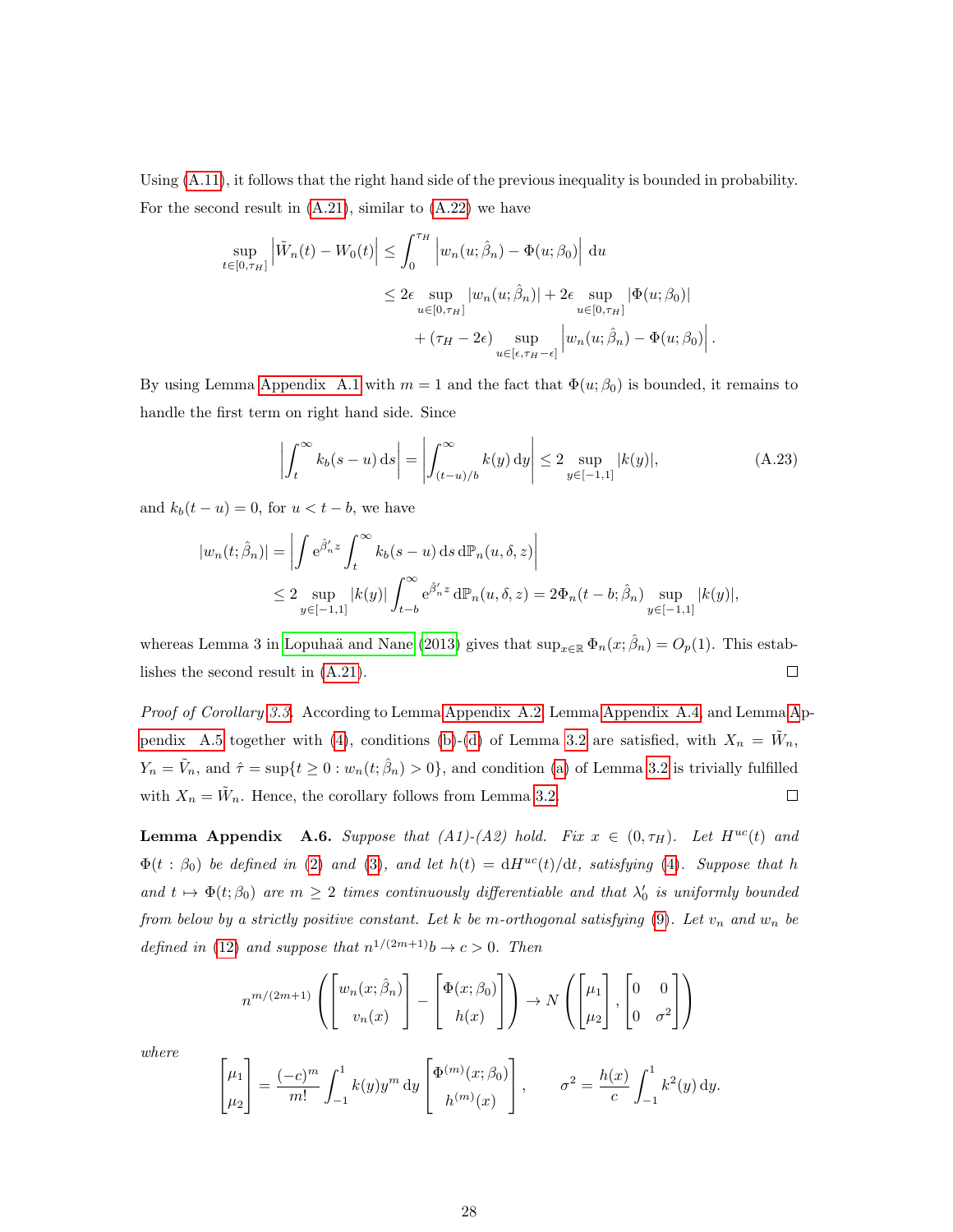*Proof.* First we show that  $n^{m/(2m+1)}(w_n(x; \hat{\beta}_n) - w_n(x; \beta_0)) \to 0$  in probability, which enables us to replace  $w_n(x; \hat{\beta}_n)$  with  $w_n(x; \beta_0)$  in the statement. From [\(12\)](#page-5-2), together with [\(A.23\)](#page-27-1), we find

$$
\left| w_n(x; \hat{\beta}_n) - w_n(x; \beta_0) \right| \leq \frac{1}{n} \sum_{i=1}^n \left| e^{\hat{\beta}'_n Z_i} - e^{\beta'_0 Z_i} \right| \left| \int_x^{\infty} k_b(u - T_i) \, du \right|
$$
  

$$
\leq 2 \sup_{y \in [-1, 1]} |k(y)| \frac{1}{n} \sum_{i=1}^n |Z_i| e^{\hat{\beta}'_{n,i} Z_i} \left| \hat{\beta}_n - \beta_0 \right|,
$$

for some  $|\tilde{\beta}_{n,i} - \beta_0| \leq |\hat{\beta}_n - \beta_0| = O_p(n^{-1/2})$ . Furthermore, for all  $M > 0$ ,

$$
\mathbb{P}\left(\frac{1}{n}\sum_{i=1}^n |Z_i|e^{\tilde{\beta}'_{n,i}Z_i} \geq M\right) \leq \frac{1}{nM}\sum_{i=1}^n \mathbb{E}\left[|Z_i|e^{\tilde{\beta}'_{n,i}Z_i}\right] \leq \frac{1}{M}\sup_{|\beta-\beta_0|\leq\epsilon} \mathbb{E}\left[|Z|e^{\beta'Z}\right],
$$

where  $\sup_{|\beta-\beta_0|\leq \epsilon} \mathbb{E}[|Z|e^{\beta'Z}] < \infty$  according to assumption (A2). It follows that

$$
n^{m/(2m+1)}\left(w_n(x;\hat{\beta}_n)-w_n(x;\beta_0)\right)=O_p(n^{-1/(4m+2)}).
$$

Now, define

<span id="page-28-1"></span>
$$
Y_{ni} = \begin{bmatrix} Y_{ni,1} \\ Y_{ni,2} \end{bmatrix} = n^{-(m+1)/(2m+1)} \begin{bmatrix} e^{\beta'_0 Z_i} \int_x^{\infty} k_b(s - T_i) \, ds \\ k_b(x - T_i) \Delta_i \end{bmatrix}.
$$

By a Taylor expansion, using that  $h$  is  $m$  times continuously differentiable and that  $k$  is  $m$ orthogonal, as in [\(A.8\)](#page-22-3) we obtain

<span id="page-28-0"></span>
$$
\mathbb{E}\left[Y_{ni,2}\right] = n^{-(m+1)/(2m+1)} \int_{-1}^{1} k(y)h(x - by) dy
$$
\n
$$
= n^{-(m+1)/(2m+1)} \left(h(x) + \frac{(-b)^m}{m!} h^{(m)}(x) \int_{-1}^{1} k(y) y^m dy + o(b^m)\right).
$$
\n(A.24)

Similarly, with Fubini we get

$$
\mathbb{E}\left[Y_{ni,1}\right] = n^{-(m+1)/(2m+1)} \int e^{\beta'_0 z} \int_x^{\infty} k_b(s-u) \, ds \, d\mathbb{P}(u,\delta,z)
$$
  
\n
$$
= n^{-(m+1)/(2m+1)} \int_{-1}^1 \left( \int e^{\beta'_0 z} \mathbb{1}_{\{u \ge x - by\}} \, d\mathbb{P}(u,\delta,z) \right) k(y) \, dy
$$
  
\n
$$
= n^{-(m+1)/(2m+1)} \int_{-1}^1 k(y) \Phi(x - by; \beta_0) \, dy
$$
  
\n
$$
= n^{-(m+1)/(2m+1)} \left( \Phi(x; \beta_0) + \frac{(-b)^m}{m!} \Phi^{(m)}(x; \beta_0) \int_{-1}^1 k(y) y^m \, dy + o(b^m) \right).
$$
\n(A.25)

Hence, we have

$$
\mathbb{E}[Y_{ni}] = n^{-(m+1)/(2m+1)} \begin{bmatrix} \Phi(x; \beta_0) \\ h(x) \end{bmatrix} + n^{-1} \begin{bmatrix} \mu_1 \\ \mu_2 \end{bmatrix} + o(n^{-1}),
$$

and we can write

$$
n^{-(m+1)/(2m+1)}\left(\begin{bmatrix}w_n(x;\hat{\beta}_n)\\v_n(x)\end{bmatrix}-\begin{bmatrix}\Phi(x;\beta_0)\\h(x)\end{bmatrix}\right)=\begin{bmatrix}\mu_1\\ \mu_2\end{bmatrix}+\sum_{i=1}^n\left(Y_{ni}-\mathbb{E}\left[Y_{ni}\right]\right)+o(1).
$$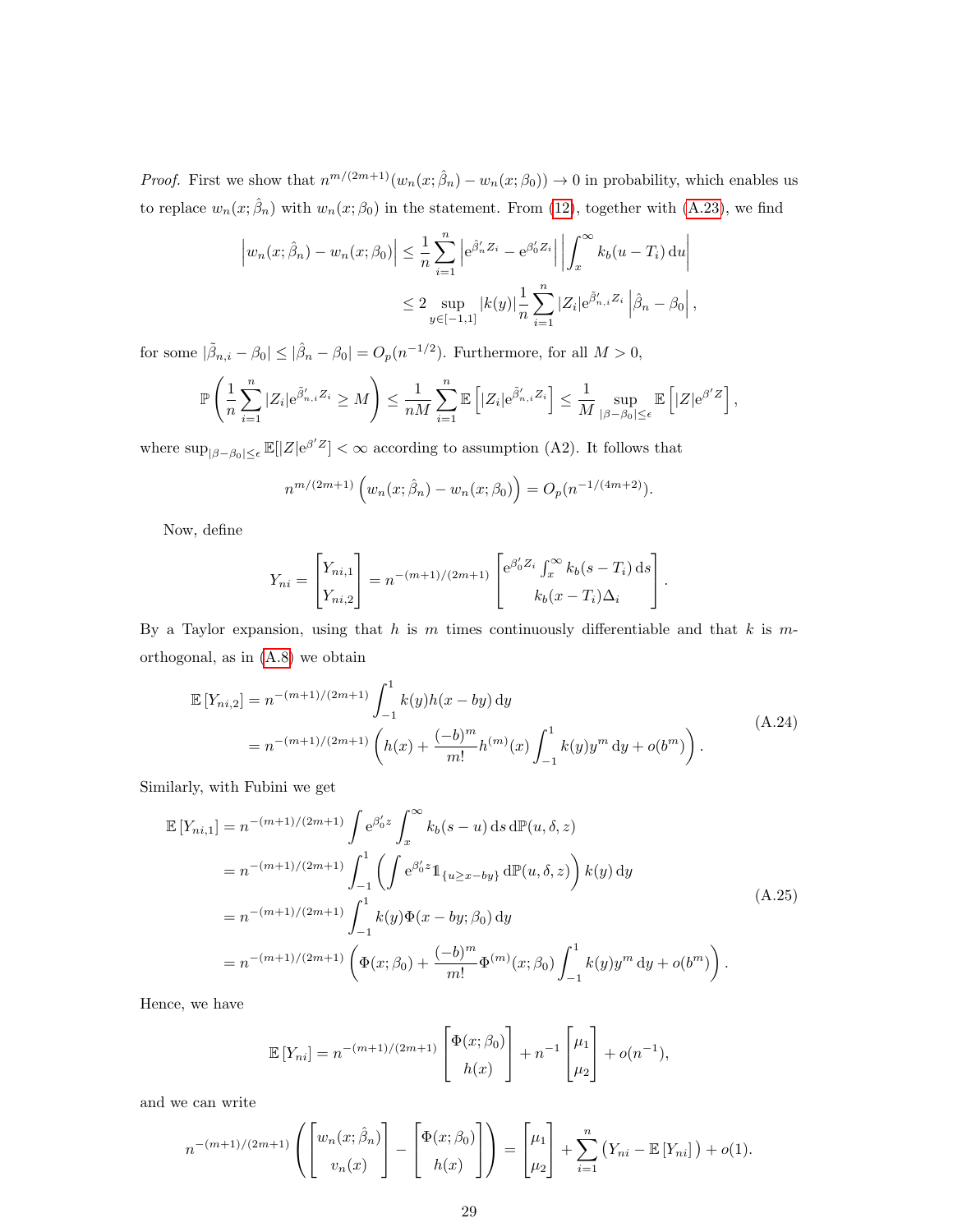It remains to show that  $\sum_{i=1}^{n} (Y_{ni} - \mathbb{E}[Y_{ni}])$  converges in distribution to a bivariate normal distribution with mean zero. From [\(A.25\)](#page-28-0) we have,

<span id="page-29-0"></span>
$$
\begin{aligned} \text{Var}(Y_{ni,1}) &= \mathbb{E}\left[Y_{ni,1}^2\right] + O(n^{-2(m+1)/(2m+1)})\\ &= n^{-2(m+1)/(2m+1)} \int e^{2\beta_0' z} \left(\int_x^\infty k_b(s-u) \, \mathrm{d}s\right)^2 \, \mathrm{d}\mathbb{P}(u,\delta,z) + O(n^{-2(m+1)/(2m+1)}) \qquad (A.26)\\ &= O(n^{-2(m+1)/(2m+1)}), \end{aligned}
$$

using that, with [\(A.23\)](#page-27-1),

$$
\int e^{2\beta'_0 z} \left( \int_x^\infty k_b(s-u) \, ds \right)^2 d\mathbb{P}(u, \delta, z) \le \left( 2 \sup_{y \in [-1,1]} |k(y)| \right)^2 \int e^{2\beta'_0 z} d\mathbb{P}(u, \delta, z)
$$

$$
= \left( 2 \sup_{y \in [-1,1]} |k(y)| \right)^2 \Phi(0; 2\beta_0) < \infty.
$$

Moreover,

$$
Cov(Y_{ni,1}, Y_{ni,2}) = \mathbb{E}\left[Y_{ni,1}Y_{ni,2}\right] + O(n^{-2(m+1)/(2m+1)})
$$
  
=  $n^{-2(m+1)/(2m+1)} \int \delta e^{\beta'_0 z} \left(\int_x^\infty k_b(s-u) \, ds\right) k_b(x-u) \, d\mathbb{P}(u, \delta, z) + O_p(n^{-2(m+1)/(2m+1)})$   
=  $o(n^{-1}) + O(n^{-2(m+1)/(2m+1)}),$ 

because, with [\(A.23\)](#page-27-1),

$$
\begin{split} & \left| b \int \delta e^{\beta_0' z} \left( \int_x^\infty k_b(s-u) \, \mathrm{d}s \right) k_b(x-u) \, \mathrm{d}\mathbb{P}(u,\delta,z) \right| \\ &\le 2 \sup_{y \in [-1,1]} |k(y)| \int \mathbb{1}_{\{x-b \le u \le x+b\}} e^{\beta_0' z} \left| k \left( \frac{x-u}{b} \right) \right| \, \mathrm{d}\mathbb{P}(u,\delta,z) \\ &\le 2 \left( \sup_{y \in [-1,1]} |k(y)| \right)^2 \left( \Phi(x-b;\beta_0) - \Phi(x+b;\beta_0) \right) \to 0. \end{split}
$$

Once again, by a Taylor expansion, from [\(A.24\)](#page-28-1), we obtain

$$
\begin{split} \text{Var}(Y_{ni,2}) &= \mathbb{E}\left[Y_{ni,2}^2\right] + O(n^{-2(m+1)/(2m+1)}) \\ &= n^{-2(m+1)/(2m+1)}b^{-1}\int_{-1}^1 k^2(y)h(x - by) \, \mathrm{d}y + O(n^{-2(m+1)/(2m+1)}) \\ &= n^{-1}\sigma^2 + o(n^{-1}). \end{split} \tag{A.27}
$$

It follows that

<span id="page-29-1"></span>
$$
\sum_{i=1}^{n} \text{Cov}(Y_{ni}) = \begin{bmatrix} 0 & 0 \\ 0 & \sigma^2 \end{bmatrix} + o(1).
$$

Furthermore, since

$$
|Y_{ni}|^2 = n^{-2(m+1)/(2m+1)} \left( e^{2\beta_0' Z_i} \left( \int_x^\infty k_b(s - T_i) \, ds \right)^2 + k_b^2 (x - T_i) \Delta_i \right),
$$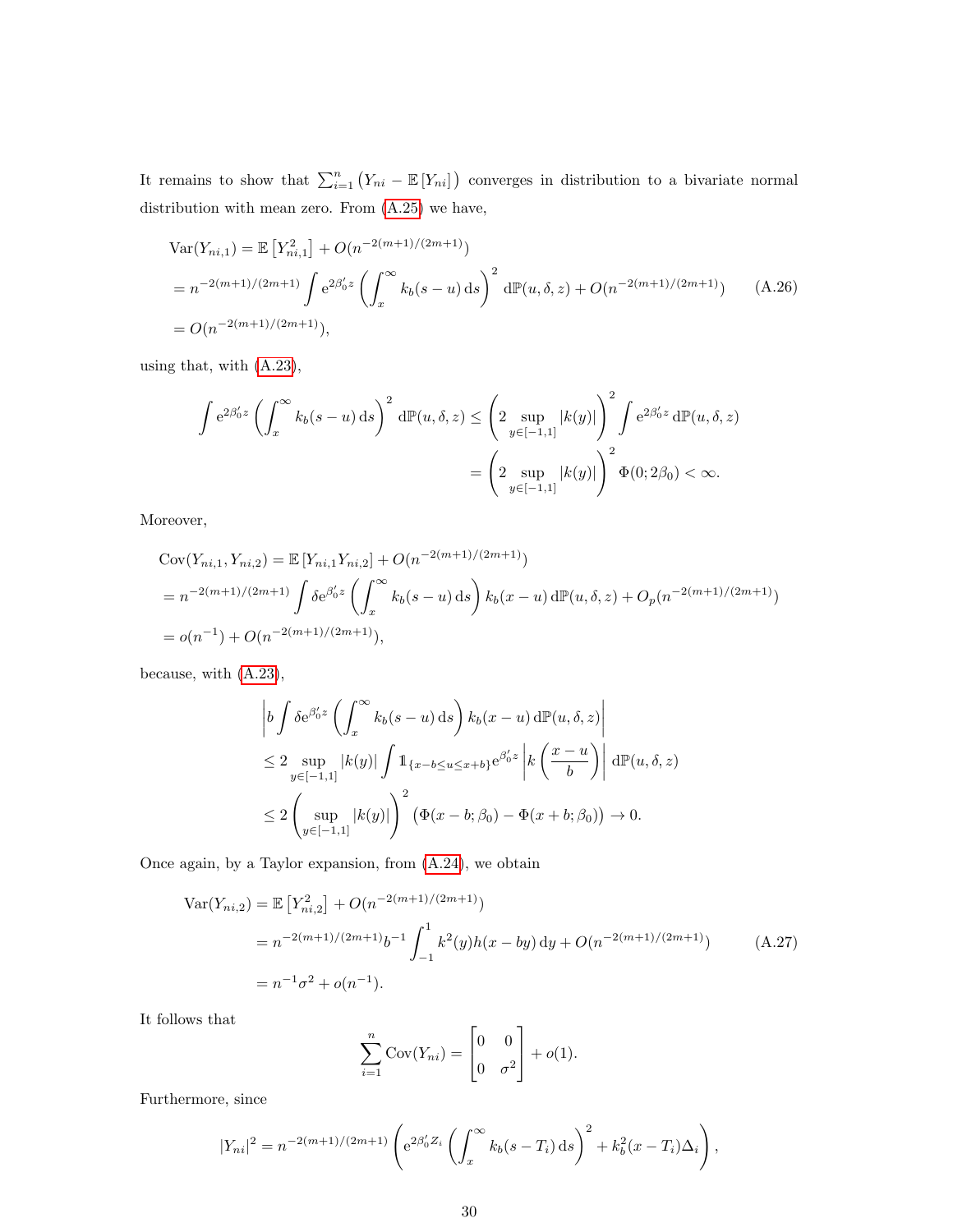with [\(A.23\)](#page-27-1), we obtain

$$
\sum_{i=1}^{n} \mathbb{E} \left[ |Y_{ni}|^2 \mathbb{1}_{\{|Y_{ni}| > \epsilon\}} \right] \leq \left( 2 \sup_{y \in [-1,1]} |k(y)| \right)^2 n^{-1/(2m+1)} \mathbb{E} \left[ e^{2\beta'_0 Z} \right] + n^{-2(m+1)/(2m+1)} b^{-2} \sup_{y \in [-1,1]} |k(y)| \sum_{i=1}^{n} \mathbb{P} \left( |Y_{ni}| > \epsilon \right),
$$

where the right hand side tends to zero, because  $\mathbb{E}[e^{2\beta_0'Z}] = \Phi(0; 2\beta_0) < \infty$  and, with  $(A.26)$ and [\(A.27\)](#page-29-1), we have

$$
\sum_{i=1}^{n} \mathbb{P}(|Y_{ni}| > \epsilon) \le \epsilon^{-2} \sum_{i=1}^{n} \mathbb{E}|Y_{ni}|^{2} = O(1).
$$

By the multivariate Lindeberg-Feller central limit theorem, we get

$$
\sum_{i=1}^{n} (Y_{ni} - \mathbb{E}[Y_{ni}]) \stackrel{d}{\rightarrow} N\left(\begin{bmatrix} \mu_1 \\ \mu_2 \end{bmatrix}, \begin{bmatrix} 0 & 0 \\ 0 & \sigma^2 \end{bmatrix}\right),
$$

which finishes the proof.

*Proof of Theorem [3.5.](#page-10-0)* By definition of  $\hat{\lambda}_n^{\text{naive}}(x)$  in [\(16\)](#page-6-0) together with [\(4\)](#page-4-1), we can write

$$
\hat{\lambda}_n^{\text{naive}}(x) - \lambda_0(x) = \phi\Big(w_n(x; \hat{\beta}_n), v_n(x)\Big) - \phi\Big(\Phi(x; \beta_0), \lambda_0(x)\Phi(x; \beta_0)\Big)
$$

with  $\varphi(w, v) = v/w$ . The asymptotic distribution of  $\hat{\lambda}_n^{\text{naive}}(x)$  then follows from an application of the delta method to the result in Lemma [Appendix A.6.](#page-27-0) Then, by Corollary [3.3,](#page-9-0) this also gives the asymptotic distribution of  $\hat{\lambda}_n^{MS}(x)$ .  $\hfill \square$ 

Proof of Theorem [3.6.](#page-10-4) First note that by means of  $(4)$ , it follows from the assumptions of the theorem that  $h(t) = dH^{uc}(t)/dt$  is  $m \geq 2$  times continuously differentiable. We write

$$
n^{m/(2m+1)} \left(\hat{\lambda}_n^{MS}(x) - \tilde{\lambda}_n^{SM}(x)\right)
$$
  
= 
$$
n^{m/(2m+1)} \left(\hat{\lambda}_n^{\text{naive}}(x) - \tilde{\lambda}_n^{SM}(x)\right) + n^{m/(2m+1)} \left(\hat{\lambda}_n^{MS}(x) - \hat{\lambda}_n^{\text{naive}}(x)\right).
$$

By Corollary [3.3,](#page-9-0) the second term on the right hand side converges to zero in probability. Furthermore, as can be seen from the proof of Theorem  $3.5$  in Lopuhaä and Musta  $(2016)$ ,

$$
n^{m/(2m+1)}\left(\tilde{\lambda}_n^{SM}(x) - \lambda_0(x)\right) = \tilde{\mu} + n^{m/(2m+1)}\int \frac{\delta k_b(x-u)}{\Phi(u;\beta_0)} d(\mathbb{P}_n - \mathbb{P})(u,\delta,z) + o_p(1),
$$

with  $\tilde{\mu}$  from [\(24\)](#page-10-2). From the proof of Lemma [Appendix A.6,](#page-27-0) we have

$$
\hat{\lambda}_n^{\text{naive}}(x) - \lambda_0(x) = \phi\Big(w_n(x; \hat{\beta}_n), v_n(x)\Big) - \phi\Big(\Phi(x; \beta_0), \lambda_0(x)\Phi(x; \beta_0)\Big),
$$

where  $\phi(w, v) = v/w$  and

$$
n^{m/(2m+1)}\left(\begin{bmatrix}w_n(x;\hat{\beta}_n)\\v_n(x)\end{bmatrix}-\begin{bmatrix}\Phi(x;\beta_0)\\h(x)\end{bmatrix}\right)=\begin{bmatrix}\mu_1\\ \mu_2\end{bmatrix}+\begin{bmatrix}Z_{n1}\\Z_{n2}\end{bmatrix}+o(1),
$$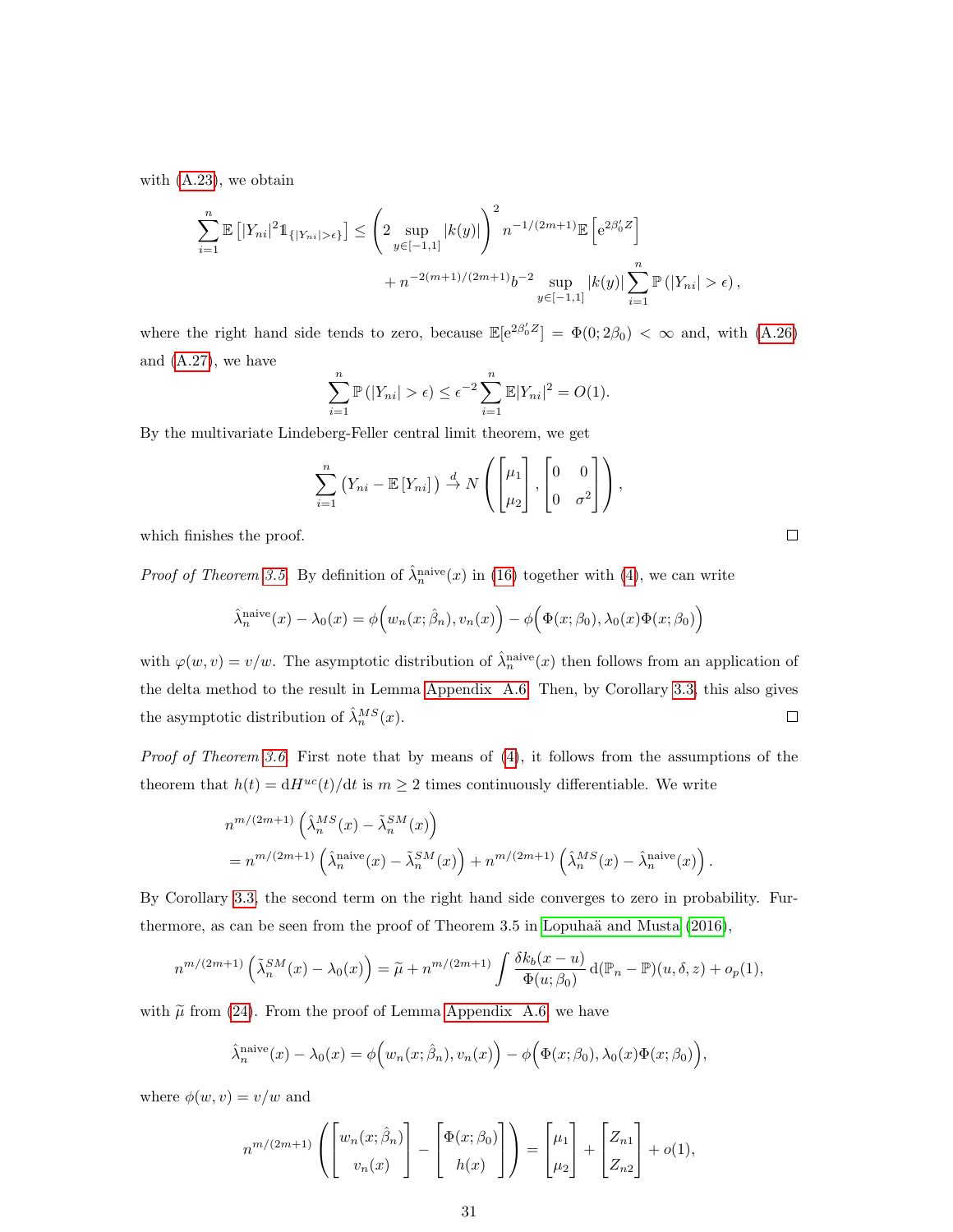with  $Z_{n1} = o_P(1)$  and

$$
\begin{bmatrix} \mu_1 \\ \mu_2 \end{bmatrix} = \frac{(-c)^m}{m!} \int_{-1}^1 k(y) y^m \, dy \begin{bmatrix} \Phi^{(m)}(x; \beta_0) \\ h^{(m)}(x) \end{bmatrix}.
$$

Then with a Taylor expansion it follows that

$$
n^{m/(2m+1)}\left(\hat{\lambda}_n^{\text{naive}}(x) - \lambda_0(x)\right) = \left[-\frac{\lambda_0(x)}{\Phi(x;\beta_0)} \frac{1}{\Phi(x;\beta_0)}\right] \left(\begin{bmatrix} \mu_1 \\ \mu_2 \end{bmatrix} + \begin{bmatrix} Z_{n1} \\ Z_{n2} \end{bmatrix}\right) + o_p(1)
$$

$$
= \mu + \frac{Z_{n2}}{\Phi(x;\beta_0)} + o_p(1),
$$

where  $\mu$  is from Theorem [3.5.](#page-10-0) Moreover, from the proof of Lemma [Appendix A.6](#page-27-0) it can be seen that

$$
\frac{Z_{n2}}{\Phi(x;\beta_0)} = \frac{1}{\Phi(x;\beta_0)} n^{m/(2m+1)} \int \delta k_b(x-u) (\mathbb{P}_n - \mathbb{P})(u,\delta,z) + o_P(1)
$$
  
\n
$$
= n^{m/(2m+1)} \int \frac{\delta k_b(x-u)}{\Phi(u;\beta_0)} (\mathbb{P}_n - \mathbb{P})(u,\delta,z)
$$
  
\n
$$
+ n^{m/(2m+1)} \int \delta k_b(x-u) \left(\frac{1}{\Phi(x;\beta_0)} - \frac{1}{\Phi(u;\beta_0)}\right) (\mathbb{P}_n - \mathbb{P})(u,\delta,z) + o_P(1)
$$
  
\n
$$
= n^{m/(2m+1)} \int \frac{\delta k_b(x-u)}{\Phi(u;\beta_0)} (\mathbb{P}_n - \mathbb{P})(u,\delta,z) + o_P(1),
$$

because

$$
n^{m/(2m+1)}\int \delta k_b(x-u)\left(\frac{1}{\Phi(x;\beta_0)}-\frac{1}{\Phi(u;\beta_0)}\right)(\mathbb{P}_n-\mathbb{P})(u,\delta,z)=\sum_{i=1}^n\left(X_{ni}-\mathbb{E}\left[X_{ni}\right]\right)
$$

with

$$
X_{ni} = n^{-(m+1)/(2m+1)} \Delta_i k_b(x - T_i) \left( \frac{1}{\Phi(x; \beta_0)} - \frac{1}{\Phi(T_i; \beta_0)} \right),
$$

where similar to the proof of Lemma [Appendix A.6,](#page-27-0)

$$
\mathbb{E}\left[X_{ni}^2\right] = n^{-2(m+1)/(2m+1)} \int k_b^2(x-u) \left(\frac{1}{\Phi(x;\beta_0)} - \frac{1}{\Phi(u;\beta_0)}\right)^2 h(u) du
$$
  
=  $n^{-2(m+1)/(2m+1)} b^{-1} \int k^2(y) \left(\frac{1}{\Phi(x;\beta_0)} - \frac{1}{\Phi(x-by;\beta_0)}\right)^2 h(x-by) dy$   
=  $o(n^{-1}).$ 

We conclude that

$$
n^{m/(2m+1)}\left(\hat{\lambda}_n^{\text{naive}}(x) - \lambda_0(x)\right) = \mu + n^{m/(2m+1)} \int \frac{\delta k_b(x - u)}{\Phi(u; \beta_0)} (\mathbb{P}_n - \mathbb{P})(u, \delta, z) + o_P(1)
$$

$$
= \mu - \widetilde{\mu} + n^{m/(2m+1)}\left(\tilde{\lambda}_n^{SM}(x) - \lambda_0(x)\right) + o_P(1)
$$

which proves the first statement in the theorem. The second statement is immediate using the asymptotic equivalence in [\(23\)](#page-10-3).  $\Box$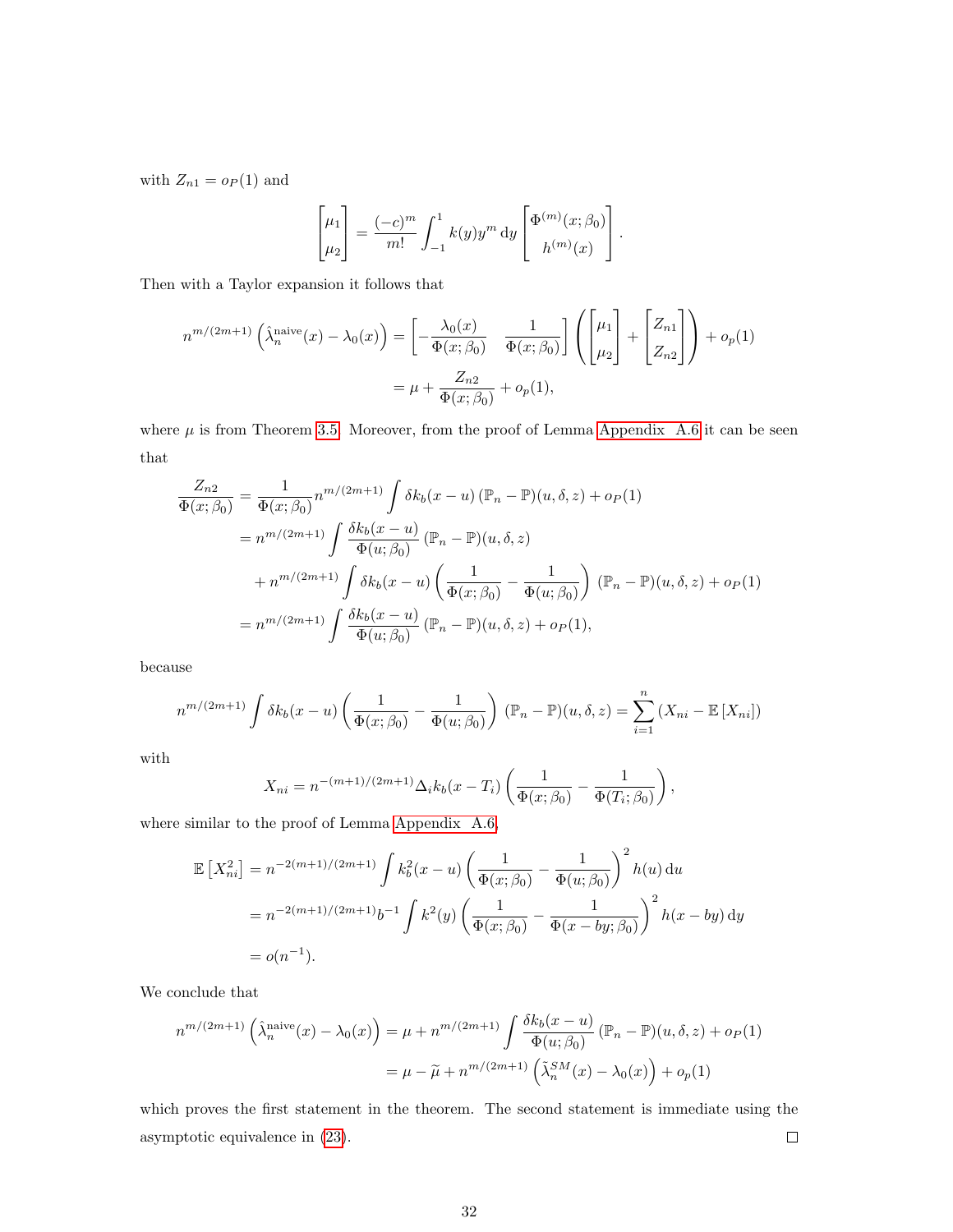<span id="page-32-2"></span>Appendix A.2. Proofs for Section [4](#page-11-0)

<span id="page-32-1"></span>**Lemma Appendix A.7.** Suppose that (A1)-(A2) hold. Let  $\lambda_0$  be continuously differentiable, with  $\lambda'_0$  uniformly bounded from below by a strictly positive constant, and let k satisfy [\(9\)](#page-4-2). If  $b \to 0$ and  $1/b = O(n^{\alpha})$ , for some  $\alpha \in (0, 1/4)$ , then for each  $0 < l < M < \tau^*$ , it holds

<span id="page-32-4"></span>
$$
\mathbb{P}\left(\tilde{\lambda}_n^{\text{naive}} \text{ is increasing on } [\ell, M]\right) \to 1.
$$

Proof. From [\(27\)](#page-12-2), it follows with integration by parts that

$$
\tilde{\lambda}_n^{\text{naive}}(x) = \int k_b'(x - u)\Lambda_0(u) du + \int k_b'(x - u)(\Lambda_n(u) - \Lambda_0(u)) du
$$
\n
$$
= \lambda_0(x) + \int k_b(x - u)\{\lambda_0(u) - \lambda_0(x)\} du + \int k_b(x - u) d(\Lambda_n - \Lambda_0)(u),
$$
\n(A.28)

<span id="page-32-3"></span>so that

$$
\frac{d}{dx}\tilde{\lambda}_n^{\text{naive}}(x) = \lambda_0'(x) + \int_{-1}^1 k(y) \{ \lambda_0'(x - by) - \lambda_0'(x) \} dy
$$

$$
+ \frac{1}{b^2} \int k' \left( \frac{x - u}{b} \right) d(\Lambda_n - \Lambda_0)(u).
$$
 (A.29)

By assumption, the first term on the right hand side of [\(A.29\)](#page-32-3) is bounded from below by a strictly positive constant and the second term converges to zero because of the continuity of  $\lambda'_0$ . Moreover, let  $0 < M < M' < \tau_H$ , so that for *n* sufficiently large  $M + b < M'$ . Then, the second term on the right hand side of [\(A.29\)](#page-32-3) is bounded from above in absolute value by

<span id="page-32-0"></span>
$$
\frac{1}{b^2} \sup_{x \in [0,M']} |\Lambda_n(x) - \Lambda_0(x)| \sup_{y \in [-1,1]} |k''(y)| = O_p(n^{2\alpha - 1/2}) = o_p(1),
$$

according to [\(8\)](#page-4-4) and the fact that  $\alpha < 1/4$ . We conclude that  $\tilde{\lambda}_n^{\text{naive}}$  is increasing on  $[\ell, M]$  with probability tending to one.  $\Box$ 

*Proof of Corollary [4.1.](#page-13-1)* We apply Lemma [3.2.](#page-7-1) Condition [\(a\)](#page-7-2) is trivial with  $X_n(t) = t$ . Furthermore, for every fixed  $t \in (0, \tau^*)$ , we have for sufficiently large n, that  $t \in (b, \tau^* - b)$  and

$$
\tilde{\lambda}_n^{\text{naive}}(t) - \lambda_0(t)
$$
\n
$$
= \int k_b(t - u)\lambda_0(u) du - \lambda_0(t) + \int k_b(t - u) d(\Lambda_n(u) - \Lambda_0(u))
$$
\n
$$
= \int_{-1}^1 k(y) {\{\lambda_0(t - by) - \lambda_t(x)\} dy} + b^{-1} \int_{-1}^1 (\Lambda_n(t - by) - \Lambda_0(t - by)) k'(y) dy
$$
\n
$$
= o_p(1),
$$
\n(A.30)

by continuity of  $\lambda_0$  and [\(8\)](#page-4-4), which proves condition [\(b\)](#page-8-1) of Lemma [3.2.](#page-7-1) Condition [\(c\)](#page-8-2) follows from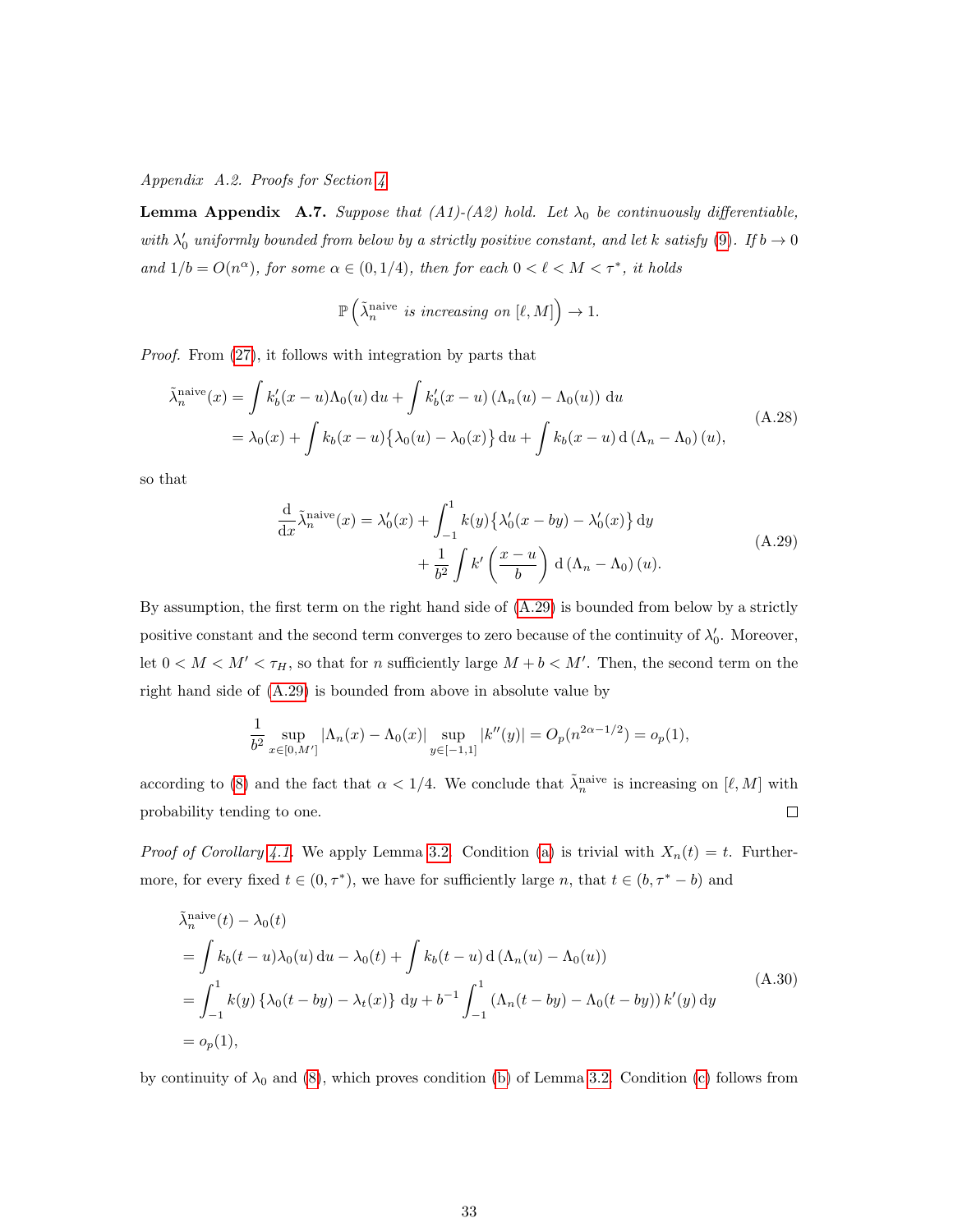Lemma [Appendix A.7.](#page-32-1) Finally, for  $t \in [0, \tau^*]$ ,

$$
\begin{split}\n&\left|\hat{\Lambda}_{n}^{s}(t) - \Lambda_{0}(t)\right| \\
&= \left|\int_{(t-b)\vee 0}^{(t+b)\wedge \tau_{H}} k_{b}(t-u) \left(\Lambda_{n}(u) - \Lambda_{0}(u)\right) \, \mathrm{d}u + \int_{(t-b)\vee 0}^{(t+b)\wedge \tau_{H}} k_{b}(t-u)\Lambda_{0}(u) \, \mathrm{d}u - \Lambda_{0}(t)\right| \\
&\leq \left|\int_{-1}^{t/b\wedge 1} k(y) \left(\Lambda_{n}(t-by) - \Lambda_{0}(t-by)\right) \, \mathrm{d}y\right| + \left|\int_{-1}^{t/b\wedge 1} k(y)\Lambda_{0}(t-by) \, \mathrm{d}y - \Lambda_{0}(t)\right| \\
&\leq \sup_{x\in[0,\tau^{*}+b]} |\Lambda_{n}(t) - \Lambda_{0}(t)| \int_{-1}^{1} |k(y)| \, \mathrm{d}y + \left|\int_{-1}^{t/b\wedge 1} k(y)\Lambda_{0}(t-by) \, \mathrm{d}y - \Lambda_{0}(t)\right|.\n\end{split}
$$

Since there exists  $M < \tau_H$  such that, for sufficiently large  $n, \tau^* + b < M$ , according to [\(8\)](#page-4-4), the first term on the right hand side is of the order  $O_p(n^{-1/2})$ . For the second term we distinguish between  $t \geq b$  and  $t < b$ . When  $t \geq b$ , then with [\(9\)](#page-4-2),

$$
\left| \int_{-1}^{t/b} k(y) \Lambda_0(t - by) dy - \Lambda_0(t) \right| \leq \int_{-1}^1 |k(y)| \left| \Lambda_0(t - by) - \Lambda_0(t) \right| dy
$$
  
=  $b \sup_{t \in [0, \tau_H]} |\lambda_0(t)| \int_{-1}^1 |k(y)| dy \to 0,$ 

uniformly for  $t \in [b, \tau^*]$ . When  $t < b$ , then again with [\(9\)](#page-4-2), we can write

$$
\left| \int_{-1}^{t/b} k(y) \Lambda_0(t - by) dy - \Lambda_0(t) \right| \leq \int_{-1}^{t/b} |k(y)| \left| \Lambda_0(t - by) - \Lambda_0(t) \right| dy + \Lambda_0(t) \int_{t/b}^1 |k(y)| dy
$$
  

$$
\leq O(b) + b\lambda_0(b) \int_{-1}^1 |k(y)| dy \to 0,
$$

uniformly for  $t \in [0, b]$ . It follows that

<span id="page-33-0"></span>
$$
\sup_{t \in [0,\tau^*]} \left| \hat{\Lambda}_n^s(t) - \Lambda_0(t) \right| = o_P(1),\tag{A.31}
$$

which proves condition [\(d\)](#page-8-3) of Lemma [Appendix A.7.](#page-32-1) The result now follows from Lemma [Ap](#page-32-1)[pendix A.7.](#page-32-1)  $\Box$ 

*Proof of Theorem [4.3.](#page-13-0)* From  $(A.30)$ , similar to  $(A.8)$ , we find

$$
\tilde{\lambda}_n^{\text{naive}}(x) - \lambda_0(x)
$$
\n
$$
= \int_{-1}^1 k(y) \left\{ \lambda_0(x - by) - \lambda_0(x) \right\} dy + b^{-1} \int_{-1}^1 (\Lambda_n(x - by) - \Lambda_0(x - by)) k'(y) dy
$$
\n
$$
= \frac{(-b)^m}{m!} \int_{-1}^1 \lambda_0^{(m)}(\xi_{xy}) k(y) y^m dy + b^{-1} \int_{-1}^1 (\Lambda_n(x - by) - \Lambda_0(x - by)) k'(y) dy,
$$

for some  $|\xi_{xy} - x| \le |by|$ . It follows that

$$
\sup_{x \in [\ell,M]} \left| \tilde{\lambda}^{\text{naive}}_n(x) - \lambda_0(x) \right|
$$
\n
$$
\leq \frac{b^m}{m!} \sup_{t \in [0,\tau_H]} \left| \lambda_0^{(m)}(t) \right| \int_{-1}^1 |k(y)| |y|^m \, dy + b^{-1} \sup_{x \in [\ell,M]} |\Lambda_n(x) - \Lambda_0(x)| \int_{-1}^1 |k'(y)| \, dy = o_p(1).
$$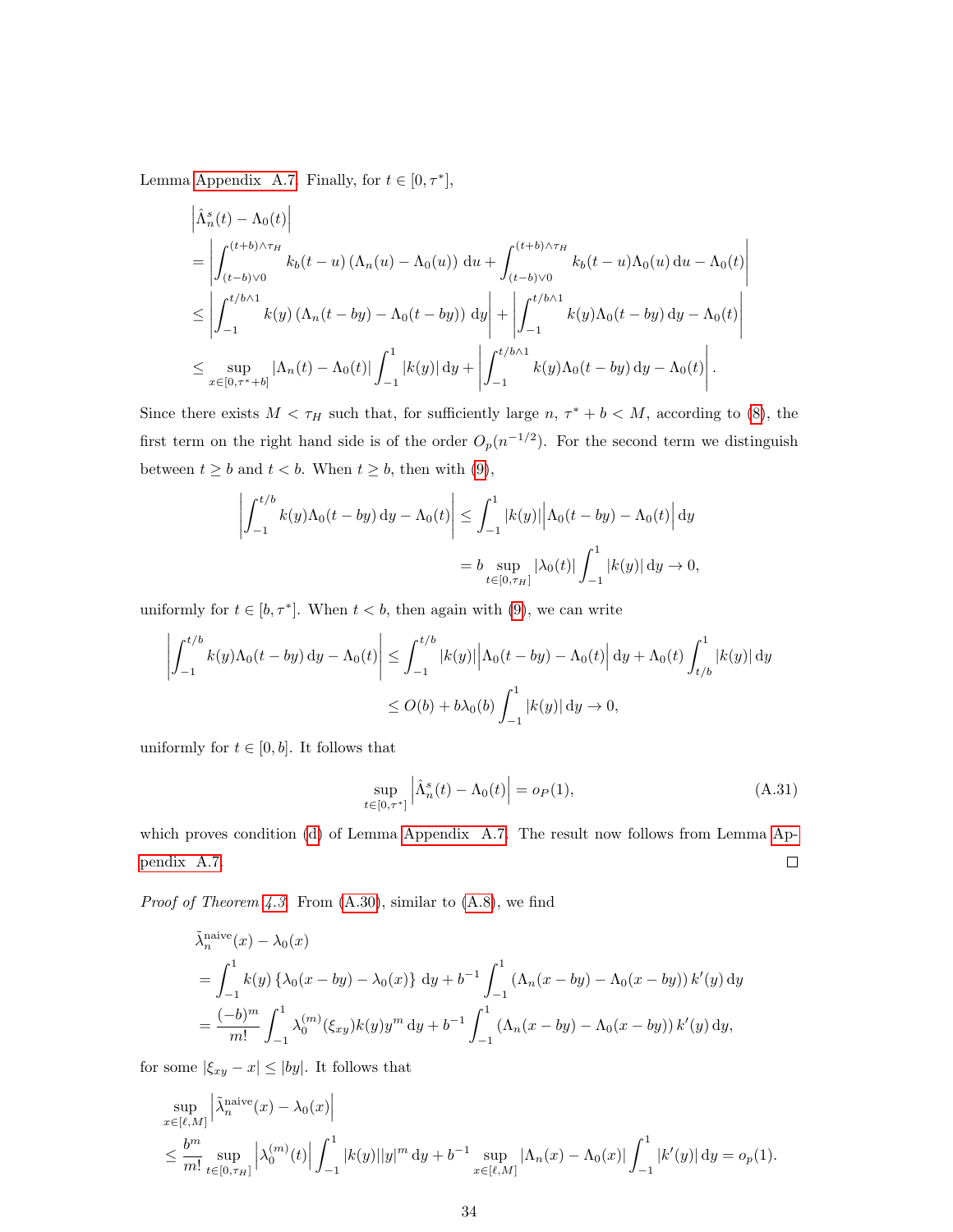Similar to [\(A.9\)](#page-22-2), the first term on the right hand side is of the order  $O(b^m)$ , and according to [\(8\)](#page-4-4) the second term is of the order  $O_p(b^{-1}n^{-1/2})$ . The first statement now follows directly from Corollary [4.1.](#page-13-1)

To obtain the asymptotic distribution, note that from [\(A.28\)](#page-32-4), [\(4\)](#page-4-1) and [\(8\)](#page-4-4), we have

<span id="page-34-2"></span>
$$
n^{m/(2m+1)} \left(\tilde{\lambda}_n^{\text{naive}}(x) - \lambda_0(x)\right)
$$
  
= 
$$
n^{m/(2m+1)} \left(\int k_b(x-u) \lambda_0(u) du - \lambda_0(x)\right)
$$
  
+ 
$$
n^{m/(2m+1)} \int k_b(x-u) \frac{\delta}{\Phi(u;\beta_0)} d(\mathbb{P}_n - \mathbb{P})(u,\delta,z)
$$
  
+ 
$$
n^{-(m+1)/(2m+1)} \sum_{i=1}^n k_b(x-T_i) \Delta_i \left(\frac{1}{\Phi_n(T_i;\hat{\beta}_n)} - \frac{1}{\Phi(T_i;\beta_0)}\right).
$$
(A.32)

We find that, the first term in the right hand side of  $(A.32)$  converges to  $\mu$ , since

$$
n^{m/(2m+1)} \left( \int k_b(x - u) \,\lambda_0(u) \, \mathrm{d}u - \lambda_0(x) \right)
$$
  
=  $n^{m/(2m+1)} \int_{-1}^1 k(y) \left\{ \lambda_0(x - by) - \lambda_0(x) \right\} \, \mathrm{d}y$   
=  $n^{m/(2m+1)} \frac{(-b)^m}{m!} \int_{-1}^1 \lambda_0^{(m)}(\xi_{xy}) k(y) y^m \, \mathrm{d}y \to \frac{(-c)^m}{m!} \lambda_0^{(m)}(x) \int_{-1}^1 k(y) y^m \, \mathrm{d}y,$  (A.33)

for some  $|\xi_{xy} - x| \le |by|$ . Let  $0 < M < M' < \tau_H$ , so that  $x + b \le M'$  for sufficiently large n. Because  $1/\Phi_n(M';\hat{\beta}_n) = O_p(1)$ , similar to [\(A.18\)](#page-25-2)

$$
\sup_{u\in[0,M']} \left| \frac{1}{\Phi_n(u;\hat{\beta}_n)} - \frac{1}{\Phi(u;\beta_0)} \right| \leq \sup_{u\in[0,M']} \left| \frac{\Phi_n(u;\hat{\beta}_n) - \Phi(u;\beta_0)}{\Phi_n(M';\hat{\beta}_n)\Phi(M';\beta_0)} \right| = O_p(n^{-1/2}),
$$

and similar to [\(A.27\)](#page-29-1)

$$
\text{Var}\left(n^{-(m+1)/(2m+1)}\sum_{i=1}^{n}|k_b(x-T_i)|\Delta_i\right)=O(n^{-1}),
$$

so that the last term on the right hand side of [\(A.32\)](#page-34-2) converges to zero in probability. The second term on the right hand side of [\(A.32\)](#page-34-2) can be written as

<span id="page-34-1"></span>
$$
\sum_{i=1}^{n} (Y_{ni} - \mathbb{E}[Y_{ni}]), \quad Y_{ni} = n^{-(m+1)/(2m+1)} k_b(x - T_i) \frac{\Delta_i}{\Phi(T_i; \beta_0)}
$$

where similar to [\(A.27\)](#page-29-1),

$$
\begin{split} \text{Var}(Y_{ni}) &= \mathbb{E}\left[Y_{ni}^2\right] + O(n^{-2(m+1)/(2m+1)}) \\ &= n^{-2(m+1)/(2m+1)}b^{-1}\int_{-1}^1 \frac{k^2(y)h(x - by)}{\Phi^2(x - by;\beta_0)}\,\mathrm{d}y + O\left(n^{-2(m+1)/(2m+1)}\right) \\ &= n^{-1}\sigma^2 + o(n^{-1}). \end{split} \tag{A.34}
$$

<span id="page-34-0"></span>.

Moreover,

$$
\sum_{i=1}^n \mathbb{E} \left[ |Y_{ni}|^2 \mathbb{1}_{\{|Y_{ni}| > \epsilon\}} \right] \le n^{-2(m+1)/(2m+1)} b^{-2} \sup_{y \in [-1,1]} |k(y)| \sum_{i=1}^n \mathbb{P} \left( |Y_{ni}| > \epsilon \right),
$$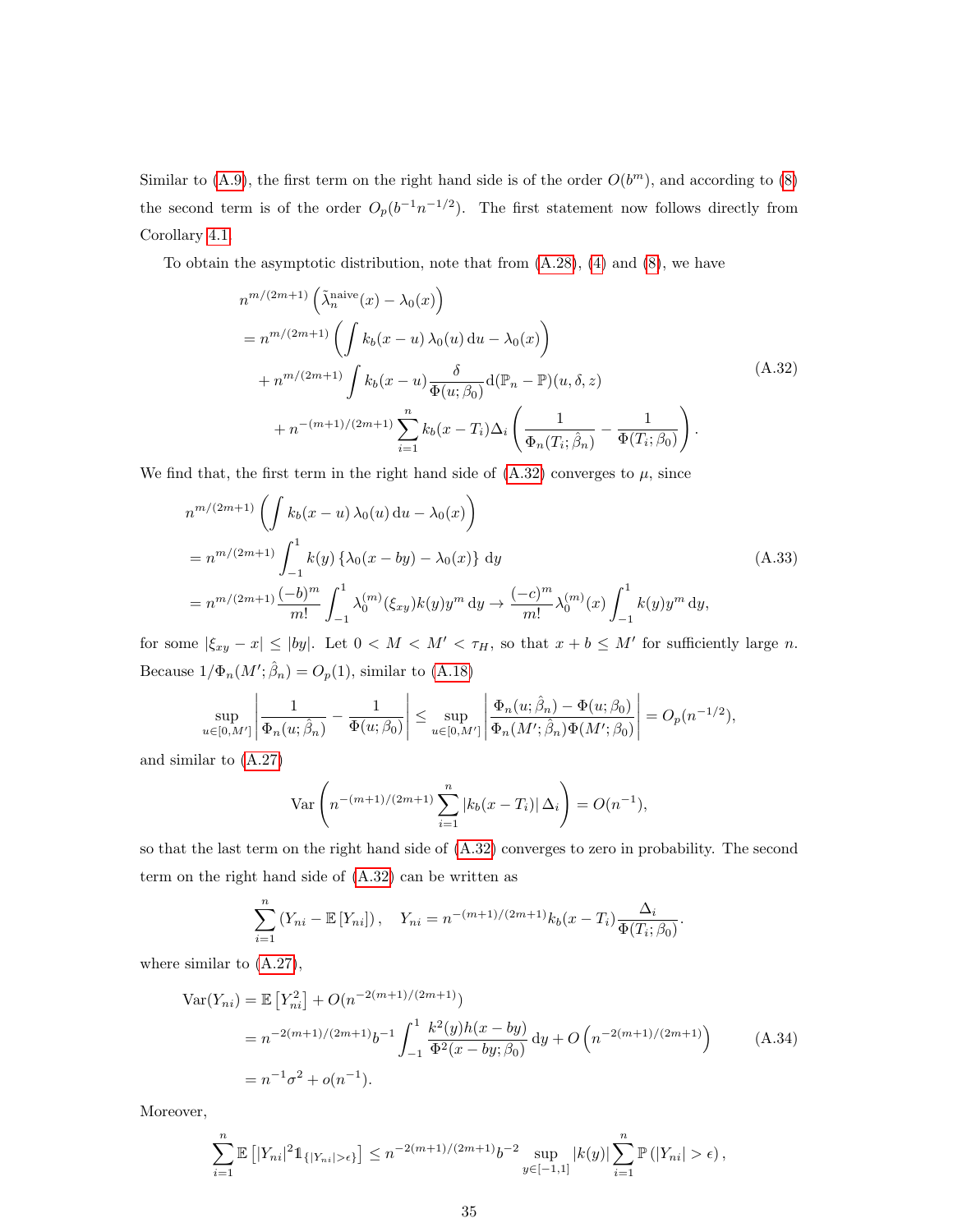where the right hand side tends to zero, because with [\(A.34\)](#page-34-1),

$$
\sum_{i=1}^{n} \mathbb{P}(|Y_{ni}| > \epsilon) \leq \sum_{i=1}^{n} \frac{\mathbb{E}|Y_{ni}|^2}{\epsilon^2} = O(1).
$$

By Lindeberg-Feller central limit theorem, we obtain

$$
\sum_{i=1}^{n} (Y_{ni} - \mathbb{E}[Y_{ni}]) \stackrel{d}{\to} N(0, \sigma^2),
$$

which determines the asymptotic distribution of  $\tilde{\lambda}_n^{\text{naive}}(x)$ . Then, by Corollary [4.1,](#page-13-1) this also gives the asymptotic distribution of  $\tilde{\lambda}_n^{GS}(x)$ .  $\Box$ 

Proof of Theorem [4.4.](#page-14-0) We write

$$
n^{m/(2m+1)} \left(\tilde{\lambda}_n^{SG}(x) - \tilde{\lambda}_n^{GS}(x)\right)
$$
  
=  $n^{m/(2m+1)} \left(\tilde{\lambda}_n^{SG}(x) - \tilde{\lambda}_n^{naive}(x)\right) + n^{m/(2m+1)} \left(\tilde{\lambda}_n^{naive}(x) - \tilde{\lambda}_n^{GS}(x)\right)$ 

.

By Corollary [4.1,](#page-13-1) the second term on the right hand side converges to zero in probability. Furthermore, as can be seen from the proof of Theorem  $3.5$  in Lopuhaä and Musta  $(2016)$ ,

$$
n^{m/(2m+1)} \tilde{\lambda}_n^{SG}(x)
$$
  
=  $n^{m/(2m+1)} \int k_b(x-u) d\Lambda_0(u) + n^{m/(2m+1)} \int \frac{\delta k_b(x-u)}{\Phi(u;\beta_0)} d(\mathbb{P}_n - \mathbb{P})(u,\delta,z) + o_p(1).$ 

Similarly, from the proof of Theorem [4.3,](#page-13-0) we have

$$
n^{m/(2m+1)} \tilde{\lambda}_n^{naive}(x) = n^{m/(2m+1)} \int k'_b(x-u) \Lambda_n(u) du
$$
  
=  $n^{m/(2m+1)} \int k_b(x-u) d\Lambda_n(u)$   
=  $n^{m/(2m+1)} \int k_b(x-u) d\Lambda_0(u) + n^{m/(2m+1)} \int k_b(x-u) d(\Lambda_n(u) - \Lambda_0(u))$   
=  $n^{m/(2m+1)} \int k_b(x-u) d\Lambda_0(u) + n^{m/(2m+1)} \int \frac{\delta k_b(x-u)}{\Phi(u;\beta_0)} d(\mathbb{P}_n - \mathbb{P})(u,\delta,z) + o_p(1).$ 

From this it immediately follows that

$$
n^{m/(2m+1)}\left(\tilde{\lambda}_n^{SG}(x) - \tilde{\lambda}_n^{naive}(x)\right) = o_p(1),
$$

and hence, with Corollary [4.1,](#page-13-1) also

$$
n^{m/(2m+1)}\left(\tilde{\lambda}_{n}^{SG}(x)-\tilde{\lambda}_{n}^{GS}(x)\right)=o_{p}(1).
$$

The second statement about  $\hat{\lambda}_n^{SM}(x)$ , is immediate using the asymptotic equivalence in [\(23\)](#page-10-3).

Acknowledgement.. We like to thank two anonymous referees for their comments and suggestions that helped to improve the lay out and content of the paper.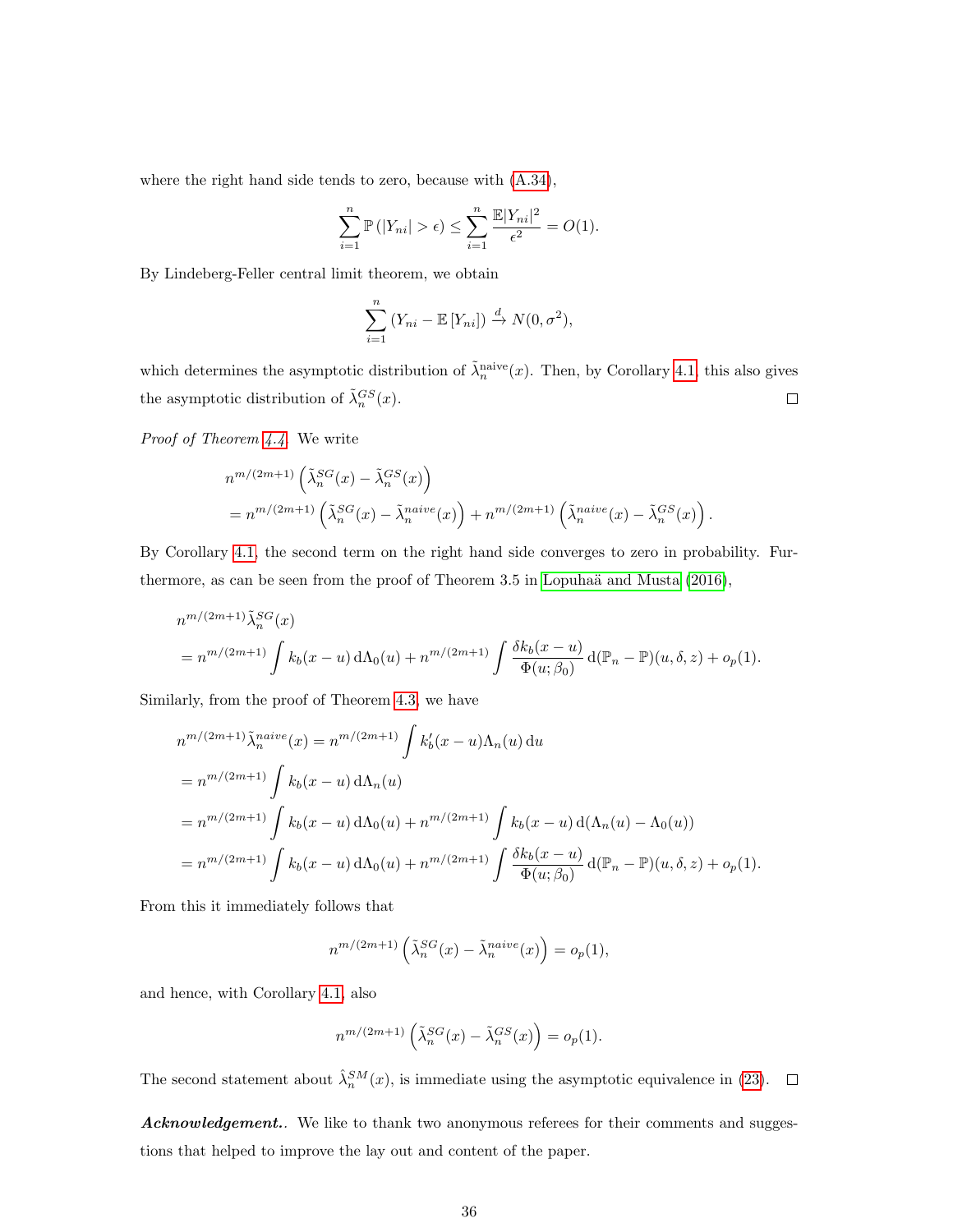# References

# References

- <span id="page-36-11"></span>Burr, D., 1994. A comparison of certain bootstrap confidence intervals in the Cox model. J. Amer. Statist. Assoc. 89 (428), 1290–1302.
- <span id="page-36-4"></span>Cheng, K. F., Lin, P. E., 1981. Nonparametric estimation of a regression function. Z. Wahrsch. Verw. Gebiete 57 (2), 223–233. URL <http://dx.doi.org/10.1007/BF00535491>
- <span id="page-36-9"></span>Cheng, M.-Y., Hall, P., Tu, D., 2006. Confidence bands for hazard rates under random censorship. Biometrika 93 (2), 357–366.
- <span id="page-36-3"></span>Chung, D., Chang, M. N., 1994. An isotonic estimator of the baseline hazard function in Cox's regression model under order restriction. Statist. Probab. Lett. 21 (3), 223–228.
- <span id="page-36-0"></span>Cox, D. R., 1972. Regression models and life-tables. J. Roy. Statist. Soc. Ser. B 34, 187–220, with discussion by F. Downton, Richard Peto, D. J. Bartholomew, D. V. Lindley, P. W. Glassborow, D. E. Barton, Susannah Howard, B. Benjamin, John J. Gart, L. D. Meshalkin, A. R. Kagan, M. Zelen, R. E. Barlow, Jack Kalbfleisch, R. L. Prentice and Norman Breslow, and a reply by D. R. Cox.
- <span id="page-36-2"></span>Cox, D. R., 1975. Partial likelihood. Biometrika 62 (2), 269–276.
- <span id="page-36-10"></span>Cox, D. R., Oakes, D., 1984. Analysis of survival data. Monographs on Statistics and Applied Probability. Chapman & Hall, London.
- <span id="page-36-8"></span>Durot, C., 2007. On the  $\mathbb{L}_p$ -error of monotonicity constrained estimators. Ann. Statist. 35 (3), 1080–1104.
- <span id="page-36-7"></span>Durot, C., Groeneboom, P., Lopuhaä, H. P., 2013. Testing equality of functions under monotonicity constraints. J. Nonparametr. Stat. 25 (4), 939–970.
- <span id="page-36-1"></span>Efron, B., 1977. The efficiency of Cox's likelihood function for censored data. J. Amer. Statist. Assoc. 72 (359), 557–565.
- <span id="page-36-6"></span>Eggermont, P. P. B., LaRiccia, V. N., 2000. Maximum likelihood estimation of smooth monotone and unimodal densities. Ann. Statist. 28 (3), 922–947. URL <http://dx.doi.org/10.1214/aos/1015952005>
- <span id="page-36-5"></span>Friedman, J., Tibshirani, R., 1984. The monotone smoothing of scatter plots. Technometrics 26, 243–350.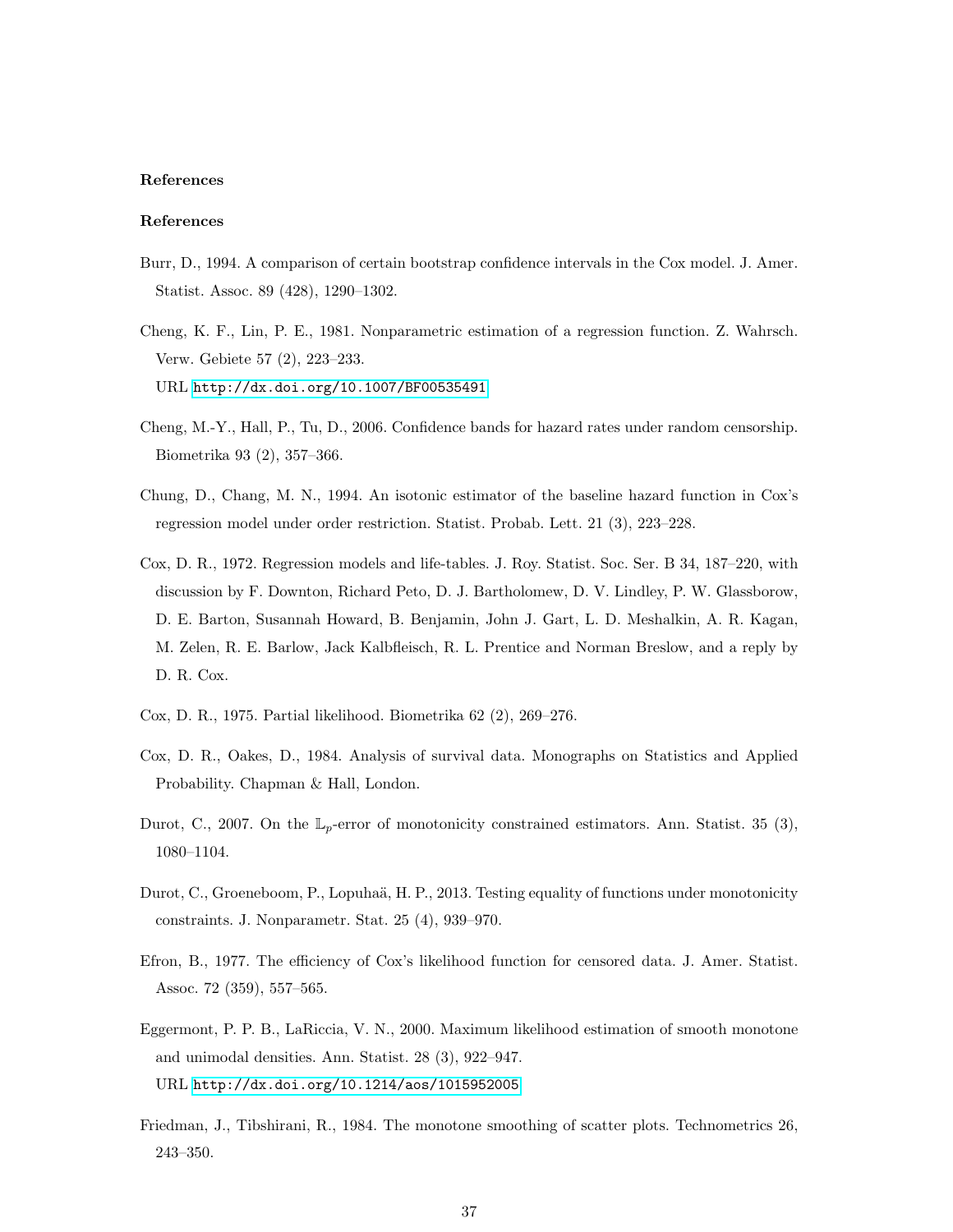- <span id="page-37-11"></span>González-Manteiga, W., Cao, R., Marron, J. S., 1996. Bootstrap selection of the smoothing parameter in nonparametric hazard rate estimation. J. Amer. Statist. Assoc. 91 (435), 1130–1140.
- <span id="page-37-7"></span>Grenander, U., 1956. On the theory of mortality measurement. II. Skand. Aktuarietidskr. 39, 125–153 (1957).
- <span id="page-37-8"></span>Groeneboom, P., Jongbloed, G., 2010. Generalized continuous isotonic regression. Statist. Probab. Lett. 80 (3-4), 248–253.
- <span id="page-37-6"></span>Groeneboom, P., Jongbloed, G., 2013. Smooth and non-smooth estimates of a monotone hazard. In: From probability to statistics and back: high-dimensional models and processes. Vol. 9 of Inst. Math. Stat. (IMS) Collect. Inst. Math. Statist., Beachwood, OH, pp. 174–196.
- <span id="page-37-10"></span>Groeneboom, P., Jongbloed, G., 2015. Nonparametric confidence intervals for monotone functions. Ann. Statist. 43 (5), 2019–2054.
- <span id="page-37-5"></span>Groeneboom, P., Jongbloed, G., Witte, B. I., 2010. Maximum smoothed likelihood estimation and smoothed maximum likelihood estimation in the current status model. Ann. Statist. 38 (1), 352–387.
- <span id="page-37-9"></span>Hall, P., 1992. Effect of bias estimation on coverage accuracy of bootstrap confidence intervals for a probability density. Ann. Statist. 20 (2), 675–694.
- <span id="page-37-3"></span>Lopuhaä, H. P., Musta, E., 2015. Smooth estimation of a monotone hazard and a monotone density under random censoring. Accepted by Statistica Neerlandica.
- <span id="page-37-0"></span>Lopuhaä, H. P., Musta, E., 2016. Smoothed isotonized estimators of a monotone baseline hazard in the cox model. Submitted.
- <span id="page-37-1"></span>Lopuhaä, H. P., Nane, G. F., 2013. Shape constrained non-parametric estimators of the baseline distribution in Cox proportional hazards model. Scand. J. Stat. 40 (3), 619–646.
- <span id="page-37-4"></span>Mammen, E., 1991. Estimating a smooth monotone regression function. Ann. Statist. 19 (2), 724–740.
- <span id="page-37-2"></span>Mukerjee, H., 1988. Monotone nonparameteric regression. Ann. Statist. 16 (2), 741–750. URL <http://dx.doi.org/10.1214/aos/1176350832>
- <span id="page-37-12"></span>Müller, H.-G., Wang, J.-L., 1990a. Locally adaptive hazard smoothing. Probab. Theory Related Fields 85 (4), 523–538. URL <http://dx.doi.org/10.1007/BF01203169>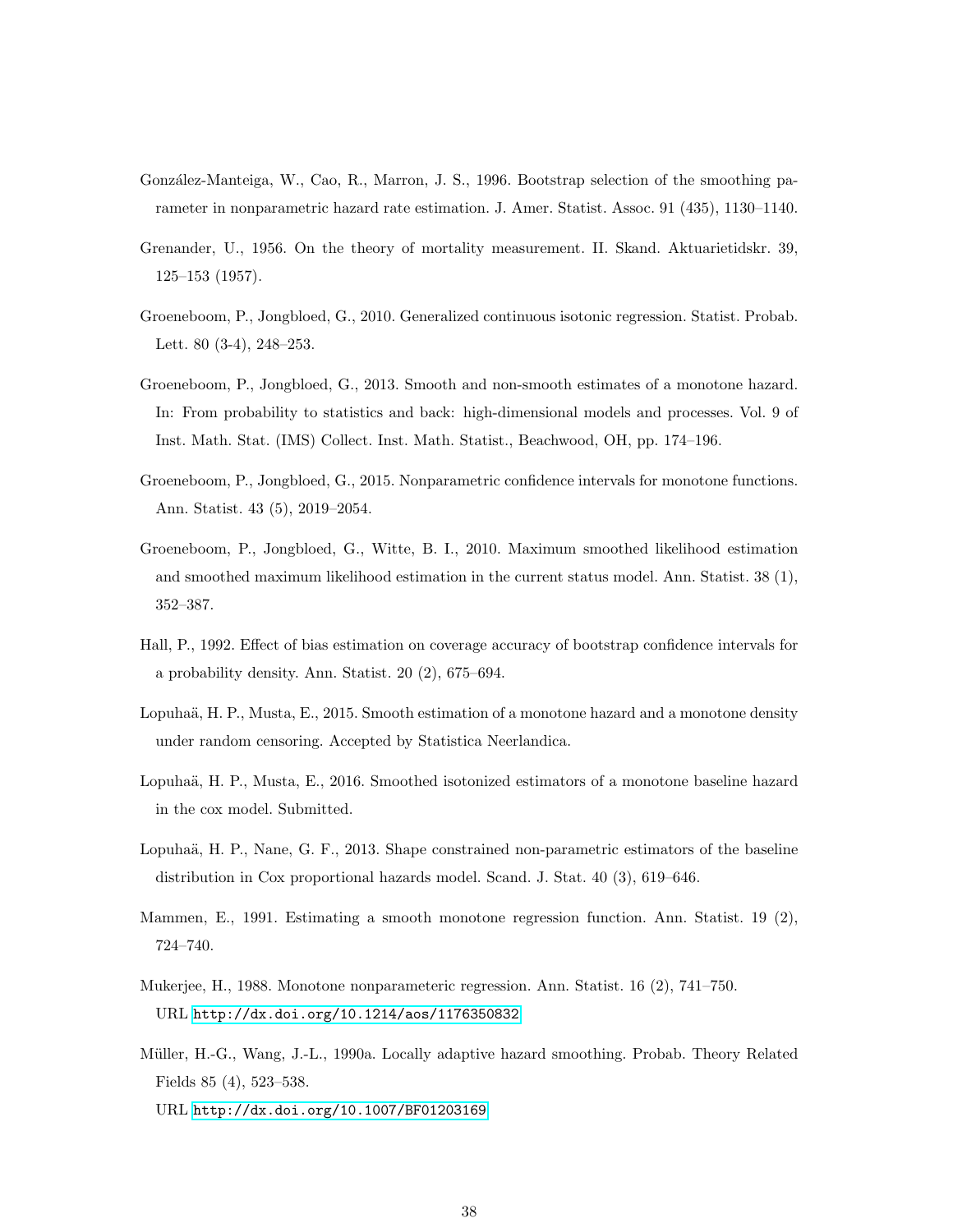- <span id="page-38-9"></span>Müller, H.-G., Wang, J.-L., 1990b. Locally adaptive hazard smoothing. Probab. Theory Related Fields 85 (4), 523–538. URL <http://dx.doi.org/10.1007/BF01203169>
- <span id="page-38-5"></span>Nane, G. F., 2013. Shape Constrained Nonparametric Estimation in the Cox Model. Delft University of Technology.
- <span id="page-38-6"></span>Ramlau-Hansen, H., 1983. Smoothing counting process intensities by means of kernel functions. Ann. Statist. 11 (2), 453–466. URL <http://dx.doi.org/10.1214/aos/1176346152>
- <span id="page-38-3"></span>Ramsay, J. O., 1998. Estimating smooth monotone functions. J. R. Stat. Soc. Ser. B Stat. Methodol. 60 (2), 365–375. URL <http://dx.doi.org/10.1111/1467-9868.00130>
- <span id="page-38-10"></span>Ren, J.-J., Zhou, M., 2011. Full likelihood inferences in the Cox model: an empirical likelihood approach. Ann. Inst. Statist. Math. 63 (5), 1005–1018. URL <http://dx.doi.org/10.1007/s10463-010-0272-y>
- <span id="page-38-7"></span>Tanner, M. A., Wong, W. H., 1983. The estimation of the hazard function from randomly censored data by the kernel method. Ann. Statist. 11 (3), 989–993. URL <http://dx.doi.org/10.1214/aos/1176346265>
- <span id="page-38-0"></span>Tsiatis, A. A., 1981. A large sample study of Cox's regression model. Ann. Statist. 9 (1), 93–108.
- <span id="page-38-4"></span>van der Vaart, A. W., van der Laan, M. J., 2003. Smooth estimation of a monotone density. Statistics 37 (3), 189–203. URL <http://dx.doi.org/10.1080/0233188031000124392>
- <span id="page-38-11"></span>van der Vaart, A. W., Wellner, J. A., 1996. Weak convergence and empirical processes. Springer Series in Statistics. Springer-Verlag, New York, with applications to statistics.
- <span id="page-38-1"></span>van Geloven, N., Martin, I., Damman, P., de Winter, R. J., Tijssen, J. G., Lopuhaä, H. P., 2013. Estimation of a decreasing hazard of patients with acute coronary syndrome. Stat. Med. 32 (7), 1223–1238.
- <span id="page-38-8"></span>Wells, M. T., 1994. Nonparametric kernel estimation in counting processes with explanatory variables. Biometrika 81 (4), 795–801. URL <http://dx.doi.org/10.1093/biomet/81.4.795>
- <span id="page-38-2"></span>Wright, F. T., 1982. Monotone regression estimates for grouped observations. Ann. Statist. 10 (1), 278–286.